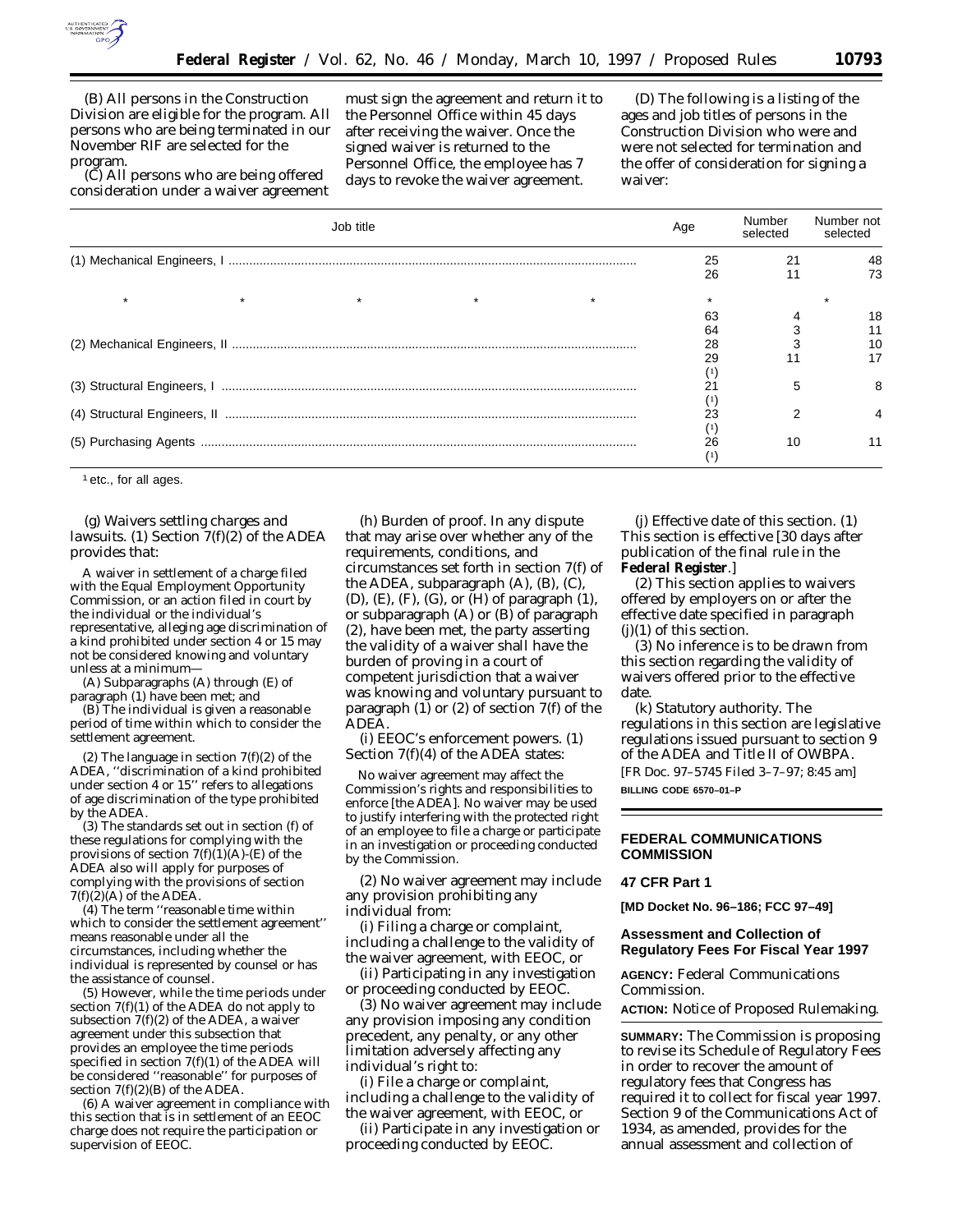regulatory fees. For fiscal year 1997 sections  $\tilde{9}$ (b) (2) and (3) provide for annual ''Mandatory Adjustments'' and ''Permitted Amendments'' to the Schedule of Regulatory Fees. These revisions will further the National Performance Review goals of reinventing Government by requiring beneficiaries of Commission services to pay for such services.

**DATES:** Comments are due on or before March 25, 1997 and Reply Comments are due on or before April 4, 1997.

**ADDRESSES;** Comments and reply comments should be sent to the Office of the Secretary, Federal Communications Commission, Washington, DC 20554.

# **FOR FURTHER INFORMATION CONTACT:**

Peter W. Herrick, Office of Managing Director at (202) 418–0443, or Terry D. Johnson, Office of Managing Director at (202) 418–0445.

**SUPPLEMENTARY INFORMATION:** Adopted: February 14, 1997; Released: March 5, 1997.

## **TABLE OF CONTENTS**

| Topic                                    | Paragraph<br>Nos. |
|------------------------------------------|-------------------|
|                                          | $1 - 3$           |
| II. Background                           | $4 - 7$           |
|                                          | $8 - 51$          |
| A. Summary of FY 1997 Fee                |                   |
| Methodology<br>B. Development of FY 1997 | $8 - 12$          |
|                                          |                   |
|                                          | $13 - 25$         |
| 1. Adjustment of Payment                 |                   |
|                                          | 13                |
| 2. Calculation of Revenue                |                   |
| Requirements                             | 14                |
| 3. Calculation of Regulatory             |                   |
| Costs                                    | $15 - 16$         |
| 4. Establishment of 25%                  |                   |
| Revenue Ceiling                          | $17 - 18$         |
| 5. Recalculation Of Fees                 | 19                |
| 6. Other Proposed Change-                |                   |
| Consolidation of Private                 |                   |
| Microwave and Domestic                   |                   |
| Public Fixed Fee Cat-                    |                   |
|                                          | $20 - 24$         |
| 7. Effect of Revenue Redis-              |                   |
| tributions on Major Con-                 |                   |
| stituencies                              | 25                |
| C. Other Issues                          | $26 - 43$         |
| 1. Commercial AM/FM                      |                   |
|                                          | $26 - 37$         |
| 2. Personal Communications               |                   |
| Service (PCS)                            | 38                |
| 3. Commercial Mobile Radio               |                   |
| Services (CMRS)                          | 39                |
| 4. Intelsat & Inmarsat Sig-              |                   |
|                                          | $40 - 42$         |
| 5. Non-Common Carrier                    |                   |
| <b>International Bearer Cir-</b>         |                   |
|                                          | 43                |
| D. Procedures for Payment                |                   |
| of Regulatory Fees                       | 44–50             |
| 1. Annual Payments of                    |                   |
| Standard Fees                            | 45                |

| ι υριτ                                                                                                                                                                                  | Nos.            |
|-----------------------------------------------------------------------------------------------------------------------------------------------------------------------------------------|-----------------|
| 2. Installment Payments for<br>Large Fees                                                                                                                                               | 46              |
| 3. Advance Payments of<br>Small Fees<br>4. Minimum Fee Payment                                                                                                                          | 47              |
| Liability<br>5. Standard Fee Calculations                                                                                                                                               | 48              |
| and Payments<br>E. Schedule of Regulatory                                                                                                                                               | 49–50           |
| IV. Procedural Matters<br>A. Comment Period and                                                                                                                                         | 51<br>$52 - 60$ |
| Procedures<br>B. Ex Parte Rules                                                                                                                                                         | 52<br>53        |
| C. Initial Regulatory Flexi-<br>bility Analysis<br>D. Paperwork Reduction Act                                                                                                           | 54              |
| Compliance<br>E. Authority and Further In-                                                                                                                                              | $55 - 58$       |
| formation<br>Attachment A—Initial Regulatory                                                                                                                                            | $59 - 60$       |
| <b>Flexibility Analysis</b><br>Attachment B-Sources of Payment<br><b>Unit Estimates</b>                                                                                                 |                 |
| Attachment C-Calculation of Revenue<br>Requirements                                                                                                                                     |                 |
| Attachment D-Calculation of<br><b>Regulatory Costs</b>                                                                                                                                  |                 |
| Attachment E-Calculation of FY 1997<br>Regulatory Fees<br>Attachment F—Schedule of Regulatory                                                                                           |                 |
| Fees<br>Attachment G-Comparison Between                                                                                                                                                 |                 |
| FY 1996 and FY 1997 Fees<br>Attachment H-Detailed Guidance on                                                                                                                           |                 |
| Who Must Pay Regulatory Fees<br>Attachment I-Description of FCC<br><b>Activities</b>                                                                                                    |                 |
| I. Introduction                                                                                                                                                                         |                 |
| 1. By this Notice of Proposed<br>Rulemaking, the Commission<br>commences a proceeding to revise its<br>Schedule of Regulatory Fees in order to<br>recover the amount of regulatory fees |                 |

that Congress, pursuant to Section 9(a) of the Communications Act, as amended, has required it to collect for Fiscal Year (FY) 1997. *See* 47 U.S.C. § 159 (a).

2. Congress has required that we collect \$152,523,000 through regulatory fees in order to recover the costs of our enforcement, policy and rulemaking, international and user information activities for FY 1997. Public Law 104– 208 and 47 U.S.C. § 159(a)(2). This amount is \$26,123,000 or nearly 21% more than the amount that Congress designated for recovery through regulatory fees for FY 1996. *See Assessment and Collection of Regulatory Fees for Fiscal Year 1996,* FCC 96–295, released July 5, 1996, 61 FR 36629 (July 12, 1996). Thus, we are proposing to revise our fees in order to collect the increased amount that Congress has required that we collect.

*Topic Paragraph* Additionally, we propose to amend the Schedule in order to assess regulatory fees upon licensees and/or regulatees of services not previously subject to payment of a fee, to simplify and streamline the Fee Schedule, and to clarify and/or revise certain payment procedures. 47 U.S.C. § 159(b)(3).

> 3. In proposing to revise our fees, we adjusted the payment units and revenue requirement for each service subject to a fee, consistent with Sections 159(b)(2) and (3). In addition, we have made changes to the fees pursuant to public interest considerations. The current Schedule of Regulatory Fees is set forth in sections 1.1152 through 1.1156 of the Commission's rules. 47 CFR §§ 1.1152 through 1.1156.

**II. Background**

4. Section 9(a) of the Communications Act of 1934, as amended, authorizes the Commission to assess and collect annual regulatory fees to recover the costs, as determined annually by Congress, that it incurs in carrying out enforcement, policy and rulemaking, international, and user information activities. 47 U.S.C. 159(a). See Attachment I for a description of feeable activities. In our *FY 1994 Fee Report and Order*, 59 FR 30984 (June 16, 1994), we adopted the Schedule of Regulatory Fees that Congress established and we prescribed rules to govern payment of the fees, as required by Congress. 47 U.S.C.  $\S 159(b)$ ,  $(f)(1)$ . Subsequently, in our *FY 1995 and FY 1996 Fee Reports and Orders*, 60 FR 34004 (June 29, 1995) and 61 FR 36629 (July 12, 1996), we modified the Schedule to increase by approximately 93 percent and 9 percent, respectively, the revenue generated by these fees in accordance with the amounts Congress required us to collect in FY 1995 and FY 1996. Also, in both our *FY 1995 and FY 1996 Fee Reports and Orders*, we amended certain rules governing our regulatory fee program based upon our experience administering the program in prior years. *See* 47 CFR §§ 1.1151 *et seq.*

5. As noted above, for FY 1994 we adopted the Schedule of Regulatory Fees established in Section  $9(g)$  of the Act. For fiscal years after FY 1994, however, Sections 9(b)(2) and (3), respectively, provide for ''Mandatory Adjustments'' and ''Permitted Amendments'' to the Schedule of Regulatory Fees. 47 U.S.C. § 159(b)(2),  $(b)$  $(3)$ . Section  $9(b)(2)$ , entitled ''Mandatory Adjustments,'' requires that we revise the Schedule of Regulatory Fees whenever Congress changes the amount that we are to recover through regulatory fees. 47 U.S.C. § 159(b)(2).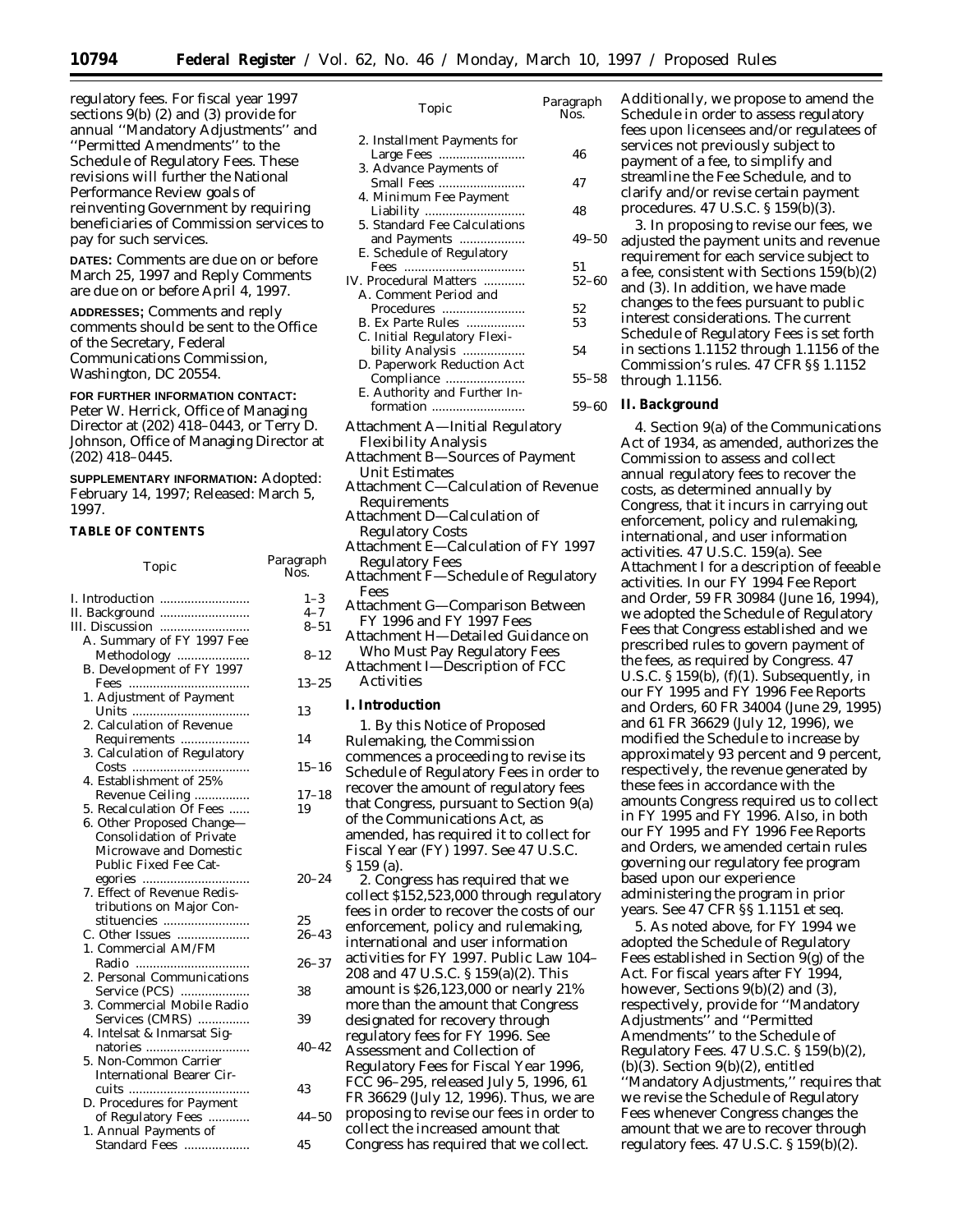6. Section 9(b)(3), entitled ''Permitted Amendments,'' requires that we determine annually whether adjustments to the fees are warranted based upon the requirements of this subsection and that, whenever we make such adjustments, we take into account factors that are reasonably related to the payer of the fee and factors that are in the public interest. In making these amendments, we are to ''add, delete, or reclassify services in the Schedule to reflect additions, deletions or changes in the nature of its services.'' 47 U.S.C. § 159(b)(3).

7. Section 9(i) requires that we develop accounting systems necessary to adjust our fees pursuant to changes in the costs of regulation of the various services subject to a fee and for other purposes. 47 U.S.C. § 9(i). In this proceeding, we are proposing for the first time to rely on cost accounting data to identify our regulatory costs and to develop our FY 1997 fees based upon these costs. Also, as noted, we are proposing to limit the increase in the amount of the fee for any service in order to phase in our reliance on costbased fees for those services whose proposed revenue requirement would be more than 25 percent above the revenue requirement which would have resulted from the ''mandatory adjustments'' to the FY 1996 fees without incorporation of costs. The methodology we propose enables us to develop regulatory fees which more closely reflect our costs of regulating a service and also allows us to make annual revisions to our fees based to the fullest extent possible, and consistent with the public interest, on the actual costs of regulating those services subject to a fee. Finally, Section 9(b)(4)(B) requires that we notify Congress of any permitted amendments 90 days before those amendments go into effect. 47 U.S.C. § 159(b)(4)(B).

#### **III. Discussion**

## *A. Summary of FY 1997 Fee Methodology*

8. As noted above, Congress has required that the Commission recover \$152,523,000 for FY 1997 through the collection of regulatory fees, representing the costs applicable to our enforcement, policy and rulemaking, international, and user information activities. 47 U.S.C. § 159(a). Congress' increase does not fall equally on all payers due to revised payment units and revenue requirement allocations resulting from the cost accounting system.

9. In developing our proposed FY 1997 fee schedule, we first estimated

payment units  $1$  for FY 1997 in order to determine the aggregate amount of revenue we would collect without any revision to our FY 1996 fees. Next, we compared this revenue amount to the \$152,523,000 that Congress has required us to collect in FY 1997 and pro-rated the shortfall among all the existing fee categories. We then adjusted the projected revenue requirements so that they equaled the actual costs of each service, using data generated by our cost accounting system, described *infra,* to ensure that revenues equaled our regulatory costs for each fee category.

10. We next examined the impact of using actual costs to establish regulatory fees for each class of regulatees to determine whether any regulatees experienced an unduly large fee increase. We found that, in many cases, cost-based fees result in fee payments dramatically higher in FY 1997 than they were in FY 1996. Therefore, rather than proposing fully cost-based fees for FY 1997, we are proposing to phase in full reliance on cost-based fees and, for FY 1997, to establish a revenue ceiling in each service no higher than 25 percent above the revenue that payers within a fee category would have paid if FY 1997 fees had remained at FY 1996 levels adjusted only for changes in volume and the increase required by Congress. Our proposed methodology would reduce fees for services whose regulatory costs have declined while increasing fees for services experiencing higher regulatory costs in order to begin eliminating disparities disclosed by our cost accounting system between a service's current costs and fees ascribed to these services in prior fiscal years.

11. Once we established our tentative FY 1997 fees, we evaluated various proposals made by Commission staff concerning other adjustments to the Fee Schedule and to our collection procedures. The proposals are discussed in Paragraphs 20–40 and are factored into our proposed FY 1997 Schedule of Regulatory Fees, set forth in Attachment F.

12. Finally, we have incorporated, as Attachment H, proposed Guidance containing detailed descriptions of each fee category, information on the individual or entity responsible for paying a particular fee and other critical information designed to assist potential fee payers in determining the extent of their fee liability, if any, for FY 1997.2

In the following paragraphs, we describe in greater detail our methodology for establishing our FY 1997 regulatory fees.

# *B. Development of FY 1997 Fees*

#### 1. Adjustment of Payment Units

13. As the first step in calculating individual service regulatory fees for FY 1997, we adjusted the estimated payment units for each service because payment units for many services have changed substantially since we adopted our FY 1996 fees. We obtained our estimated payment units through a variety of means, including our licensee data bases, actual prior year payment records, and industry and trade group projections. Whenever possible, we verified these estimates from multiple sources to ensure the accuracy of these estimates. Attachment B provides a summary of how revised payment units were determined for each fee category.3

#### 2. Calculation of Revenue Requirements

14. We next multiplied the revised payment units for each service by our FY 1996 fee amounts in each fee category to determine how much revenue we would collect without any change to the existing Schedule of Regulatory Fees. The amount of revenue we would collect is approximately \$136.5 million. This amount is approximately \$16.0 million less than the amount the Commission is required to collect in FY 1997. We then adjusted these revenue requirements for each fee category on a proportional basis, consistent with Section 9(b)(2) of the Act, to obtain an estimate of revenue requirements for each fee category at the \$152,523,000 level required by Congress for FY 1997. Attachment C provides detailed calculations showing how we determined the revised revenue amount for each service.

### 3. Calculation of Regulatory Costs

15. On October 1, 1995, the Commission established, in accordance with 47 U.S.C. § 159(i), a cost accounting system designed, in part, to provide us with useful data, in combination with other information, to help ensure that fees closely reflected our actual costs of regulation. The Commission's cost accounting system, which is integrated with our personnel/ payroll system to ensure accuracy and

<sup>1</sup>Payment units are the number of subscribers, mobile units, pagers, cellular telephones, licenses, call signs, adjusted gross revenue dollars, etc. which represent the base volumes against which fee amounts are calculated.

<sup>2</sup>We also will incorporate a similar Attachment in the *Report and Order* concluding this

rulemaking. That Attachment will contain updated information concerning any changes made to the proposed fees adopted by the *Report and Order.*

<sup>&</sup>lt;sup>3</sup> It is important to note also that, due to revised payment units, Congress' required revenue increase in regulatory fee payments of approximately 21 percent in FY 1997 will not fall equally on all payers.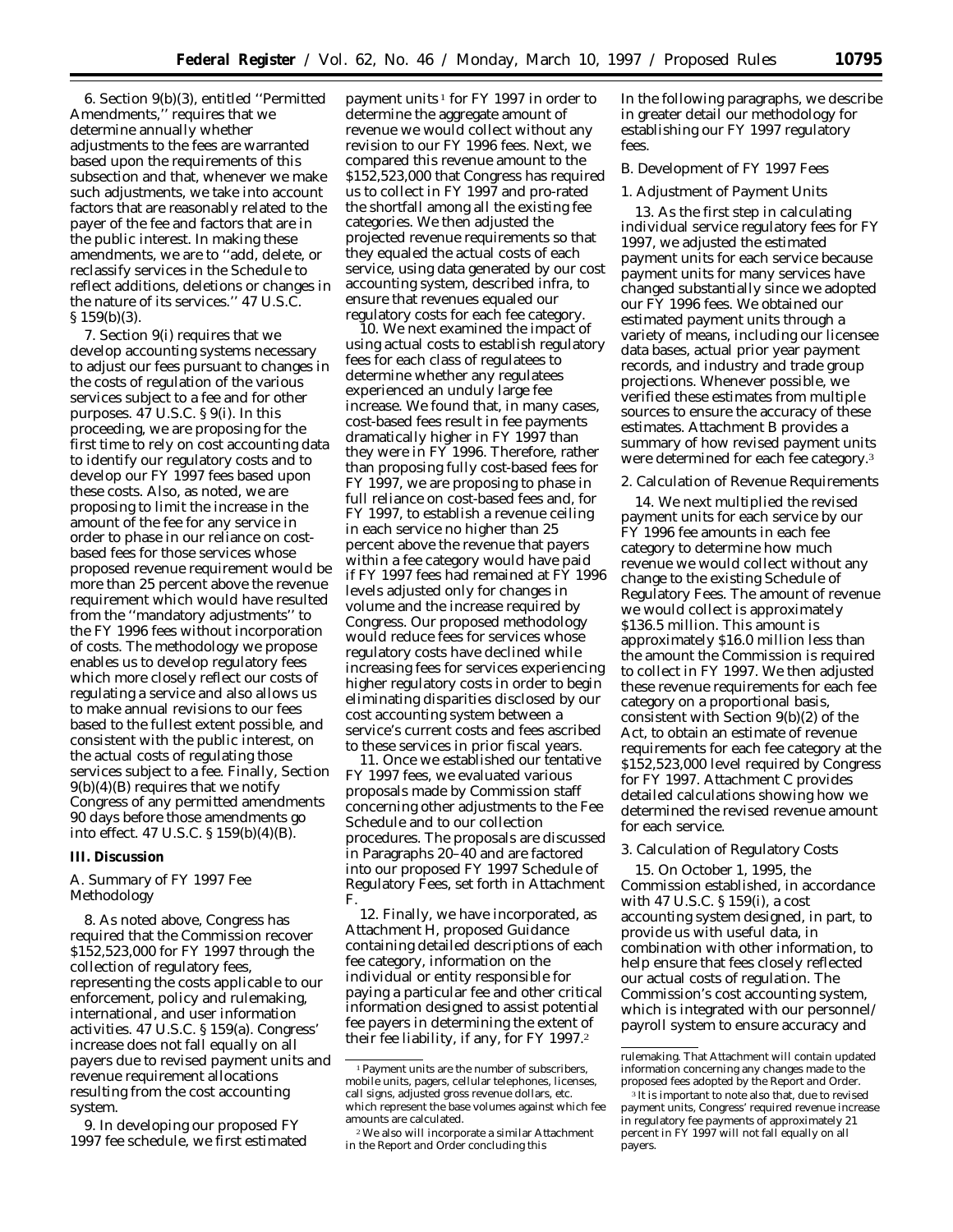timeliness of cost information, accumulates both personnel and nonpersonnel costs on a service-by-service basis.

16. In order to utilize actual costs for fee development purposes, we first had to add indirect support costs to the direct costs 4 and then adjust the results to approximate the amount of revenue that Congress requires us to collect in FY 1997 (\$152,523,000).5 Thus, we adjusted the actual cost data pertaining to regulatory fee activities recorded for the period October 1, 1995 through September 30, 1996 proportionally among the fee categories so that total costs approximated \$152,523,000. For fee categories where fees are further differentiated by class or market (e.g., Markets 1–10 under the general VHF and UHF Commercial Television fee category), we distributed the costs to the class or market group by maintaining the same ratios between the classes or market groups as between the fees in the FY 1996 schedule.6 The results of these calculations are shown in detail in Attachment D and represent our best estimate of actual total attributable costs relative to each fee category for FY 1997.7

4One feature of the cost accounting system is that it separately identifies direct and indirect costs. Direct costs include salary and expenses for (a) staff directly assigned to our operating Bureaus and performing regulatory activities and (b) staff assigned outside the operating Bureaus to the extent that their time is spent performing regulatory activities pertinent to an operating Bureau. These costs include rent, utilities and contractual costs attributable to such personnel. Indirect costs include support personnel assigned to overhead functions such as field and laboratory staff and certain staff assigned to the Office of Managing Director. The combining of direct and indirect costs is accomplished on a proportional basis among all fee categories as shown on Attachment D.

5Congress' estimate of costs to be recovered through regulatory fees is generally determined twelve months before the end of the fiscal year to which the fees actually apply. As such, year-end actual activity costs for FY 1996 do not equal exactly the amount Congress designated for collection for FY 1997.

6While some might argue that the Commission should further distinguish our work activities by fee category (e.g., television markets or radio classes), it would not be practical to use small, timeconsuming incremental breakouts of work time.

7For example, under the FM Radio fee classification, the actual costs attributable to FM radio are \$8,452,323. This amount is allocated to FM Classes C,C1,C2,B; Classes A,B1,C3; and FM Construction Permits (CP) as follows:

(1) First we determine the relationships between the three categories by dividing the smallest of the FY 1996 FM fees into each of the FY 1996 FM fees to determine the appropriate ratios for allocation of the revenue requirement.

(a) FY 1996 FM CP fee=\$690

FY 1996 FM Classes A, B1, and C3=\$830

FY 1996 FM Classes C, C1, C2, and B=\$1,250

(b) FM CP ratio is \$690 divided by \$690=1:1

FM Classes A, B1, and C3 ratio is \$830 divided by \$690=1:1.2

4. Establishment of 25% Revenue Ceiling

17. Our next step was to determine whether reliance on actual costs to develop FY 1997 regulatory fees would result in fees which are too disparate from corresponding FY 1996 fees. As a result of this analysis, we are proposing to establish a ceiling of 25 percent on the increase in the revenue requirement of any service over and above the Congressionally mandated increase in the overall revenue requirement and the difference in unit counts.<sup>8</sup> Because Congress has increased our overall fee collection requirement, we are already required to collect substantially more than we collected in FY 1996. Nevertheless, capping each service's revenue requirement at no more than a 25 percent increase enables us to begin the process of reducing fees for services with lower costs and increasing fees for services with higher costs in order to close the gap between actual costs and fees designed to recover these costs. We are not suggesting that fee increases be limited to a 25 percent increase over the FY 1996 fees. The 25 percent increase is over and above the revenue which would be required after adjusting for the projected FY 1997 payment units and the proportional share of the 21 percent increase in the amount that Congress requires us to collect. Thus, FY 1997 fees may increase more than 25 percent over FY 1996 fees depending upon the number of payment units.

18. An important consideration in proposing the establishment of a revenue ceiling is the impact on other fee payers. Because the Commission is required to collect a full \$152,523,000 in FY 1997 regulatory fees, the additional revenue ( $\frac{28,024,533}{h}$  that would have been collected from classes of licensees

FM Classes C, C1, C2, and B ratio is \$1,250 divided by \$690=1:1.8

(2) Next we add the three ratios and divide the sum into the total revenue requirement for FM to determine the amount corresponding to the ratio of 1.

- (a)  $1+1.2+1.8=4$
- (b) \$8,452,323 divided by 4=\$2,113,081

(3) Finally, we determine the fee for each of the three by multiplying the amount calculated in step (2)(b) by each of the ratios.

FM CP revenue requirement=1 times \$2,113,081=\$2,113,081

FM Classes A, B1, and C3 revenue

requirement=1.2 times \$2,113,081=\$2,535,697 FM Classes C, C1, C2, and B revenue

requirement=1.8 times \$2,113,081=\$3,803,546

8For example, the regulatory cost associated with the Aviation (Aircraft) service is \$933,492. If no change were made to this service's FY 1996 regulatory fee (\$3 per year), the total revenue collected from licensees in this service would be only \$117,327 in FY 1997, a shortfall of \$816,165. Application of the proposed 25 percent revenue ceiling to this service results in a capped revenue ceiling of \$146,659 (\$117,327×125%).

subject to the revenue ceiling had there been no ceiling, needs to be collected instead from licensees not subject to the ceiling. This results in a certain amount of subsidization between fee payer classes.9 We believe, however, that the public interest is best served by adopting our proposed revenue ceiling methodology. To do otherwise would subject several entities to unexpected major increases which would severely impact the economic well being of certain licensees who will not be able to adjust their business plans accordingly. Attachment E displays the step-by-step process we used to calculate adjusted revenue requirements for each fee category for FY 1997, including the reallocation of revenue requirements resulting from the application of our proposed revenue ceilings.10 We invite comments on our proposed methodology to incorporate actual costs into the computation of regulatory fees and to establish the 25% revenue ceiling.

#### 5. Recalculation of Fees

19. Once we determined the amount of fee revenue necessary to collect from each class of licensee, we divided the revenue requirement by the number of payment units (and by the license term, if applicable, for ''small'' fees) to obtain actual fee amounts for each fee category. These calculated fee amounts were then rounded in accordance with Section 9(b)(3) of the Act. See Attachment E.

## 6. Other Proposed Change— Consolidation of Private Microwave & Domestic Public Fixed Fee Categories

20. We examined the results of our calculations made in Paragraphs 15–19

10Application of the 25% ceiling was accomplished by choosing a ''target'' fee revenue requirement for each individual fee category. This 'target'' was either the actual calculated revenue requirement (for those categories at or below the 25% ceiling) or, in the case where the calculated revenue exceeded the ceiling, an amount equal to the ceiling. The shortfall created by reducing the revenue requirement of those whose revenue requirement exceeded the revenue ceiling was proportionately spread among those fee categories whose revenue requirements were below the ceiling. This computation required more than one round of adjustment because the allocation of this revenue, in a few instances, caused the new revenue requirement amount to exceed the 25% ceiling. After two iterations (rounds), all the revenue requirements were at or below the revenue ceiling. See Attachment E.

<sup>9</sup>Revenues from current fee payers already offset costs attributable to regulatees exempt from payment of a fee or otherwise not subject to a fee pursuant to section 9(h) of the Act or the Commission's rules. For example, CB and ship radio station users, amateur radio licensees, governmental entities, licensees in the public safety radio services, and all non-profit groups are not required to pay a fee. The costs of regulating these entities is borne by those regulatees subject to a fee requirement.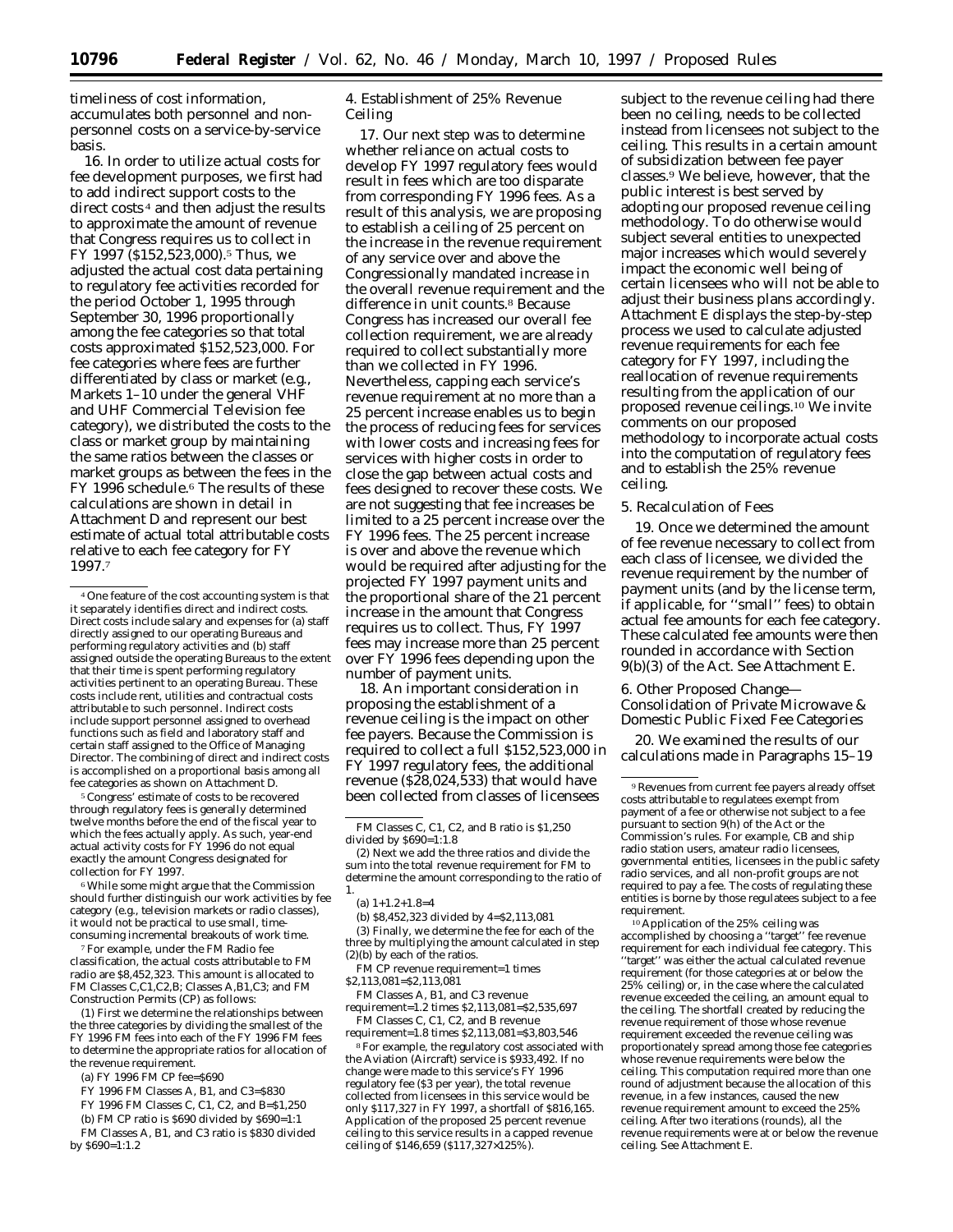to determine if further adjustments of the fees and/or changes to payment procedures were warranted based upon the public interest and other criteria established in 47 U.S.C. 159(b)(3). As a result of this review, we are proposing the following change to our Fee Schedule:

21. In our FY 1994, FY 1995 and FY 1996 fee schedules, Private Microwave licensees were required to pay a ''small'' regulatory fee, in advance, for the entire license term at the time of application. In contrast, the Domestic Public Fixed category was considered a ''large'' regulatory fee subject to an annual payment. The domestic public fixed category is comprised of several commercial microwave services; e.g., microwave multiple address, microwave common carrier fixed, microwave digital electronic message, and microwave local TV transmission.11

22. Since inception of the regulatory fee program, many parties holding microwave licenses have expressed confusion concerning which fee they are required to pay. In order to alleviate this confusion and because operational and

technical characteristics of private microwave and commercial microwave systems are similar, we are proposing to combine these two fee categories into a single Microwave category for FY 1997.

23. Accordingly, we are proposing to adjust the anticipated number of payment units and combine the revenue requirements for the Private Microwave and Domestic Public Fixed categories and establish a ''small'' fee, payable in advance for the entire license term, for the new consolidated Microwave category. The annual regulatory fee for all microwave licensees would be \$10 per license. This new fee was calculated as follows:

(a) From Attachments C and E:

- (1) 5,350 private microwave stations (units) (Revenue requirement = \$523,083)
- (2) 18,845 commercial microwave/ public fixed stations (units) (Revenue requirement = \$118,026)

(b) Converting from annual payment (''large fee'') to license term payment (''small fee''):

(1) 18,845 commercial microwave units divided by 10 year license term =

1,885 commercial microwave units to be licensed each year.

(c) Calculation of new microwave fee: The sum of the two revenue requirements divided by the sum of the units to be licensed and divided by the license term as follows:

(1) ((\$523,083 + \$118,026) divided by (5,350 + 1,885)) divided by 10 years  $=$  \$8.86

(d) Round fee to the nearest  $$5 = $10$ (47 U.S.C § 159(b)(2)).

24. We invite comments on our proposal to combine the Private Microwave and Domestic Public Fixed (Commercial Microwave) service categories for regulatory fee purposes into a single Microwave category and to establish an appropriate ''small'' fee for this single category.

7. Effect of Revenue Redistributions on Major Constituencies

25. The chart below illustrates the relative percentages of the revenue requirements borne by the major constituencies since inception of regulatory fees in FY 1994.

REVENUE REQUIREMENT PERCENTAGES BY CONSTITUENCIES

|       | FY 1994  | FY 1995  | FY 1996  | FY 1997    |
|-------|----------|----------|----------|------------|
|       | (Actual) | (Actual) | (Actual) | (Proposed) |
|       | 41.36    | 24.02    | 28.19    | 23.74      |
|       | 23.84    | 13.76    | 14.77    | 14.96      |
|       | 3.32     | 3.62     | 4.28     | 4.28       |
|       | 25.01    | 44.52    | 45.54    | 46.27      |
|       | 6.47     | 14.07    | 7.23     | 10.75      |
| Total | 100.00   | 99.99    | 100.01   | 100.00     |

## *C. Other Issues*

#### 1. Commercial AM/FM Radio

26. In November 1996 the Commission released a *Notice of Inquiry* to determine if, in FY 1997, it is feasible to utilize a methodology based on market size and class of station to assess annual regulatory fees upon licensees of commercial AM and FM broadcast radio stations. We invited interested parties to comment upon a methodology proposed by the Montana Broadcasters Association (Montana), or to propose any other methodology for assessing AM and FM fees they believe would serve the public interest. See *Amendment of Part 1 of the Commission's Rules Pertaining to the Schedule of Annual Regulatory Fees for Mass Media Services,* FCC 96–422, released

November 6, 1996, 61 FR 59397 (November 22, 1996).

27. In establishing our regulatory fee program, we recognized that Congress had required the Commission to adopt the Schedule of Regulatory Fees for FY 1994 contained in Section 9(g) of the Communications Act, as amended. 47 U.S.C. § 159(g). The Schedule assessed AM and FM radio fees based upon class of station. Thus, each licensee paid a fee identical to other licensees with the same class of station, without regard to the size or population of its service area. *See Implementation of Section 9 of the Communications Act,* 9 FCC Rcd 5333, 5339 (1994), 59 FR 30984 (June 16, 1994). We declined to consider any revision to the fee schedule for FY 1994, but we invited interested parties to propose alternative methodologies for various services subject to the regulatory

fees, including AM and FM radio, for consideration in our proceeding to adopt the FY 1995 Schedule of Regulatory Fees. 9 FCC Rcd 5360. Subsequently, in our *NPRM* proposing fees for FY 1995, we recognized that ''population density of a [AM or FM] station's geographic location was also a public interest factor warranting recognition in the fee schedule.'' Therefore, we proposed for consideration by interested parties a methodology incorporating market size in the calculation of AM and FM fees, by assessing higher fees for radio stations located in Arbitron Rating Co. (Arbitron) designated markets. We proposed a two-tiered fee schedule with stations in Arbitron rated markets paying higher fees than the same classes of stations located in smaller, non-

<sup>11</sup>Although the Multipoint Distribution Service (MDS) and the Multichannel Multipoint Distribution Service (MMDS) were originally

grouped with Domestic Public Fixed services, we have, since FY 1995, listed them separately in our Fee Schedule.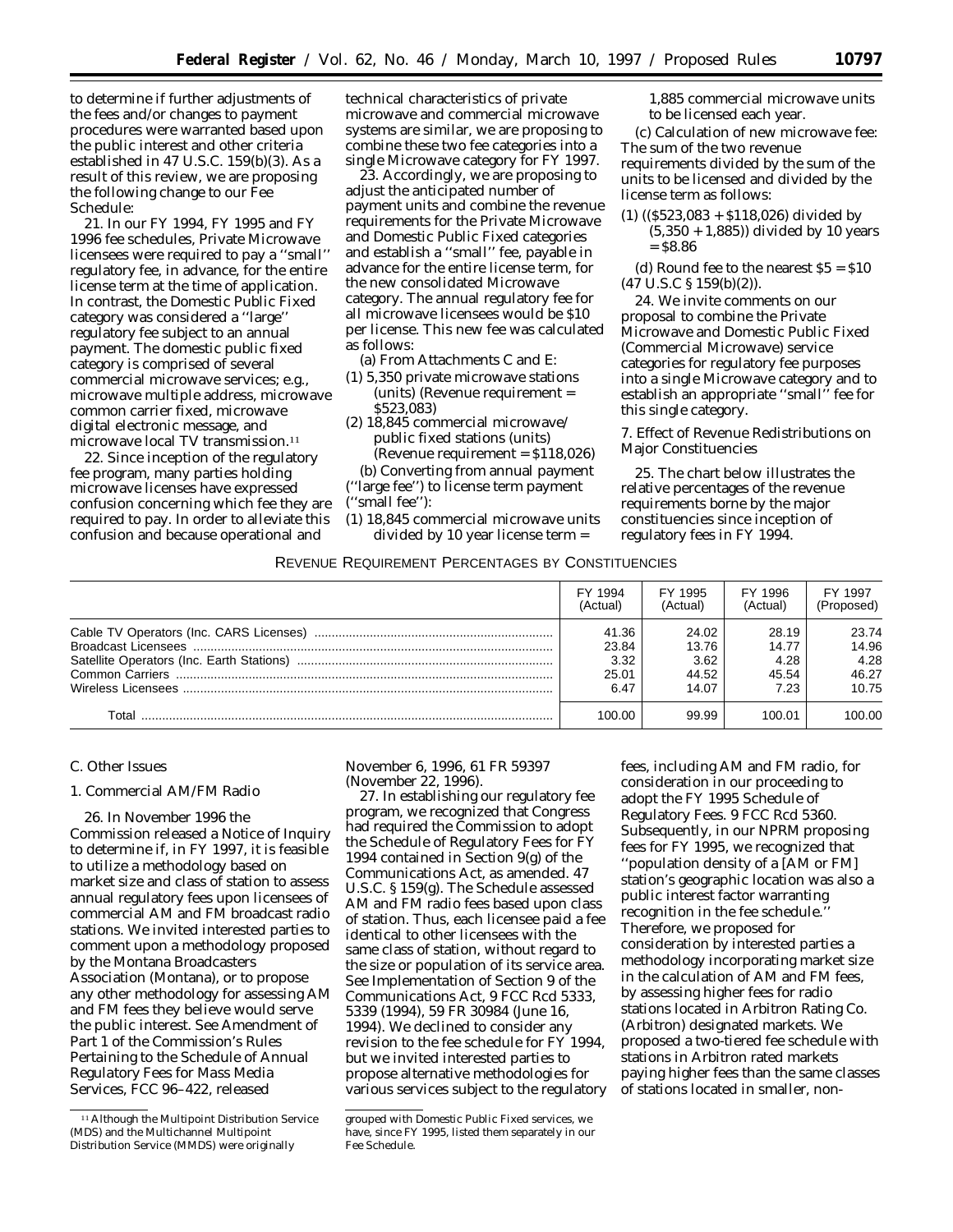Arbitron rated markets. See *Notice of Proposed Rulemaking in the Matter of Assessment and Collection of Regulatory Fees for Fiscal Year 1995,* MD Docket No. 95–3, FCC 95–14, released January 12, 1995 at Paragraph 29. In our *Report and Order* establishing our FY 1995 fees, we declined to adopt this proposed method because, after consideration of the public comments, we found that it did not provide a ''sufficiently accurate and equitable methodology for determining fees.'' See *Assessment and Collection of Regulatory Fees for Fiscal Year 1995,* 10 FCC Rcd 13512, 13531–32 (1996), 60 FR 34004 (June 29, 1995).

28. In our *Notice of Proposed Rulemaking* to establish regulatory fees for FY 1996, we stated, with regard to the fees for AM and FM radio stations, that we ''were particularly interested in a proposal which would associate population density and service area contours with license data'' and we again requested interested parties to propose viable alternative methodologies for assessment of AM

and FM fees. *Assessment and Collection of Regulatory Fees for Fiscal Year 1996,* FCC 96–153, at Paragraphs 20–21 (April 9, 1996), 61 FR 16432 (April 15, 1996). In response, Montana filed comments proposing an AM and FM fee structure based on class of station and on market size. We received no comments addressing Montana's proposal. However, following our own review of the proposal, we decided not to take any action until we had an opportunity to evaluate more extensively the impact of Montana's proposal on AM and FM licensees through a *Notice of Inquiry. Assessment and Collection of Regulatory Fees for Fiscal Year 1996,* FCC 96–295, at Paragraphs 23–29, July 5, 1996, 61 FR 36629 (July 12, 1996).

29. Montana's proposed methodology utilizes broad groupings of radio markets determined by Arbitron market size, with the fee for each market grouping predicated on the ratios that Congress initially established in Section 9(g) of the Act (47 U.S.C. § 159(g)) for assessing fees for licensees of television stations serving different sized markets.

Montana proposed four specific radio market classifications: Markets 1–25; Markets 26–50; Markets 51–100; and Remaining Markets. Montana's proposal assigned stations to each market grouping based upon Arbitron television market designations and relied on an analysis of broadcast markets prepared by Dataworld MediaXpert Service (''Dataworld''), which grouped radio stations by class of station within a particular market size. It then calculated the fees for stations in different markets utilizing the ratios between the fees for television markets in Section 9(g). Montana argued that its proposal was more equitable than the groupings based on class of station relied on by the Commission because, under its proposal, stations in smaller markets would pay lower fees than stations serving more populous markets.

30. In order to collect the total aggregate fees to be recovered from AM and FM radio stations as proposed in the FY 1995 *NPRM,* Montana's proposed methodology would have allocated fees among radio stations as follows:

| <b>Markets</b>        | AM                              | AM                             | AM                         | AM                         | <b>FM</b>                        | FM                             |
|-----------------------|---------------------------------|--------------------------------|----------------------------|----------------------------|----------------------------------|--------------------------------|
|                       | Class A                         | Class B                        | Class C                    | Class D                    | Class I <sup>12</sup>            | Class II <sup>13</sup>         |
| $1 - 25$<br>Remaining | \$2,890<br>2,040<br>.360<br>850 | \$1,710<br>1,140<br>760<br>475 | \$645<br>455<br>305<br>190 | \$815<br>575<br>385<br>240 | \$2,890<br>2.040<br>1,360<br>850 | \$1,940<br>1,370<br>910<br>570 |

<sup>12</sup> Class I includes FM Classes C, C1, C2 and B.<br><sup>13</sup> Class II includes FM Classes A, B1 and C3.

31. However, subsequent to the filing of Montana's proposal, Congress increased the aggregate amount of fees to be recovered by the Commission and amended the Commission's regulatory fee schedule for television stations to increase the fees paid by licensees in larger markets and to reduce the fees

paid by licensees located in Markets 51– 100 and the Remaining Markets. Public Law 104–134. *See Assessment and Collection of Regulatory Fees for Fiscal Year 1996, supra* at Paragraph 14. This substantially changed the ratios between the fees for television stations in different sized markets used by Montana

to compute its proposed radio fees. Substituting the actual ratios between the regulatory fees for television stations in different sized markets for the old ratios utilized in Montana's proposal would have produced the following radio fees for FY 1996: 14

| Markets  | AM                                  | AM                               | AM                             | AM                             | FM                               | FM                                |
|----------|-------------------------------------|----------------------------------|--------------------------------|--------------------------------|----------------------------------|-----------------------------------|
|          | Class A                             | Class B                          | Class C                        | Class D                        | Class $115$                      | Class $II^{16}$                   |
| $1 - 25$ | \$11,500<br>6,675<br>3,550<br>1.000 | \$6,325<br>3.675<br>1.975<br>555 | \$2,575<br>1,500<br>800<br>225 | \$3,150<br>1,850<br>980<br>275 | \$4,875<br>2,850<br>1,525<br>430 | \$3,250<br>1,900<br>000, ا<br>285 |

<sup>15</sup> Class I includes FM Classes C, C1, C2 and B.<br><sup>16</sup> Class II includes FM Classes A, B1 and C3.

32. The above fees illustrate the impact of the Montana proposal when the changes mandated by Congress to the Regulatory Fee Schedule are considered. We are particularly concerned about the size of the

increases in larger markets which, in addition to having more potential listeners, have greater concentrations of stations, thereby increasing the competition for listeners in those markets. Moreover, the accuracy of both

sets of calculations are predicated on assumptions that the total aggregate amount of fees to be collected remains unchanged, that the revenue requirement allocated to all broadcast licensees remains unchanged, and that

<sup>14</sup>By contrast, according to the FY 1996 Schedule of Regulatory Fees, AM class A stations are assessed a fee of \$1,250; Class B stations \$690; Class C

stations \$280; and Class D stations \$345. Similarly, FM Class C, C1, C2 and B stations (Montana's FM Class I) are assessed a fee of \$1,250; and FM Class

A, B1 and C3 stations (Montana's FM Class II) a fee of \$830.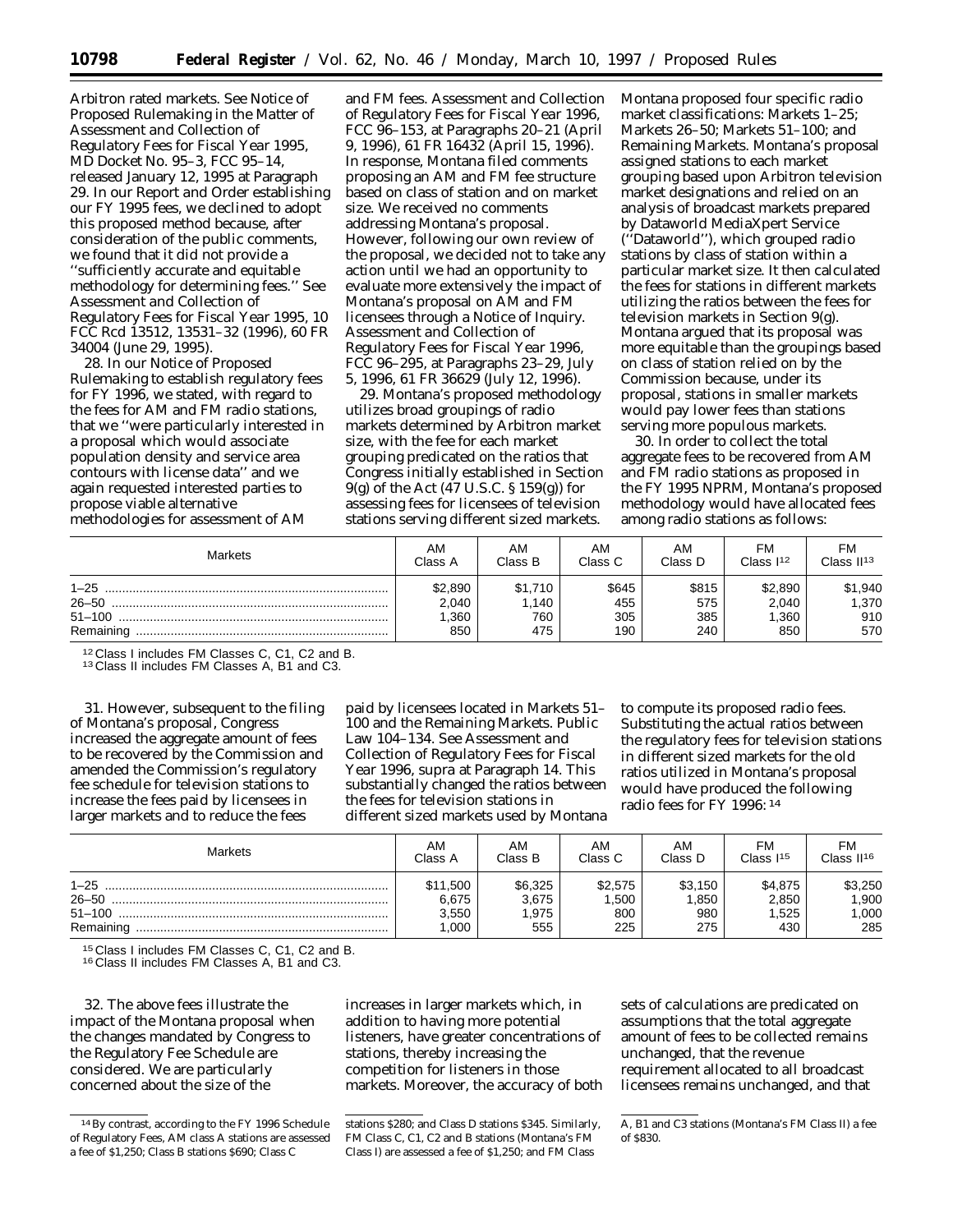there are no changes in the numbers and classes of licensees subject to broadcast fees. The calculations presented herein are illustrative only, because the fees are predicated on assumptions that will not recur in FY 1997. A change in any or all three of these factors would result in individual fees different than those illustrated in Paragraphs 30 and 31.

33. In response to the *NOI,* the National Association of Broadcasters (''NAB'') submitted a proposed fee table for AM and FM radio stations relying on a database prepared by Dataworld. NAB states that Dataworld developed its database by using the engineering specifications for every operating AM and FM radio station to calculate the populations served by those stations

using 1990 census information. Under NAB's proposal, stations with more powerful signals would generally pay higher fees because they usually serve more people than stations with weaker signals. NAB maintains that a fee schedule based on the Dataworld information would equitably allocate fees among all stations.

34. In support of its proposal, NAB notes that Congress has recognized the importance of service classes in the fee schedule it enacted in Section 9(g) of the Act, and that there are significant differences in the value and revenue potential of stations in different classes. 47 U.S.C. § 159(g). Thus, NAB contends that radio station fees should not be calculated on the basis of predicted

audience alone. Moreover, NAB recognizes that Dataworld's data does not reflect population changes since 1990 and that, in certain instances, there will be discrepancies between the Dataworld calculations and some stations' actual engineering characteristics. Thus, NAB proposes fees based on the estimate of population served and the class of station rather than strictly on the basis of population served.

35. The proposed NAB fee table includes 24 fee levels for AM and 12 fee levels for FM. NAB's proposed fee table would collect \$6,104,196 from FM licensees and \$2,235,956 from AM licensees, as follows:

| Population served |       |       | AM Class A   AM Class B   AM Class C   AM Class D |       |
|-------------------|-------|-------|---------------------------------------------------|-------|
|                   | \$325 | \$260 | \$125                                             | \$165 |
|                   | 375   | 325   | 175                                               | 225   |
|                   | 575   | 450   | 250                                               | 325   |
|                   | 975   | 650   | 325                                               | 425   |
|                   | .500  | 950   | 450                                               | 575   |
|                   | 1.800 | 1.300 | 650                                               | 750   |

| Population served | FM classes<br>A. B1. C3 | <b>FM Classes</b><br>B, C, C1, |
|-------------------|-------------------------|--------------------------------|
|                   | \$30C                   | \$450                          |
|                   | 450                     | 925                            |
|                   | 925                     | 1,350                          |
|                   | 1.150                   | 1.750                          |
|                   | .300                    | 2.000                          |
| > 1.750.000       | .650                    | 2.750                          |

36. While the NAB proposal has merit, further study and refinement of its methodology is required. First, we note that the NAB proposal increases fees based on the average increase in the amount that Congress has required us to collect for FY 1997 without taking into account our cost of regulation of AM and FM stations as measured by our cost accounting system. As a result, its proposal would fail to raise sufficient revenue to cover the pro rata share of the Commission's revenue requirements for AM and FM radio. Moreover, NAB's proposal does not disclose the number of stations in each of its payment categories so that its proposal can be modified to meet our revenue requirements, there are discrepancies between our estimate of the number of stations and the number of stations included in Dataworld's database, and it is not clear whether the Dataworld station count includes government and non-commercial stations which are exempt from regulatory fee requirements. In addition, NAB has not presented an explanation or rationale

for its specific fee classifications. Nor is there sufficient information to permit the Commission to determine how NAB's proposed fee table can be modified to cover changes in station characteristics and populations. If we were to adopt NAB's proposal, we would also be required to develop a methodology for advising each individual station of its fee based on our estimate of the population in its service area.

37. Thus, while the Montana and NAB proposals hold the promise of a more equitable fee schedule, there are problems with these proposals that must be addressed before they can be relied on to develop a revised fee schedule for AM and FM radio. Therefore, interested parties are invited to comment not only on both the NAB and Montana proposals, but also on any alternative methods for assessing radio station fees. Parties who have filed comments on the *NOI* need not duplicate them in this proceeding. Comments are also invited with respect to the revised schedule for AM and FM radio stations set forth in

Attachment F based on the general methodology for calculating FY 1997 fees.

2. Personal Communications Service (PCS)

38. Our FY 1996 *Report and Order* deferred assessing a regulatory fee upon licensees in the Personal Communications Service (''PCS'') in FY 1996 because the service was in a very early start-up phase. See *FY 1996 Report and Order* at Appendix F, Paragraph 15. We now believe that there are sufficient operational PCS systems to justify their inclusion among those licensees who are assessed fees in the CMRS Mobile Services and CMRS One-Way Paging fee categories for FY 1997. We have therefore incorporated fees for PCS in Paragraphs 14 and 15 of Attachment H.

3. Commercial Mobile Radio Services (CMRS)

39. In our FY 1996 *Report and Order* at Paragraph 22, we discussed a proposal offered by Destineer, Inc., a PCS licensee, that we establish a CMRS Messaging Service fee category to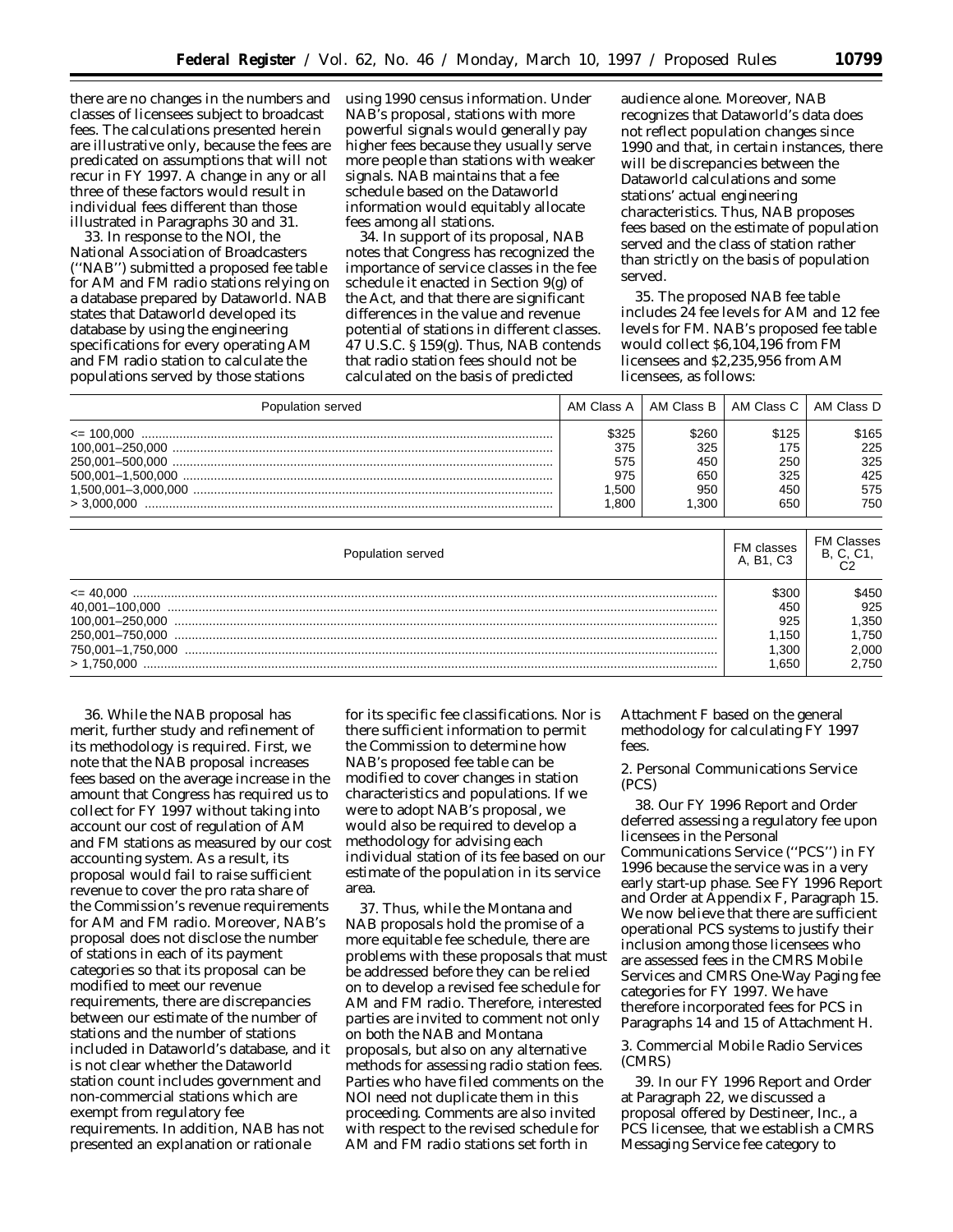replace our CMRS One-Way Paging fee category. Destineer stated that, with the exception of two-way paging services, our CMRS Mobile Services fee category includes only broadband services which provide two-way interactive voice communications. Destineer recommended establishing a CMRS Messaging Service to include all narrowband services, including twoway paging services. We invite interested parties to file comments on Destineer's proposal or propose alternative methods to assess CMRS fees for FY 1997. We are particularly interested in the number of estimated units associated with an alternative proposal and the impact the proposed changes would have on projected revenues.

## 4. Intelsat & Inmarsat Signatories

40. The Commission incurs regulatory costs for satellite policy and rulemaking, enforcement and user information activities. As directed by Congress, these costs must be recovered through the collection of regulatory fees. In accordance with the provisions of Section 9, the Commission's overall goal is to recover all of the costs associated with satellite regulatory activities and to distribute these costs fairly amongst fee payers, taking into account factors reasonably related to the benefits provided by the payer, and ''other factors we determine are necessary in the public interest.''

41. In FY 1994 and FY 1995 the Commission recovered satellite regulatory costs by collecting fees from satellite earth station and geosynchronous space station regulatees (Part 25) only. Satellite providers using international bearer circuits to provide service were assessed a separate fee under the International Bearer Circuits category in order to recover the regulatory costs associated with international telecommunications policy and rulemaking, enforcement and user information activities. The Commission received comments during both years' regulatory fees proceedings concerning the distribution of the burden of costs. In an effort to explore alternative methods of fee collection the Commission conducted focus group sessions in FY 1995 which were attended by satellite industry representatives. One of the major issues raised was a perceived inequity in the distribution of the total satellite regulatory fee burden. Commission activities associated with Intelsat, Inmarsat and the U.S. signatory to both were identified as areas where space and earth station regulatees were

unfairly bearing the regulatory fee burden.

42. In response to distribution issues raised in the focus group sessions and comments filed in previous years, we examined satellite regulatory activities and determined that since the Commission incurs regulatory costs associated with Signatory-related activities, a regulatory fee for Signatories was the proper vehicle for recovering these costs. In its comments on the proposed FY 1996 fees, Comsat challenged the Commission's proposal regarding the Signatory fee, contending that it would be unlawful and excessive. Each of these arguments was discussed in our FY 1996 *Report and Order,* in which we adopted the Signatory fee. However, in Paragraph 47 of the FY 1996 *Report and Order,* we indicated our intent to explore alternative means of recovering these costs and to seek public comment on such alternatives. We therefore request interested parties to comment on alternative methods of collecting costs associated with Signatories. We request that comments specify whether other regulatees should be assessed a portion of the fee applicable to the signatory category, and, if so, the estimated percentage of the fee that should be assessed upon other regulatees. We are particularly interested in ways to recover our costs without unfairly burdening other regulatees. If no specific alternative is identified, we propose to retain the current Signatory fee category for FY 1997.

5. Non-Common Carrier International Bearer Circuits

43. International bearer circuit fees are currently assessed upon domestic and international common carriers only. In its comments responding to proposals contained in our FY 1996 *NPRM,* Comsat contended that payment of international bearer circuit fees should be expanded to non-common carriers providing international services. See FY 1996 *Report and Order* at Paragraph 65. In our FY 1996 *Report and Order* we declined to expand collection of international bearer circuit fees to noncommon carriers. As we noted at that time, the Commission is unable, due to lack of appropriate data, to calculate a fee applicable to bearer circuits provided directly to end users over noncommon carrier domestic and international facilities. The foregoing situation has not changed. We, therefore, are proposing to assess the international bearer circuit fee only on domestic and international common carriers in FY 1997. However, we invite interested parties to comment on

Comsat's proposal. We are especially interested in information concerning the number of bearer circuits provided directly to end users over non-common carrier domestic and international facilities.

#### *D. Procedures for Payment of Regulatory Fees*

44. Generally, we propose to retain the procedures that we have established for the payment of regulatory fees. Section 9(f) requires that we permit ''payment by installments in the case of fees in large amounts, and in the case of small amounts, shall require the payment of the fee in advance for a number of years not to exceed the term of the license held by the payer.'' *See* 47 U.S.C. § 159(f)(1). Consistent with Section 9(f), we are again establishing three categories of fee payments, based upon the category of service for which the fee payment is due and the amount of the fee to be paid. The fee categories are (1) ''standard'' fees, (2) ''large'' fees, and (3) "small" fees.

#### 1. Annual Payments of Standard Fees

45. Standard fees are those regulatory fees that are payable in full on an annual basis. Payers of standard fees are not required to make advance payments for their full license term and are not eligible for installment payments. All standard fees are payable in full on the date we establish for payment of fees in their regulatory fee category. The payment dates for each regulatory fee category will be announced either in the *Report and Order* in this proceeding or by public notice in the **Federal Register** following the termination of this proceeding.

#### 2. Installment Payments for Large Fees

46. While we are mindful that time constraints may preclude an opportunity for installment payments, we propose that regulatees in any category of service with a liability of \$12,000 or more be eligible to make installment payments and that eligibility for installment payments be based upon the amount of either a single regulatory fee payment or combination of fee payments by the same licensee or regulatee. We propose that regulatees eligible to make installment payments may submit their required fees in two equal payments (on dates to be announced) or, in the alternative, in a single payment on the date that their final installment payment is due. Due to statutory constraints concerning notification to Congress prior to actual collection of the fees, however, it is unlikely that there will be sufficient time for installment payments, and that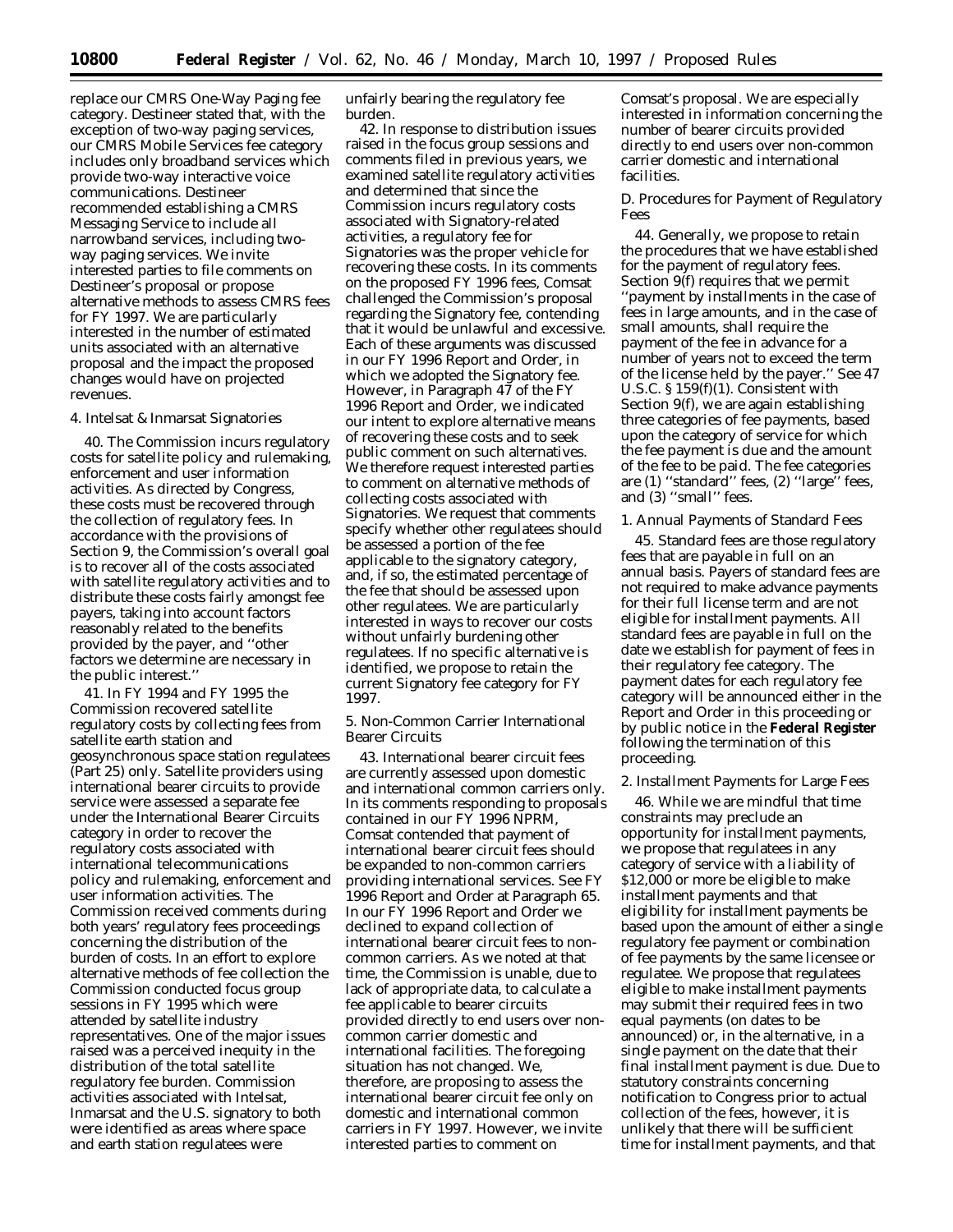regulatees eligible to make installment payments will be required to pay these fees on the last date that fee payments may be submitted. The dates for installment payments, or a single payment, will be announced either in the *Report and Order* terminating this proceeding or by public notice published pursuant to delegated authority in the **Federal Register**.

#### 3. Advance Payments of Small Fees

47. As we have in the past, we are proposing to treat regulatory fee payments by certain licensees as 'small'' fees subject to advance payment consistent with the requirements of Section 9(f)(2). Advance payments will be required from licensees of those services that we decided would be subject to advance payments in our FY 1994 *Report and Order,* and to those additional payers set forth herein.17 Payers of advance fees will submit the entire fee due for the full term of their licenses when filing their initial, renewal, or reinstatement application. Regulatees subject to a payment of small fees shall pay the amount due for the current fiscal year multiplied by the number of years in the term of their requested license. In the event that the required fee is adjusted following their payment of the fee, the payer would not be subject to the payment of a new fee until filing an application for renewal or reinstatement of the license. Thus, payment for the full license term would be made based upon the regulatory fee applicable at the time the application is filed. The effective date for payment of small fees established in this proceeding will be announced in our *Report and Order* terminating this proceeding or by public notice published pursuant to delegated authority in the **Federal Register**.

#### 4. Minimum Fee Payment Liability

48. Regulatees whose total fee liability, including all categories of fees for which payment is due by an entity, amounts to less than \$10 are exempted from fee payment in FY 1997.

5. Standard Fee Calculations and Payment Dates

49. As noted, the time for payment of standard fees and any installment payments will be published in the

**Federal Register** pursuant to delegated authority. For licensees, permittees and holders of other authorizations in the Common Carrier, Mass Media, and Cable Services whose fees are not based on a subscriber, unit, or circuit count, fees should be submitted for any authorization held as of *October 1, 1996.* October 1 is the date to be used for establishing liability for payment of standard fees since it is the first day of the federal government's fiscal year.

50. In the case of regulatees whose fees are based upon a subscriber, unit or circuit count, the number of a regulatees' subscribers, units or circuits on *December 31, 1996,* will be used to calculate the fee payment.18 We have selected the last date of the calendar year because many of these entities file reports with us as of that date. Others calculate their subscriber numbers as of that date for internal purposes. Therefore, calculation of the regulatory fee as of that date will facilitate both an entity's computation of its fee payment and our verification that the correct fee payment has been submitted.

## *E. Schedule of Regulatory Fees*

51. The Commission's proposed Schedule of Regulatory Fees for FY 1997 is contained in Attachment F of this *NPRM.*

## **IV. Procedural Matters**

# *A. Comment Period and Procedures*

52. Pursuant to procedures set forth in Sections 1.415 and 1.419 of the Commission's rules, interested parties may file comments on or before March 25, 1997, and reply comments on or before April 4, 1997. All relevant comments will be considered by the Commission before final action is taken in this proceeding. To file formally in this proceeding, participants must file an original and four copies of all comments, reply comments and supporting materials. If participants want each Commissioner to receive a personal copy of their comments, an original and nine copies must be filed. Comments and reply comments should be sent to the Office of the Secretary, Federal Communications Commission, Washington, D.C. 20554. Interested parties, who do not wish to formally

participate in this proceeding, may file informal comments at the same address. Comments and reply comments will be available for public inspection during regular business hours in the FCC Reference Center (Room 239) of the Federal Communications Commission, 1919 M Street, N.W., Washington, D.C. 20054.

# *B. Ex Parte Rules*

53. This is a non-restricted notice and comment rulemaking proceeding. *Ex parte* presentations are permitted, except during the Sunshine Agenda period, provided they are disclosed pursuant to the Commission's rules. *See* 47 CFR §§ 1.1202, 1.1203 and 1026(a).

#### *C. Initial Regulatory Flexibility Analysis*

54. As required by section 603 of the Regulatory Flexibility Act (Public Law 96–354, 94 Stat. 1165, 5 U.S.C. § 601 *et seq.* (1981)), the Commission has prepared an Initial Regulatory Flexibility Analysis (IRFA) of the expected impact on small entities of the proposals suggested in this document. The IRFA is set forth in Attachment A. Written public comments are requested with respect to the IRFA. These comments must be filed in accordance with the same filing deadlines for comments on the rest of the *NPRM,* but they must have a separate and distinct heading, designating the comments as responses to the IRFA. The Secretary shall send a copy of this *NPRM,* including the IRFA, to the Chief Counsel for Advocacy of the Small Business Administration in accordance with section 603(a) of the Regulatory Flexibility Act.

## *D. Paperwork Reduction Act Compliance*

55. The Federal Communications Commission, as part of its continuing effort to reduce paperwork burden, invites the general public and other Federal agencies to take this opportunity to comment on the following proposed and/or continuing information collections, as required by the Paperwork Reduction Act of 1995, Public Law 104–13. Comments are requested concerning (a) whether the proposed collection of information is necessary for the proper performance of the functions of the Commission, including whether the information shall have practical utility; (b) the accuracy of the Commission's burden estimates; (c) ways to enhance the quality, utility, and clarity of the information collected, and (d) ways to minimize the burden of the collection of information on the respondents, including the use of

<sup>17</sup>Applicants for new, renewal and reinstatement licenses in the following services will be required to pay their regulatory fees in advance: Land Mobile Services, Microwave services, Marine (Ship) Service, Marine (Coast) Service, Private Land Mobile (Other) Services, Aviation (Aircraft) Service, Aviation (Ground) Service, General Mobile Radio Service (GMRS). In addition, applicants for Amateur Radio vanity call signs will be required to submit an advance payment.

<sup>18</sup>Cable system operators are to compute their subscribers as follows: Number of single family dwellings + number of individual households in multiple dwelling unit (apartments, condominiums, mobile home parks, etc.) paying at the basic subscriber rate + bulk rate customers + courtesy and free service. Note: Bulk-Rate Customers = Total annual bulk-rate charge divided by basic annual subscription rate for individual households. Cable system operators may base their count on ''a typical day in the last full week'' of December 1996, rather than on a count as of December 31, 1996.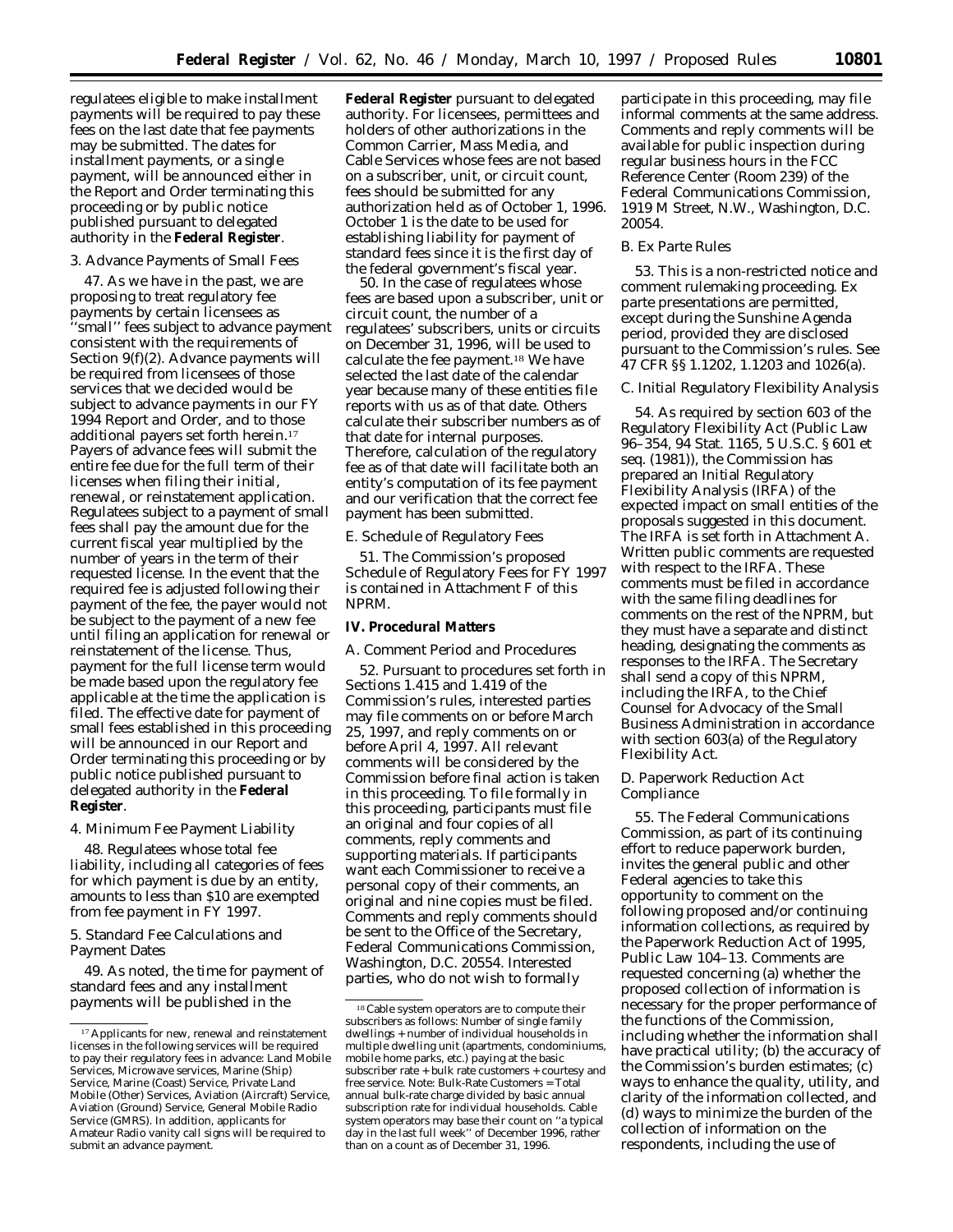automated collection techniques or other forms of information technology.

56. Written comments should be submitted on or before May 9, 1997. If you anticipate that you will be submitting comments, but find it difficult to do so within the period of time allowed by this notice, you should advise the contact listed below as soon as possible.

57. Direct all comments to Dorothy Conway, Federal Communications Commission, Room 234, 1919 M St. NW., Washington, DC 20554 or via internet to dconway@fcc.gov, and Timothy Fain, OMB Desk Officer, 10236 NEOB, 725 17th St. NW., Washington, DC 20503 or via internet to fain\_t@a1.eop.gov.

58. For Further Information Contact: For additional information or copies of the information collections, contact Dorothy Conway at 202–418–0217 or via internet at dconway@fcc.gov.

*OMB Approval Number:* (Number should be included if it is a revision to an existing collection).

*Title:*

*Form No.:*

*Type of Review:* (i.e. new collection, revision of existing collection) *Respondents:*

*Number of Respondents: Estimated Time Per Response: Total Annual Burden: Needs and Uses:* (Brief description of how the information will be used)

#### *E. Authority and Further Information*

59. Authority for this proceeding is contained in sections 4(i) and (j), 9, and 303(r) of the Communications Act of 1934 as amended, 47 U.S.C. §§ 154(1) and (j) and 159 and 303(r).

60. Further information about this proceeding may be obtained by contacting the Fees Hotline at (202) 418–0192.

#### **List of Subjects in 47 CFR Part 1**

Administrative practice and procedures, Communications common carriers, Penalties, Radio, Telecommunications, Television.

Federal Communications Commission. **William F. Caton,**

*Acting Secretary.*

## **Attachment A—Initial Regulatory Flexibility Analysis**

1. As required by the Regulatory Flexibility Act  $(RFA)$ , <sup>19</sup> as amended by the Contract with America Advancement Act (CWAAA), Public Law 104-121, 110 Stat. 847 (1996),<sup>20</sup> the

Commission has prepared an Initial Regulatory Flexibility Analysis (IRFA) of the expected significant economic impact on small entities by the policies and rules proposed in this *Notice of Proposed Rulemaking In the Matter of Assessment and Collection of Regulatory Fees for Fiscal Year 1997*. Written public comments are requested on the IRFA. Comments must be identified as responses to the IRFA and must be filed by the deadlines for comments on the *NPRM* provided above in Paragraph 53.

**I. Need for and Objectives of the Proposed Rule**

2. This rulemaking proceeding is initiated to obtain comments concerning the Commission's proposed amendment of its Schedule of Regulatory Fees in order to collect regulatory fees in the amount of \$152,523,000, the amount that Congress has required the Commission to recover through regulatory fees in Fiscal Year 1997. The Commission seeks to collect the necessary amount through its proposed revised regulatory fees, as contained in the attached Schedule of Regulatory Fees, in the most efficient manner possible and without undue burden to the public.

**II. Legal Basis**

3. The proposed action is authorized under Sections (4)(i) and (j), 9 and 303(r) of the Communications Act of 1934, as amended, 47 U.S.C. §§ 154(i) and (j), 159, and 303(r).

**III. Description and Estimate of the Number of Small Entities to Which the Proposed Rule Will Apply**

4. The RFA generally defines ''small entity'' as having the same meaning as the terms ''small business,'' ''small organization,'' and ''small governmental jurisdiction'' and ''the same meaning as the term 'small business concern' under the Small Business Act unless the Commission has developed one or more definitions that are appropriate for its activities.21 A small business concern is one which: (1) is independently owned and operated; (2) is not dominant in its field of operation; and (3) satisfies any additional criteria established by the

Small Business Administration (SBA).22 The Small Business Enforcement Fairness Act of 1996 (SBREFA) provision of the RFA also applies to nonprofit organizations and to governmental organizations such as governments of cities, counties, towns, townships, villages, school districts, or special districts with populations of less than 50,000.23 There are 85,006 governmental entities in the United States.24 5 U.S.C. § 601(3) (incorporating by reference the definition of ''small business concern'' in 15 U.S.C. § 632). Pursuant to 5 U.S.C. § 601(3), the statutory definition of a small business applies ''unless an agency after consultation with the Office of Advocacy of the Small Business Administration and after opportunity for public comment, establishes one or more definitions of such term which are appropriate to the activities of the agency and publishes such definition(s) in the **Federal Register**.''

#### **Cable Services or Systems**

5. The SBA has developed a definition of small entities for cable and other pay television services, which includes all such companies generating \$11 million or less in revenue annually.25 This definition includes cable systems operators, closed circuit television services, direct broadcast satellite services, multipoint distribution systems, satellite master antenna systems and subscription television services. According to the Census Bureau, there were 1,788 total cable and other pay television services and 1,423 had less than \$11 million in revenue.26

6. The Commission has developed its own definition of a small cable system operator for the purposes of rate regulation. Under the Commission's rules, a ''small cable company,'' is one serving fewer than 400,000 subscribers nationwide.27 Based on our most recent information, we estimate that there were 1,439 cable operators that qualified as

24United States Dept. of Commerce, Bureau of the Census, *1992 Census of Governments* (1992 Census).

25 13 CFR § 121.201, SIC 4841.

26 *1992 Economic Census Industry and Enterprise Receipts Size Report*, Table 2D, SIC 4841 (U.S. Bureau of the Census data under contract to the Office of Advocacy of the U.S. Small Business Administration).

<sup>19</sup> 5 U.S.C. § 603.

<sup>20</sup>Title II of the CWAAA is ''The Small Business Regulatory Enforcement Fairness Act of 1996'' (SBREFA), codified at 5 U.S.C. § 601 et seq.

<sup>21</sup> 5 U.S.C. § 601(3) (incorporating by reference the definition of ''small business concern'' in 15 U.S.C. § 632). Pursuant to 5 U.S.C. § 601(3), the statutory definition of a small business applies ''unless an agency after consultation with the Office of Advocacy of the Small Business Administration and after opportunity for public comment, establishes one or more definitions of such term which are appropriate to the activities of the agency and publishes such definition(s) in the **Federal Register**.''

<sup>22</sup>Small Business Act, 15 U.S.C. § 632 (1996).

<sup>23</sup> 5 U.S.C. § 601(5).

<sup>27</sup> 47 CFR § 76.901(e). The Commission developed this definition based on its determination that a small cable system operator is one with annual revenues of \$100 million or less. *Implementation of Sections of the 1992 Cable Act: Rate Regulation, Sixth Report and Order and Eleventh Order on Reconsideration*, 10 FCC Rcd 7393 (1995), 60 FR 10534 (February 27, 1995).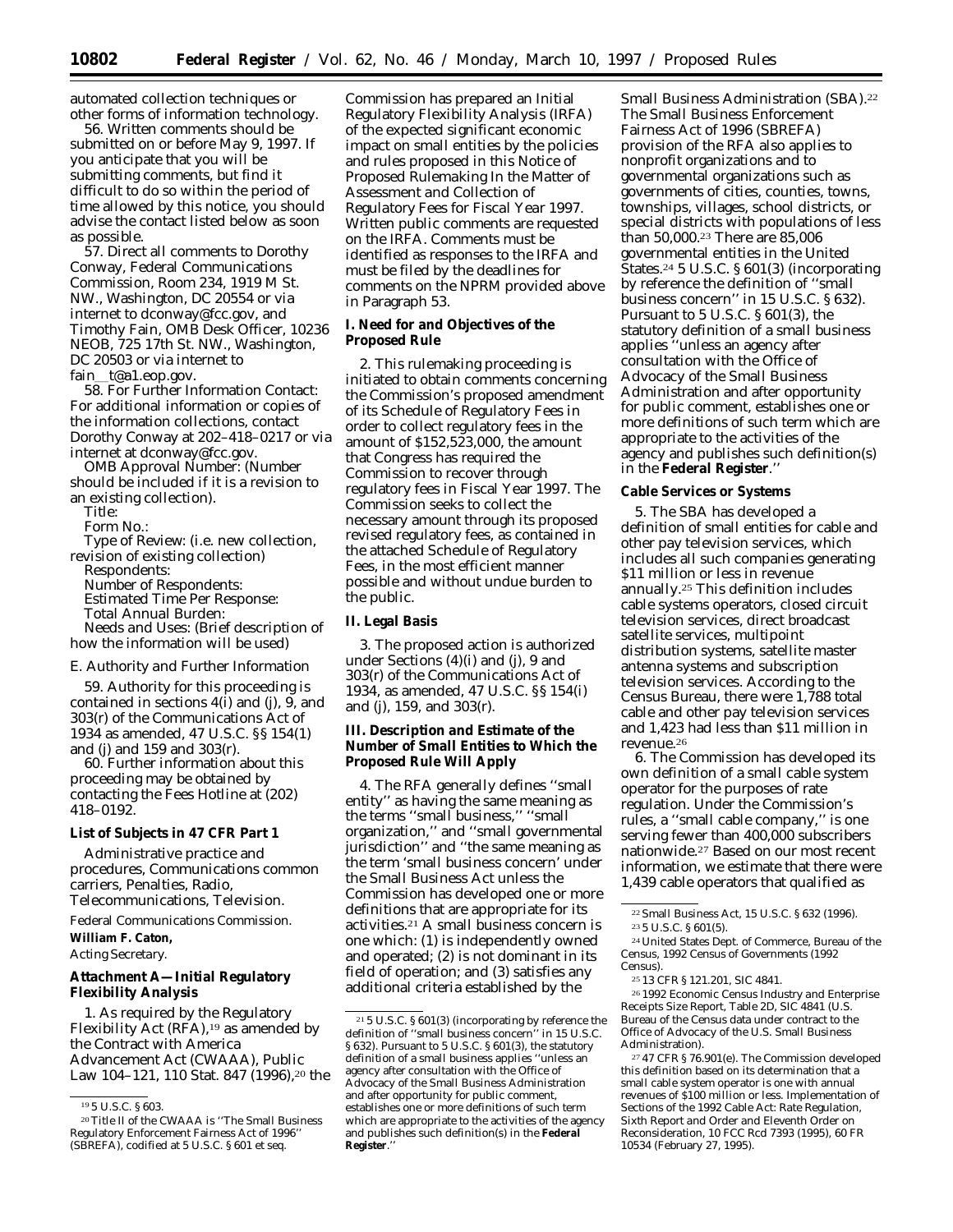small cable system operators at the end of 1995.28 Since then, some of those companies may have grown to serve over 400,000 subscribers, and others may have been involved in transactions that caused them to be combined with other cable operators. Consequently, we estimate that there are fewer than 1,439 small entity cable system operators.

7. The Communications Act also contains a definition of a small cable system operator, which is ''a cable operator that, directly or through an affiliate, serves in the aggregate fewer than 1 percent of all subscribers in the United States and is not affiliated with any entity or entities whose gross annual revenues in the aggregate exceed \$250,000,000."<sup>29</sup> The Commission has determined that there are 61,700,000 subscribers in the United States. Therefore, we found that an operator serving fewer than 617,000 subscribers shall be deemed a small operator, if its annual revenues, when combined with the total annual revenues of all of its affiliates, do not exceed \$250 million in the aggregate.30 Based on available data, we find that the number of cable operators serving 617,000 subscribers or less totals 1,450.31 We do not request nor do we collect information concerning whether cable system operators are affiliated with entities whose gross annual revenues exceed \$250,000,000,<sup>32</sup> and thus are unable at this time to estimate with greater precision the number of cable system operators that would qualify as small cable operators under the definition in the Communications Act. It should be further noted that recent industry estimates project that there will be a total 65,000,000 subcribers, and we have based our fee revenue estimates on that figure.

8. Other Pay Services. Other pay television services are also classified under SIC 4841, which includes cable systems operators, closed circuit television services, direct broadcast satellite services (DBS),<sup>33</sup> multipoint distribution systems (MDS),<sup>34</sup> satellite

31Paul Kagan Associates, Inc., *Cable TV Investor*, Feb. 29, 1996 (based on figures for Dec. 30, 1995).

32We do receive such information on a case-bycase basis only if a cable operator appeals a local franchise authority's finding that the operator does not qualify as a small cable operator pursuant to section 76.1403(b) of the Commission's rules. *See* 47 CFR § 76.1403(d).

33 Direct Broadcast Services (DBS) are discussed in depth with the international services *infra.*

34 Multipoint Distribution Services (MDS) are discussed in depth with the mass media services *infra.*

master antenna systems (SMATV), and subscription television services.

**Common Carrier Services and Related Entities**

9. According to the *Telecommunications Industry Revenue: Telecommunications Relay Service Fund Worksheet Data (TRS Worksheet)*, there are 2,847 interstate carriers. These carriers include, *inter alia*, local exchange carriers, wireline carriers and service providers, interexchange carriers, competitive access providers, operator service providers, pay telephone operators, providers of telephone toll service, providers of telephone exchange service, and resellers.

10. The SBA has defined a small business for Radiotelephone Communications (SIC 4812) and Telephone Communications, Except Radiotelephone (4813), to be small entities when they have fewer than 1,500 employees.<sup>35</sup> We first discuss generally the total number of small telephone companies falling within both of those SIC categories. Then, we discuss the number of small businesses within the two subcategories, and attempt to refine further those estimates to correspond with the categories of telephone companies that are commonly used under our rules.

11. Because the small incumbent LECs subject to these rules are either dominant in their field of operations or are not independently owned and operated, consistent with our prior practice, they are excluded from the definition of ''small entitiy'' and ''small business concerns.'' 36 Accordingly, our use of the terms ''small entities'' and ''small businesses'' does not encompass small incumbent LECs. Out of an abundance of caution, however, for regulatory flexibility analysis purposes, we will consider small incumbent LECs within this analysis and use the term ''small incumbent LECs'' to refer to any incumbent LECs that arguably might be defined by the SBA as ''small business concerns.'' 37

12. Total Number of Telephone Companies Affected. The United States Bureau of the Census (''the Census

37See id.

Bureau'') reports that, at the end of 1992, there were 3,497 firms engaged in providing telephone services, as defined therein, for at least one year.38 This number contains a variety of different categories of carriers, including local exchange carriers, interexchange carriers, competitive access providers, cellular carriers, mobile service carriers, operator service providers, pay telephone operators, personal communications services providers, covered specialized mobile radio providers, and resellers. It seems certain that some of those 3,497 telephone service firms may not qualify as small entities or small incumbent LECs because they are not ''independently owned and operated.'' 39 For example, a PCS provider that is affiliated with an interexchange carrier having more than 1,500 employees would not meet the definition of a small business. It seems reasonable to tentatively conclude that fewer than 3,497 telephone service firms are small entity telephone service firms or small incumbent local exchange carriers.

13. Wireline Carriers and Service Providers. The SBA has developed a definition of small entities for telephone communications companies except radiotelephone (wireless) companies. The Census Bureau reports that, there were 2,321 such telephone companies in operation for at least one year at the end of 1992.40 According to the SBA's definition, a small business telephone company other than a radiotelephone company is one employing fewer than 1,500 persons.41 All but 26 of the 2,321 non-radiotelephone companies listed by the Census Bureau were reported to have fewer than 1,000 employees. Thus, even if all 26 of those companies had more than 1,500 employees, there would still be 2,295 non-radiotelephone companies that might qualify as small entities or small incumbent LECs. We do not have information on the number of carriers that are not independently owned and operated, and thus are unable at this time to estimate with greater precision the number of wireline carriers and service providers that would qualify as small business concerns under the SBA's definition. Consequently, we estimate that there are fewer than 2,295 small telephone

<sup>28</sup>Paul Kagan Associates, Inc., *Cable TV Investor*, Feb. 29, 1996 (based on figures for December 30, 1995).

<sup>29</sup> 47 U.S.C. § 543(m)(2).

<sup>30</sup> 47 CFR § 76.1403(b).

<sup>35</sup> 13 CFR § 121.201.

<sup>36</sup>See *Implementation of the Local Competition Provisions in the Telecommunications Act of 1996, First Report and Order*, 11 FCC Rcd 15499 (1996), 61 FR 45476 (August 29, 1996), *motion for stay of the FCC's rules pending judicial review denied, Implementation of the Local Competition Provisions in the Telecommunications Act of 1996, Order*, 11 FCC Rcd 11754 (1996), 61 FR 54099 (October 17, 1996), *partial stay granted, Iowa Utilities Board* v. *FCC*, No. 96–3321, 1996 WL 589204 (8th Cir. 1996) at paragraphs 1328–1330 and 1342.

<sup>38</sup>United States Department of Commerce, Bureau of the Census, *1992 Census of Transportation, Communications, and Utilities: Establishment and Firm Size*, at Firm Size 1–123 (1995) (1992 Census).

<sup>39</sup> 15 U.S.C. § 632(a)(1).

<sup>40</sup> 1992 Census, supra, at Firm Size 1–123.

<sup>41</sup> 13 CFR § 121.201, SIC Code 4812.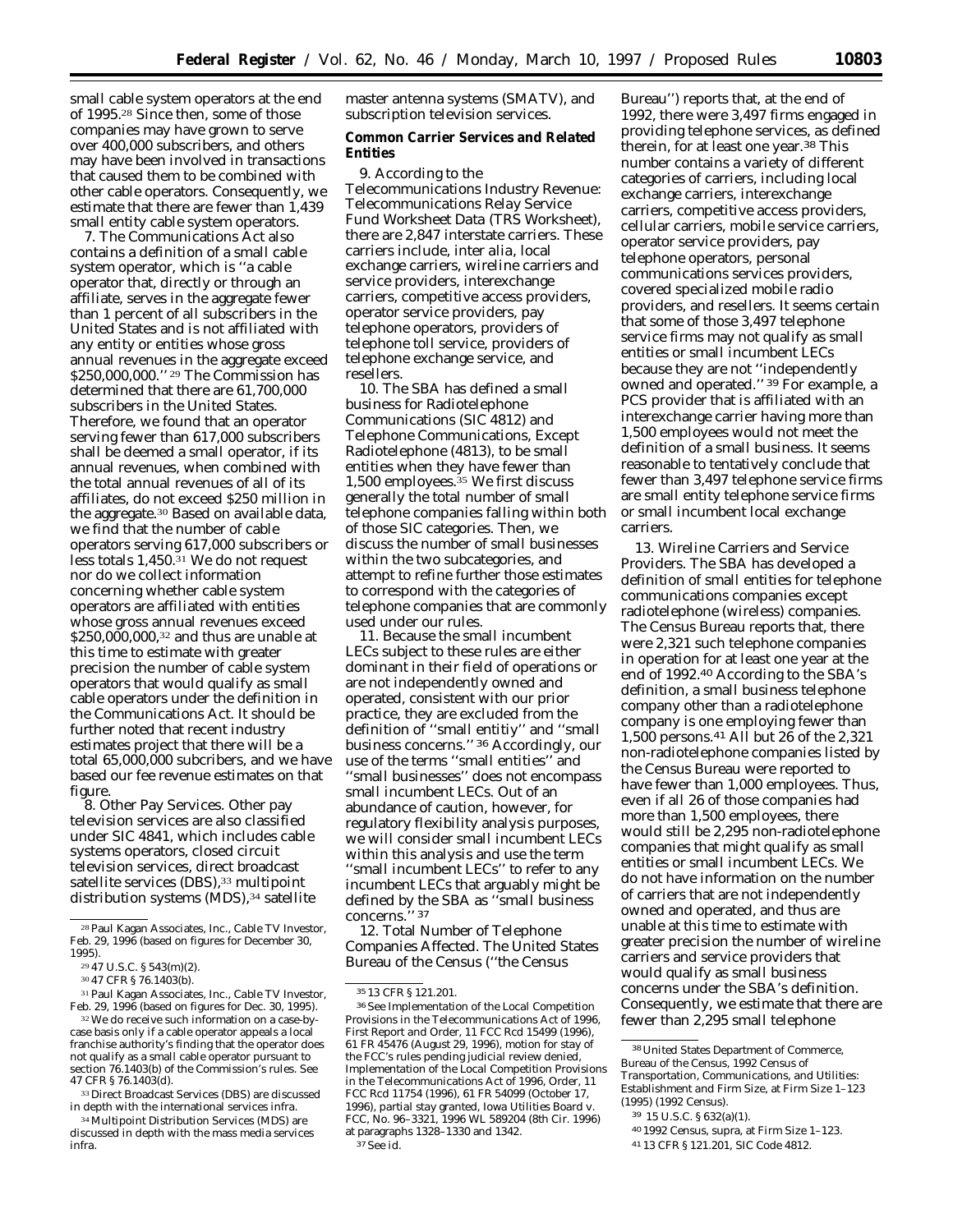communications companies other than radiotelephone companies.

14. Local Exchange Carriers. Neither the Commission nor the SBA has developed a definition for small providers of local exchange services (LECs). The closest applicable definition under the SBA rules is for telephone communications companies other than radiotelephone (wireless) companies.42 The most reliable source of information regarding the number of LECs nationwide is the data that we collect annually in connection with the *TRS Worksheet*. According to our most recent data, 1,347 companies reported that they were engaged in the provision of local exchange services.43 We do not have information on the number of carriers that are not independently owned and operated, nor what carriers have more than 1,500 employees, and thus are unable at this time to estimate with greater precision the number of LECs that would qualify as small business concerns under SBA's definition. Consequently, we estimate that there are fewer than 1,347 small incumbent LECs.

15. Interexchange Carriers. Neither the Commission nor the SBA has developed a definition of small entities specifically applicable to providers of interexchange services (IXCs). The closest applicable definition under the SBA rules is for telephone communications companies except radiotelephone (wireless) companies.44 The most reliable source of information regarding the number of IXCs nationwide is the data that we collect annually in connection with the *TRS Worksheet*. According to our most recent data, 130 companies reported that they were engaged in the provision of interexchange services.45 We do not have information on the number of carriers that are not independently owned and operated, nor have more than 1,500 employees, and thus we are unable at this time to estimate with greater precision the number of IXCs that would qualify as small business concerns under the SBA's definition. Consequently, we estimate that there are fewer than 130 small entity IXCs.

16. Competitive Access Providers. Neither the Commission nor the SBA has developed a definition of small entities specifically applicable to

providers of competitive access services (CAPs). The closest applicable definition under the SBA rules is for telephone communications companies except radiotelephone (wireless) companies.46 The most reliable source of information regarding the number of CAPs nationwide is the data that we collect annually in connection with the *TRS Worksheet*. According to our most recent data, 57 companies reported that they were engaged in the provision of competitive access services.47 We do not have information on the number of carriers that are not independently owned and operated, nor have more than 1,500 employees, and thus are unable at this time to estimate with greater precision the number of CAPs that would qualify as small business concerns under the SBA's definition. Consequently, we estimate that there are fewer than 57 small CAPs.

17. Operator Service Providers. Neither the Commission nor the SBA has developed a definition of small entities specifically applicable to providers of operator services. The closest applicable definition under the SBA rules is for telephone communications companies except radiotelephone (wireless) companies.48 The most reliable source of information regarding the number of operator service providers nationwide is the data that we collect annually in connection with the *TRS Worksheet.* According to our most recent data, 25 companies reported that they were engaged in the provision of operator services.49 We do not have information on the number of carriers that are not independently owned and operated, nor have more than 1,500 employees, and thus are unable at this time to estimate with greater precision the number of operator service providers that would qualify as small business concerns under the SBA's definition. Consequently, we estimate that there are fewer than 25 small operator service providers.

18. Pay Telephone Operators. Neither the Commission nor the SBA has developed a definition of small entities specifically applicable to pay telephone operators. The closest applicable definition under SBA rules is for telephone communications companies except radiotelephone (wireless) companies.50 The most reliable source of information regarding the number of pay telephone operators nationwide is the data that we collect annually in

connection with the *TRS Worksheet*. According to our most recent data, 271 companies reported that they were engaged in the provision of pay telephone services.51 We do not have information on the number of carriers that are not independently owned and operated, nor have more than 1,500 employees, and thus are unable at this time to estimate with greater precision the number of pay telephone operators that would qualify as small business concerns under SBA's definition. Consequently, we estimate that there are fewer than 271 small pay telephone operators.

19. Resellers (including debit card providers). Neither the Commission nor the SBA has developed a definition of small entities specifically applicable to resellers. The closest applicable SBA definition for a reseller is a telephone communications company except radiotelephone (wireless) companies.52 However, the most reliable source of information regarding the number of resellers nationwide is the data that the Commission collects annually in connection with the *TRS Worksheet*. According to our most recent data, 260 companies reported that they were engaged in the resale of telephone service.53 We do not have information on the number of carriers that are not independently owned and operated, nor have more than 1,500 employees, and thus we are unable at this time to estimate with greater precision the number of resellers that would qualify as small entities or small incumbent LEC concerns under the SBA's definition. Consequently, we estimate that there are fewer than 260 small entity resellers.

20. 800 Subscribers.54 Neither the Commission nor the SBA has developed a definition of small entities specifically applicable to 800 subscribers. The most reliable source of information regarding the number of 800 subscribers is data we collect on the number of 800 numbers in use.55 According to our most recent data, at the end of 1995, the number of 800 numbers in use was 6,987,063. We do not have information on the number of carriers not independently owned and operated, nor have more than 1,500 employees, and thus are unable at this time to estimate with greater precision the number of 800 subscribers that would qualify as

<sup>42</sup> 13 CFR § 121.201, SIC Code 4813.

<sup>43</sup>Federal Communications Commission, CCB, Industry Analysis Division, *Telecommunications Industry Revenue: TRS Fund Worksheet Data*, Tbl. 1 (Average Total Telecommunications Revenue Reported by Class of Carrier) (December 1996) (TRS Worksheet).

<sup>44</sup> 13 CFR § 121.201, SIC 4813.

<sup>45</sup>TRS Worksheet.

<sup>46</sup> 13 CFR § 121.201, SIC 4813.

<sup>47</sup>TRS Worksheet.

<sup>48</sup> 13 CFR § 121.201, SIC 4813.

<sup>49</sup> Id.

<sup>50</sup> 13 CFR § 121.201, SIC 4813.

<sup>&</sup>lt;sup>51</sup>TRS Worksheet.

<sup>52</sup> 13 CFR § 121.201, SIC 4813.

<sup>53</sup>TRS Worksheet.

<sup>54</sup>We include all toll-free number subscribers in this category, including 888 numbers.

<sup>55</sup>Federal Communications Commission, CCB, Industry Analysis Division, *FCC Releases, Study on Telephone Trends*, Tbl. 20 (May 16, 1996).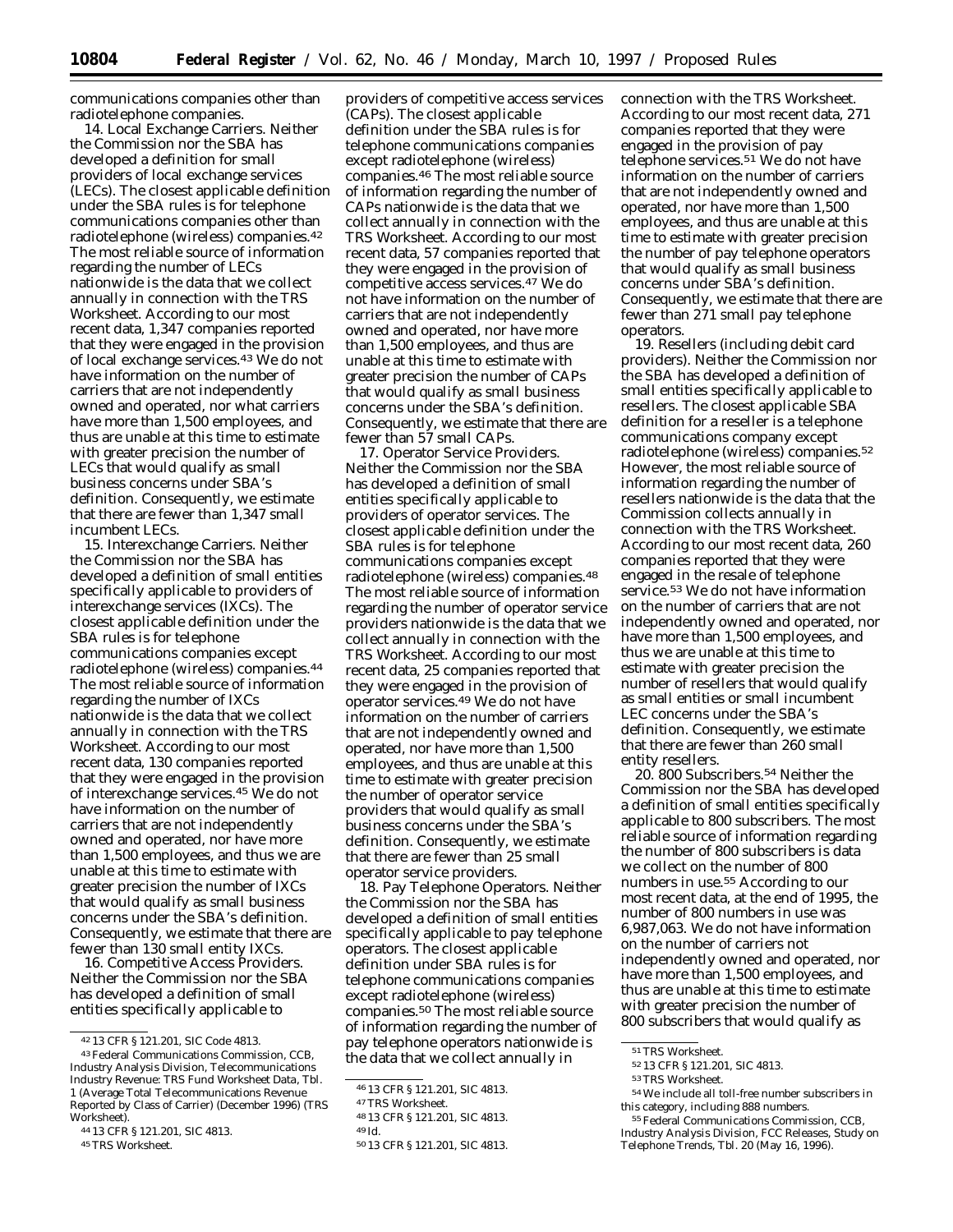small business concerns under the SBA's definition. Consequently, we estimate that there are fewer than 6,987,063 small entity 800 subscribers.

# **International Services**

21. The Commission has not developed a definition of small entities applicable to licensees in the international services. Therefore, the applicable definition of small entity is the definition under the SBA rules applicable to Communications Services, Not Elsewhere Classified (NEC). This definition provides that a small entity is expressed as one with \$11.0 million or less in annual receipts.56 According to the Census Bureau, there were a total of 848 communications services, NEC in operation in 1992, and a total of 775 had annual receipts of less than \$9,999 million.57 The Census report does not provide more precise data.

22. International Broadcast Stations. Commission records show that there are 20 international broadcast station licensees. We do not request nor collect annual revenue information, and thus are unable to estimate the number of international broadcast licensees that would constitute a small business under the SBA definition. However, the Commission estimates that only six international broadcast stations are subject to regulatory fee payments.

23. International Public Fixed Radio (Public and Control Stations).

There are 15 licensees in this service. We do not request nor collect annual revenue information, and thus are unable to estimate the number of international broadcast licensees that would constitute a small business under the SBA definition.

24. Fixed Satellite Transmit/Receive Earth Stations. There are approximately 4200 earth station authorizations, a portion of which are Fixed Satellite Transmit/Receive Earth Stations. We do not request nor collect annual revenue information, and thus are unable to estimate the number of the earth stations that would constitute a small business under the SBA definition.

25. Fixed Satellite Small Transmit/ Receive Earth Stations. There are 4200 earth station authorizations, a portion of which are Fixed Satellite Small Transmit/Receive Earth Stations. We do not request nor collect annual revenue information, and thus are unable to estimate the number of fixed satellite transmit/receive earth stations may

constitute a small business under the SBA definition.

26. Fixed Satellite Very Small Aperture Terminal (VSAT) Systems. These stations operate on a primary basis, and frequency coordination with terrestrial microwave systems is not required. Thus, a single ''blanket'' application may be filed for a specified number of small antennas and one or more hub stations. The Commission has processed 377 applications. We do not request nor collect annual revenue information, and thus are unable to estimate the number of VSAT systems that would constitute a small business under the SBA definition.

27. Mobile Satellite Earth Stations. There are two licensees. We do not request nor collect annual revenue information, and thus are unable to estimate of the number of mobile satellite earth stations that would constitute a small business under the SBA definition.

28. Radio Determination Satellite Earth Stations. There are four licensees. We do not request nor collect annual revenue information, and thus are unable to estimate of the number of radio determination satellite earth stations that would constitute a small business under the SBA definition.

29. Space Stations (Geostationary). Commission records reveal that there are 37 space station licensees. We do not request nor collect annual revenue information, and thus are unable to estimate of the number of geostationary space stations that would constitute a small business under the SBA definition.

30. Space Stations (Non-Geostationary). There are six Non-Geostationary Space Station licensees, of which only one system is operational. We do not request nor collect annual revenue information, and thus are unable to estimate of the number of nongeostationary space stations that would constitute a small business under the SBA definition.

31. Direct Broadcast Satellites. Because DBS provides subscription services, DBS falls within the SBA definition of Cable and Other Pay Television Services (SIC 4841). This definition provides that a small entity is expressed as one with \$11.0 million or less in annual receipts. 58 As of December 1996, there were eight DBS licensees. However, the Commission does not collect annual revenue data for DBS and, therefore, is unable to ascertain the number of small DBS licensees that could be impacted by these proposed rules. Although DBS

service requires a great investment of capital for operation, we acknowledge that there are several new entrants in this field that may not yet have generated \$11 million in annual receipts, and therefore may be categorized as a small business, if independently owned and operated.

### **Mass Media Services**

32. Commercial Radio and Television Services. The proposed rules and policies will apply to television broadcasting licensees and radio broadcasting licensees. 59 The SBA defines a television broadcasting station that has \$10.5 million or less in annual receipts as a small business. 60 Television broadcasting stations consist of establishments primarily engaged in broadcasting visual programs by television to the public, except cable and other pay television services. 61 Included in this industry are

59We tentatively conclude that the SBA's definition of ''small business'' greatly overstates the number of radio and television broadcast stations that are small businesses and is not suitable for purposes of determining the impact of the proposals on small television and radio stations. However, for purposes of this *Policy Statement,* we utilize the SBA's definition in determining the number of small businesses to which the proposed rules would apply, but we reserve the right to adopt a more suitable definition of ''small business'' as applied to radio and television broadcast stations or other entities subject to this *Policy Statement* and to consider further the issue of the number of small entities that are radio and television broadcasters or other small media entities in the future. *See Report and Order in MM Docket No. 93–48 (Children's Television Programming),* 11 FCC Rcd 10660, 10737–38 (1996), 61 FR 43981 (August 27, 1996), citing 5 U.S.C. 601(3). We have pending proceedings seeking comment on the definition of and data relating to small businesses. In our *Notice of Inquiry in GN Docket No. 96–113 (Section 257 Proceeding to Identify and Eliminate Market Entry Barriers for Small Businesses),* FCC 96–216, released May 21, 1996, we requested commenters to provide profile data about small telecommunications businesses in particular services, including television, and the market entry barriers they encounter, and we also sought comment as to how to define small businesses for purposes of implementing Section 257 of the Telecommunications Act of 1996, which requires us to identify market entry barriers and to prescribe regulations to eliminate those barriers. Additionally, in our *Order and Notice of Proposed Rule Making in MM Docket No. 96–16 (In the Matter of Streamlining Broadcast EEO Rule and Policies, Vacating the EEO Forfeiture Policy Statement and Amending Section 1.80 of the Commission's Rules to Include EEO Forfeiture Guidelines),* 11 FCC Rcd 5154 (1996), 61 FR 9964 (March 12, 1996), we invited comment as to whether relief should be afforded to stations: (1) based on small staff and what size staff would be considered sufficient for relief, *e.g.,* 10 or fewer full-time employees; (2) based on operation in a small market; or (3) based on operation in a market with a small minority work force.

60 13 CFR 121.201, SIC 4833.

61Economics and Statistics Administration, Bureau of Census, U.S. Department of Commerce, *1992 Census of Transportation, Communications and Utilities, Establishment and Firm Size, Series UC92–S–1,* Appendix A–9 (1995).

<sup>56</sup> 13 CFR § 120.121, SIC Code 4899.

<sup>57</sup> *1992 Economic Census Industry and Enterprise Receipts Size Report*, Table 2D, SIC 4899 (U.S. Bureau of the Census data under contract to the Office of Advocacy of the U.S. Small Business

<sup>58 13</sup> CFR 121.201, SIC 4841.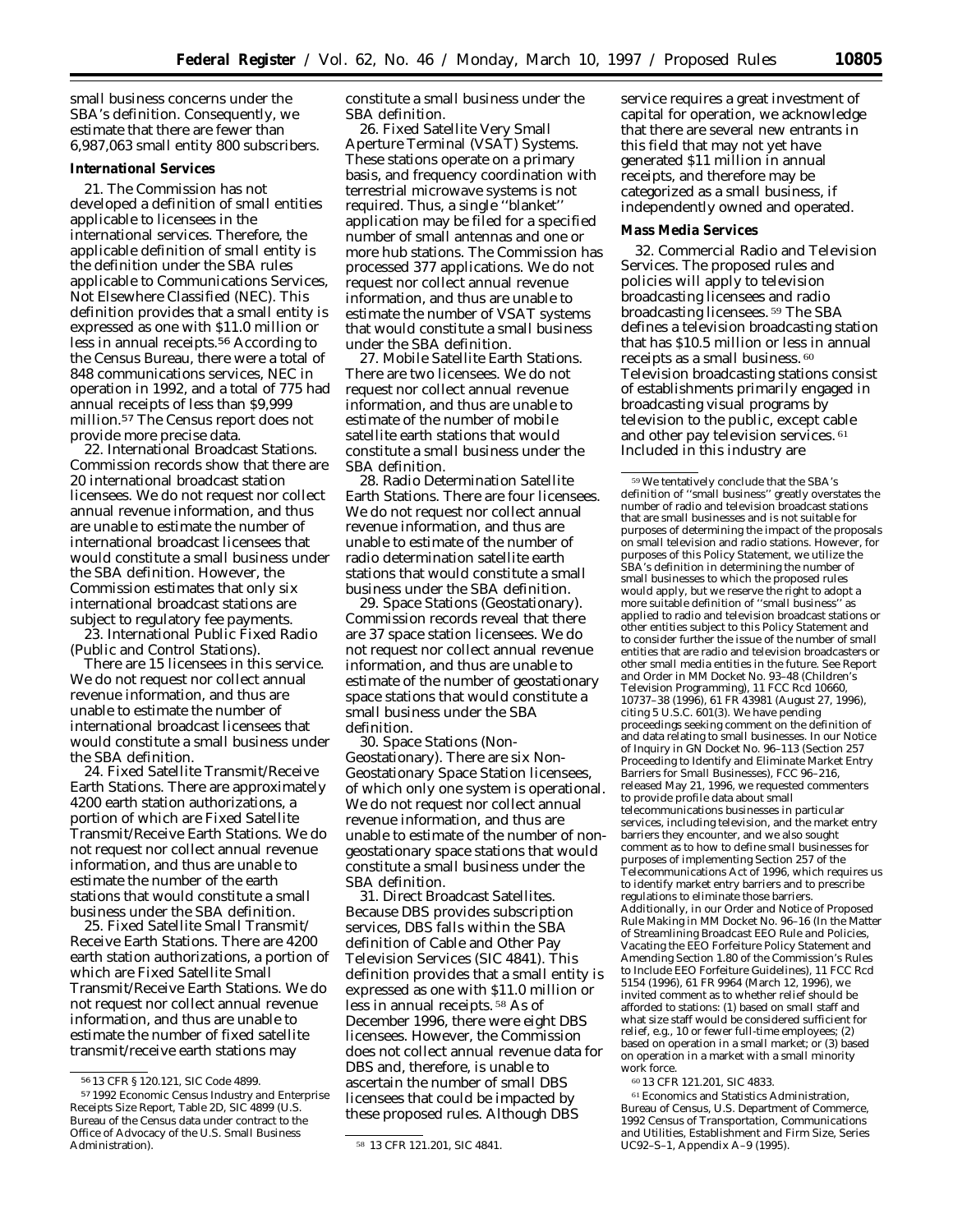commercial, religious, educational, and other television stations. 62 Also included are establishments primarily engaged in television broadcasting and which produce taped television program materials. 63 Separate establishments primarily engaged in producing taped television program materials are classified under another SIC number. 64 There were 1,509 television stations operating in the nation in 1992. 65 That number has remained fairly constant as indicated by the approximately 1,550 operating television broadcasting stations in the nation as of August, 1996. 66 For 1992, 67 the number of television stations that produced less than \$10.0 million in revenue was 1,155 establishments. 68 Only commercial stations are subject to regulatory fees.

33. Additionally, the Small Business Administration defines a radio broadcasting station that has \$5 million or less in annual receipts as a small business. 69 A radio broadcasting station is an establishment primarily engaged in broadcasting aural programs by radio to the public.  $\frac{70}{10}$  Included in this industry are commercial, religious, educational, and other radio stations. 71 Radio broadcasting stations which primarily are engaged in radio broadcasting and

Establishments primarily engaged in broadcasting visual programs by television to the public, except cable and other pay television services. Included in this industry are commercial, religious, educational and other television stations. Also included here are establishments primarily engaged in television broadcasting and which produce taped television program materials.

63Economics and Statistics Administration, Bureau of Census, U.S. Department of Commerce, *1992 Census of Transportation, Communications And Utilities, Establishment and Firm Size, Series UC92–S–1,* Appendix A–9 (1995).

64 Id. SIC 7812 (Motion Picture and Video Tape Production); SIC 7922 (Theatrical Producers and Miscellaneous Theatrical Services) (producers of live radio and television programs).

65FCC News Release No. 31327, January 13, 1993; Economics and Statistics Administration, Bureau of Census, U.S. Department of Commerce.

66FCC News Release No. 64958, September 6, 1996.

67 Census for Communications' establishments are performed every five years ending with a ''2'' or ''7''. See Economics and Statistics Administration, Bureau of Census, U.S. Department

of Commerce. 68The amount of \$10 million was used to estimate the number of small business establishments because the relevant Census categories stopped at \$9,999,999 and began at \$10,000,000. No category for \$10.5 million existed. Thus, the number is as accurate as it is possible to calculate with the available information.

69 13 CFR 121.201, SIC 4832.

70Economics and Statistics Administration, Bureau of Census, U.S. Department of Commerce. 71 Id.

which produce radio program materials are similarly included. 72 However, radio stations which are separate establishments and are primarily engaged in producing radio program material are classified under another SIC number. 73 The 1992 Census indicates that 96 percent (5,861 of 6,127) radio station establishments produced less than \$5 million in revenue in 1992. 74 Official Commission records indicate that 11,334 individual radio stations were operating in 1992. 75 As of August 1996, official Commission records indicate that 12,088 radio stations were operating. 76 Only commercial stations are subject to regulatory fees.

34. Thus, the NPRM adopted today will affect approximately 1,550 full power television stations; approximately 1,194 of those stations are considered small businesses, 77 and 12,088 full power radio stations, approximately 11,605 of which are small businesses. 78 These estimates may overstate the number of small entities since the revenue figures on which they are based do not include or aggregate revenues from non-television or nonradio affiliated companies. There are also 1,954 low power television stations (LPTV). 79 Given the nature of this service, we will presume that all LPTV licensees qualify as small entities under the SBA definition.

### *Alternative Classification of Small Stations*

35. An alternative way to classify small radio and television stations is the number of employees. The Commission currently applies a standard based on the number of employees in administering its Equal Employment Opportunity Rule (EEO) for broadcasting.80 Thus, radio or television

72 Id.

74The Census Bureau counts radio stations located at the same facility as one establishment. Therefore, each co-located AM/FM combination counts as one establishment.

75FCC News Release No. 31327, January 13, 1993. 76FCC News Release No. 64958, September 6, 1996.

77We use the 77 percent figure of TV stations operating at less than \$10 million for 1992 and apply it to the 1996 total of 1550 TV stations to arrive at 1,194 stations categorized as small businesses.

78We use the 96% figure of radio station establishments with less than \$5 million revenue from the Census data and apply it to the 12,088 individual station count to arrive at 11,605 individual stations as small businesses.

79FCC News Release, *Broadcast Station Totals as of December 31, 1996,* No. 71831, January 21, 1997.

80The Commission's definition of a small broadcast station for purposes of applying its EEO rules was adopted prior to the requirement of approval by the SBA pursuant to Section 3(a) of the stations with fewer than five full-time employees are exempted from certain EEO reporting and record keeping requirements.81 We estimate that the total number of broadcast stations with 4 or fewer employees is approximately 4,239.82

## *Auxiliary, Special Broadcast and Other Program Distribution Services*

36. This service involves a variety of transmitters, generally used to relay broadcast programming to the public (through translator and booster stations) or within the program distribution chain (from a remote news gathering unit back to the station). The Commission has not developed a definition of small entities applicable to broadcast auxiliary licensees. Therefore, the applicable definition of small entity is the definition under the Small Business Administration (SBA) rules applicable to radio broadcasting stations (SIC 4832) and television broadcasting stations (SIC 4833).

37. There are currently 2,720 FM translators and boosters, 4,952 TV translators.83 The FCC does not collect financial information on any broadcast facility and the Department of Commerce does not collect financial information on these auxiliary broadcast facilities. We believe, however, that most, if not all, of these auxiliary facilities could be classified as small

81*See, e.g.,* 47 CFR § 73.3612 (Requirement to file annual employment reports on Form 395 applies to licensees with five or more full-time employees); First Report and Order in Docket No. 21474 *(Amendment of Broadcast Equal Employment Opportunity Rules and FCC Form 395),* 70 FCC 2d 1466 (1979), 50 FR 50329 (December 10, 1985). The Commission is currently considering how to decrease the administrative burdens imposed by the EEO rule on small stations while maintaining the effectiveness of our broadcast EEO enforcement. *Order and Notice of Proposed Rule Making in MM Docket No. 96–16 (Streamlining Broadcast EEO Rule and Policies, Vacating the EEO Forfeiture Policy Statement and Amending Section 1.80 of the Commission's Rules to Include EEO Forfeiture Guidelines),* 11 FCC Rcd 5154 (1996), 61 FR 9964 (March 12, 1996). One option under consideration is whether to define a small station for purposes of affording such relief as one with ten or fewer fulltime employees.

82Compilation of 1994 Broadcast Station Annual Employment Reports (FCC Form 395B), Equal Opportunity Employment Branch, Mass Media Bureau, FCC.

83FCC News Release, *Broadcast Station Totals as of December 31, 1996,* No. 71831, January 21, 1997.

<sup>62</sup> Id. *See Executive Office of the President, Office of Management and Budget, Standard Industrial Classification Manual (1987),* at 283, which describes ''Television Broadcasting Stations'' (SIC Code 4833) as:

<sup>73</sup> Id.

Small Business Act, 15 U.S.C. § 632 (a), as amended by Section 222 of the Small Business Credit and Business Opportunity Enhancement Act of 1992, Public Law 102–366, § 222(b)(1), 106 Stat. 999 (1992), as further amended by the Small Business Administration Reauthorization and Amendments Act of 1994, Public Law 103–403, § 301, 108 Stat. 4187 (1994). However, this definition was adopted after the public notice and the opportunity for comment. *See Report and Order* in Docket No. 18244, 23 FCC 2d 430 (1970), 35 FR 8925 (June 6, 1970).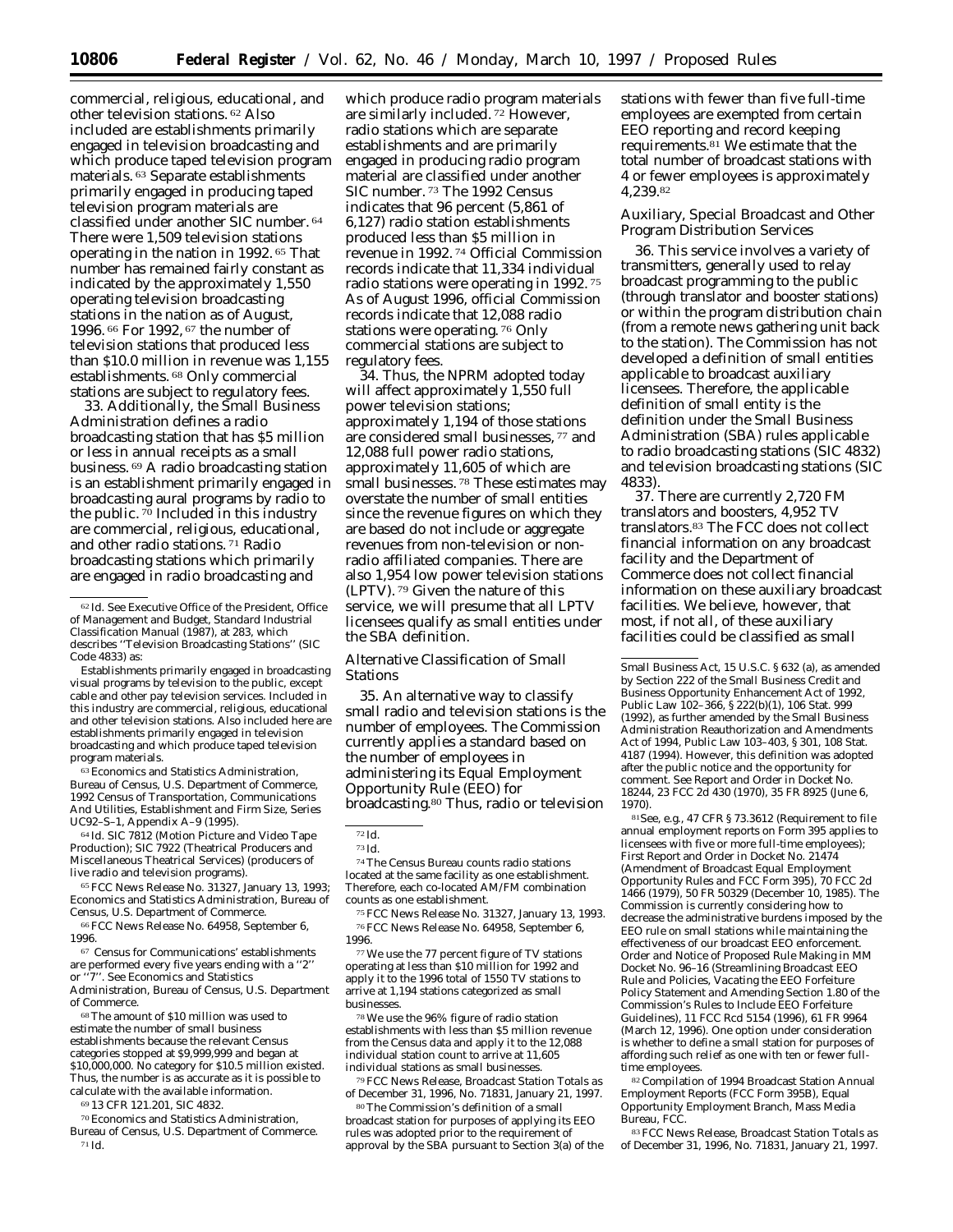businesses by themselves. We also recognize that most translators and boosters are owned by a parent station which, in some cases, would be covered by the revenue definition of small business entity discussed above. These stations would likely have annual revenues that exceed the SBA maximum to be designated as a small business (either \$5 million for a radio station or \$10.5 million for a TV station). Furthermore, they do not meet the Small Business Act's definition of a ''small business concern'' because they are not independently owned and operated.84

38. Multipoint Distribution Service (MDS). This service involves a variety of transmitters, which are used to relay programming to the home or office, similar to that provided by cable television systems.85 In connection with the 1996 MDS auction the Commission defined small businesses as entities who had annual average gross revenues for the three preceding years not in excess of \$40 million.86 This definition of a small entity in the context of MDS auctions has been approved by the SBA.87 These stations were licensed prior to implementation of Section 309(j) of the Act. Licenses for new MDS facilities are now awarded to auction winners in Basic Trading Areas (BTAs) and BTA-like areas.<sup>88</sup> The MDS auctions resulted in 67 successful bidders obtaining licensing opportunities for 493 BTAs. Of the 67 auction winners, 61 meet the definition of a small business. There are 1,573 previously authorized and proposed MDS stations currently licensed. Thus, we conclude that there are 1,634 MDS providers that are small businesses as deemed by the SBA and the Commission's auction rules. It is estimated, however, that only 1,145 MDS licensees are subject to regulatory fees and the number which are small businesses is unknown.

85For purposes of this item, MDS also includes single channel Multipoint Distribution Service (MDS) and Multipoint Distribution Service (MMDS) application and authorizations collectively.

87*Amendment of Parts 21 and 74 of the Commission's Rules with Regard to Filing Procedures in the Multipoint Distribution Service and in the Instructional Television Fixed Service and Implementation of Section 309(j) of the Communications Act—Competitive Bidding,* 10 FCC Rcd 9589 (1995), 60 FR 36524 (July 17, 1995).

88 Id. A Basic Trading Area (BTA) is the geographic area by which the Multipoint Distribution Service is licensed. *See* Rand McNally *1992 Commercial Atlas and Marketing Guide,* 123rd Edition, pp. 36–39.

**Wireless and Commercial Mobile Services**

39. Cellular Licensees. Neither the Commission nor the SBA has developed a definition of small entities applicable to cellular licensees. The closest applicable definition of small entity is the definition under the SBA rules applicable to radiotelephone (wireless) companies (SIC 4812). The most reliable source of information regarding the number of cellular services carriers nationwide of which we are aware appears to be the data that the Commission collects annually in connection with the *TRS Worksheet.*89 According to the most recent data, 792 companies reported that they were engaged in the provision of cellular services.<sup>90</sup> Although it seems certain that some of these carriers are not independently owned and operated, or have more than 1,500 employees, we are unable at this time to estimate with greater precision the number of cellular services carriers that would qualify as small business concerns under the SBA's definition. Consequently, we estimate that there are fewer than 792 small cellular service carriers.

40. 220 MHz Radio Services. Since the Commission has not yet defined a small business with respect to 220 MHz radio services, we will utilize the SBA's definition applicable to radiotelephone companies—i.e., an entity employing less than 1,500 persons.<sup>91</sup> With respect to the 220 MHz services, the Commission has proposed a two-tiered definition of small business for purposes of auctions: (1) For Economic Area (EA) licensees,  $92$  a firm with average annual gross revenues of not more than \$6 million for the preceding three years; and (2) for regional and nationwide licensees, a firm with average annual gross revenues of not more than \$15 million for the preceding three years.93 Since this definition has not yet been approved by the SBA, we will utilize the SBA's definition applicable to radiotelephone companies.

92Economic Area (EA) licenses refer to the 60 channels in the 172 geographic areas as defined by the Bureau of Economic Analysis, Department of Commerce. *See Amendment of Part 90 of the Commission's Rules to Provide for the Use of the 220–222 MHz Band by the Private Land Mobile Radio Service, Second Memorandum Opinion and Order and Third Notice of Proposed Rule Making,* GN Docket 93–252, 10 FCC Rcd 6880 (1995), 60 FR 26861 (May 19, 1995).

Given the fact that nearly all radiotelephone companies employ fewer than 1,500 employees,94 with respect to the approximately 3,800 incumbent licensees in this service, we will consider them as small businesses under the SBA definition.

41. Private and Common Carrier Paging. The Commission has proposed a two-tier definition of small businesses in the context of auctioning licenses in the Common Carrier Paging and exclusive Private Carrier Paging services. Under the proposal, a small business will be defined as either (1) an entity that, together with its affiliates and controlling principals, has average gross revenues for the three preceding years of not more than \$3 million, or (2) an entity that, together with affiliates and controlling principals, has average gross revenues for the three preceding calendar years of not more than \$15 million. Since the SBA has not yet approved this definition for paging services, we will utilize the SBA's definition applicable to radiotelephone companies, *i.e.,* an entity employing fewer than 1,500 persons.95 At present, there are approximately 24,000 Private Paging licensees and 74,000 Common Carrier Paging licensees. We estimate that the majority of private and common carrier paging providers would qualify as small businesses under the SBA definition.

42. Mobile Service Carriers. Neither the Commission nor the SBA has developed a definition of small entities specifically applicable to mobile service carriers, such as paging companies. The closest applicable definition under the SBA rules is for radiotelephone (wireless) companies. The most reliable source of information regarding the number of mobile service carriers nationwide of which we are aware appears to be the data that the Commission collects annually in connection with the *TRS Worksheet.* According to the most recent data, 117 companies reported that they were engaged in the provision of mobile services.96 Although it seems certain that some of these carriers are not independently owned and operated, or have more than 1,500 employees, we are unable at this time to estimate with greater precision the number of mobile service carriers that would qualify under the SBA's definition.

<sup>84</sup> 15 U.S.C. § 632.

<sup>86</sup>*See* 47 CFR § 1.2110 (a)(1).

<sup>89</sup>Federal Communications Commission. CCB industry Analysis Division, *Telecommunication Industry Revenue: TRS Worksheet Data,* Tbl. 1 (Average Total Telecommunication Revenue Reported by Class of Carrier) (December 1996) (TRS Worksheet).

<sup>90</sup> Id. 91 13 CFR § 121.201, SIC 4812.

<sup>94</sup>*See* U.S. Bureau of the Census, U.S. Department of Commerce, 1992 *Census of Transportation, Communications, and Utilities, UC92–S–1,* Subject Series, Establishment and Firm Size, Tbl. 5, Employment Size of Firms; 1992, SIC 4812 (issued May 1995).

<sup>95</sup> 13 CFR § 121.201, SIC 4812.

<sup>96</sup> Id.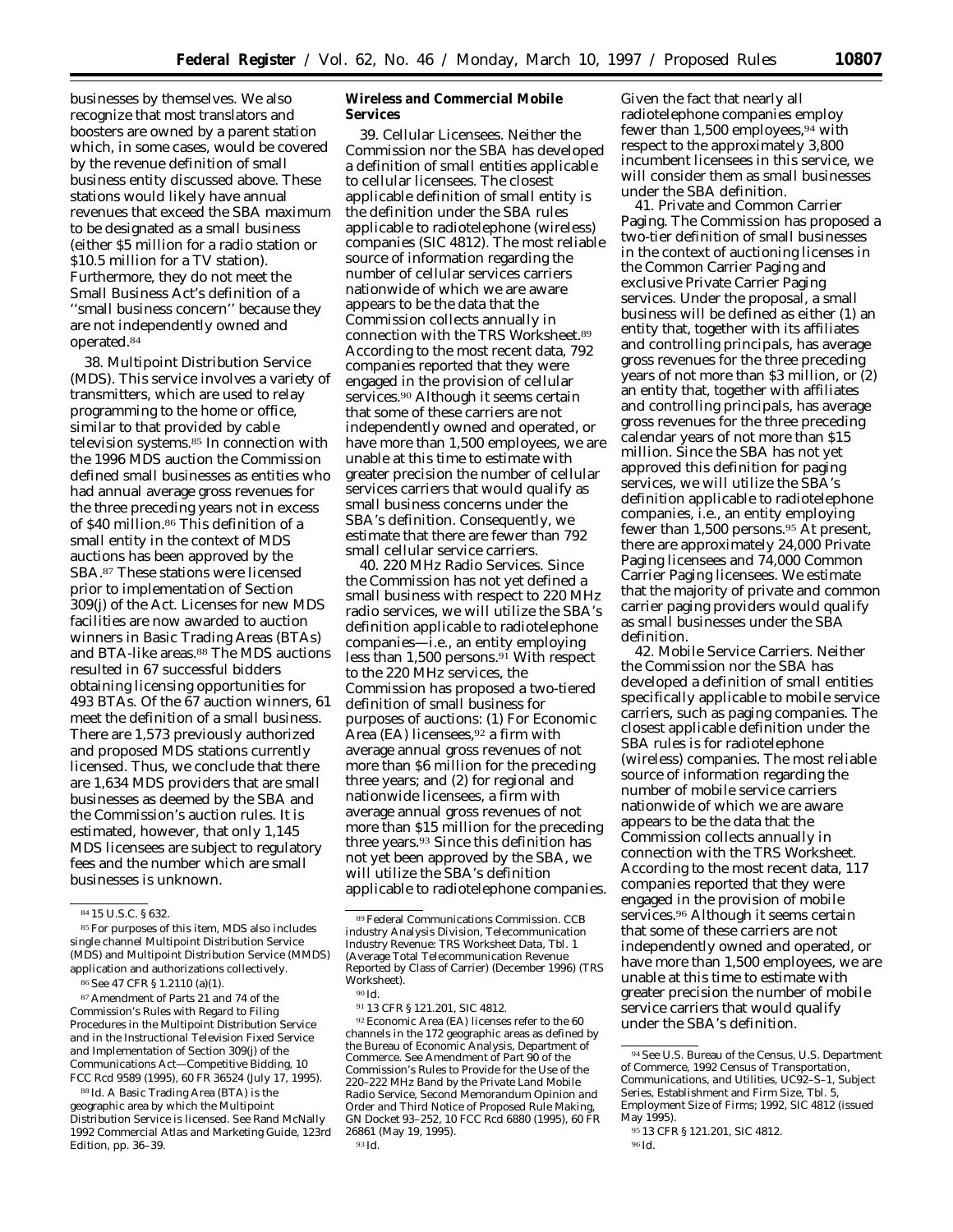Consequently, we estimate that there are fewer than 117 small entity mobile service carriers.

43. Broadband Personal Communications Service (PCS). The broadband PCS spectrum is divided into six frequency blocks designated A through F and the Commission has held auctions for each block. The Commission defined ''small entity'' for Blocks C and F as an entity that has average gross revenues of less than \$40 million in the three previous calendar years.97 For Block F, an additional classification for ''very small business'' was added and is defined as an entity that, together with their affiliates, has average gross revenues of not more than \$15 million for the preceding three calendar years.98 These regulations defining ''small entity'' in the context of broadband PCS auctions have been approved by the SBA. No small businesses within the SBA-approved definition bid successfully for licenses in Blocks A and B. There were 90 winning bidders that qualified as small entities in the Block C auctions. A total of 93 small and very small business bidders won approximately 40% of the 1,479 licenses for Blocks D, E, and F.99 However, licenses for blocks C through F have not been awarded fully, therefore there are few, if any, small businesses currently providing PCS services. Based on this information, we conclude that the number of small broadband PCS licensees will include the 90 winning C Block bidders and the 93 qualifying bidders in the D, E, and F blocks, for a total of 183 small PCS providers as defined by the SBA and the Commission's auction rules.

44. Narrowband PCS. The Commission has auctioned nationwide and regional licenses for narrowband PCS. There are 11 nationwide and 30 regional licensees for narrowband PCS. The Commission does not have sufficient information to determine whether any of these licensees are small businesses within the SBA-approved definition. At present, there have been no auctions held for the major trading area (MTA) and basic trading area (BTA) narrowband PCS licenses. The Commission anticipates a total of 561 MTA licenses and 2,958 BTA licenses will be awarded in the auctions. Those auctions, however, have not yet been scheduled. Given the facts that nearly all radiotelephone companies have fewer than 1,500 employees and that no reliable estimate of the number of prospective MTA and BTA narrowband licensees can be made, we assume, that all of the licenses will be awarded to small entities, as that term is defined by the SBA.

45. Rural Radiotelephone Service. The Commission has not adopted a definition of small business specific to the Rural Radiotelephone Service, which is defined in Section 22.99 of the Commission's Rules.100 A significant subset of the Rural Radiotelephone Service is BETRS, or Basic Exchange Telephone Radio Systems (the parameters of which are defined in Sections 22.757 and 22.759 of the Commission's Rules). Accordingly, we will use the SBA's definition applicable to radiotelephone companies, *i.e.,* an entity employing fewer than 1,500 persons. There are approximately 1,000 licensees in the Rural Radiotelephone Service, and we estimate that almost all of them qualify as small under the SBA's definition of a small business.101

46. Air-Ground Radiotelephone Service. The Commission has not adopted a definition of small business specific to the Air-Ground Radiotelephone Service, which is defined in Section 22.99 of the Commission's Rules.102 Accordingly, we will use the SBA's definition applicable to radiotelephone companies, *i.e.,* an entity employing fewer than 1,500 persons.103 There are approximately 100 licensees in the Air-Ground Radiotelephone Service, and we estimate that almost all of them qualify as small under the SBA definition.

47. Specialized Mobile Radio Licensees (SMR). Pursuant to 47 CFR § 90.814(b)(1), the Commission awards bidding credits in auctions for geographic area 800 MHz and 900 MHz Specialized Mobile Radio (SMR) licenses to firms that had revenues of less than \$15 million in each of the three previous calendar years. This regulation defining ''small entity'' in the context of 800 MHz and 900 MHz SMR has been approved by the SBA.104

104*See Amendment of Parts 2 and 90 of the Commission's Rules to Provide for the Use of 200 Channels Outside the Designated Filing Areas in the 896–901 MHz and the 935–940 MHz Bands*

48. The proposed fees in the NPRM applies to SMR providers in the 800 MHz and 900 MHz bands that either hold geographic area licenses or have obtained extended implementation authorizations. We do not know how many firms provide 800 MHz or 900 MHz geographic area SMR service pursuant to extended implementation authorizations, nor how many of these providers have annual revenues of less than \$15 million. We do know that one of these firms has over \$15 million in revenues. We assume that all of the remaining existing extended implementation authorizations are held by small entities, as that term is defined by the SBA.

49. The Commission recently held auctions for geographic area licenses in the 900 MHz SMR band. There were 60 winning bidders who qualified as small entities in the 900 MHz auction. Based on this information, we conclude that the number of geographic area SMR licensees affected includes these 60 small entities.

50. Private Land Mobile Radio Licensees (PLMR). These radios are used by companies of all sizes operating in all U.S. business categories. Because of the vast array of PLMR users, the Commission has not developed nor would it be possible to develop a definition of small entities specifically applicable to PLMR users. For the purpose of determining whether a licensee is a small business as defined by the SBA, each licensee would need to be evaluated within its own business area.

51. The Commission is unable at this time to estimate the number of small businesses which could be impacted by the rules. However, the Commission's 1994 Annual Report on PLMRs 105 indicates that at the end of fiscal year 1994 there were 1,087,267 licensees operating 12,481,989 transmitters in the PLMR bands below 512 MHz. Further, because any entity engaged in a commercial activity is eligible to hold a PLMR license, these rules could potentially impact every small business in the U.S.

<sup>97</sup>*See Amendment of Parts 20 and 24 of the Commission's Rules—Broadband PCS Competitive Bidding and the Commercial Mobile Radio Service Spectrum Cap, Report and Order,* FCC 96–278, WT Docket No. 96–59, paras. 57–60 (released June 24, 1996), 61 FR 33859 (July 1, 1996); *see also* 47 CFR § 24.720(b).

<sup>98</sup>*See Amendment of Parts 20 and 24 of the Commission's Rules—Broadband PCS Competitive Bidding and the Commerical Mobile Radio Service Spectrum Cap, Report and Order,* FCC 96–278, WT Docket No. 96–59, para. 60 (1996), 61 FR 33859 (July 1, 1996).

<sup>99</sup>FCC News, *Broadband PCS, D, E and F Block Auction Closes,* No. 71744 (released January 14, 1997).

<sup>100</sup> 47 CFR § 22.9.

<sup>101</sup> 13 CFR § 121.201, SIC 4812.

<sup>102</sup> Id.

<sup>103</sup> Id.

*Allotted to the Specialized Mobile Radio Pool, PR Docket No. 89–583, Second Order on Reconsideration and Seventh Report and Order,* 11 FCC Rcd 2639, 2693–702 (1995), 60 FR 48913 (September 21, 1995); *Amendment of Part 90 of the Commission's Rules to Facilitate Future Development of SMR Systems in the 800 MHz Frequency Band, PR Docket No. 93–144, First Report and Order, Eighth Report and Order, and Second Further Notice of Proposed Rule Making,* 11 FCC Rcd 1463 (1995), 61 FR 6212 (February 16, 1996).

<sup>105</sup>Federal Communications Commission, *60th Annual Report, Fiscal Year 1994* at 116.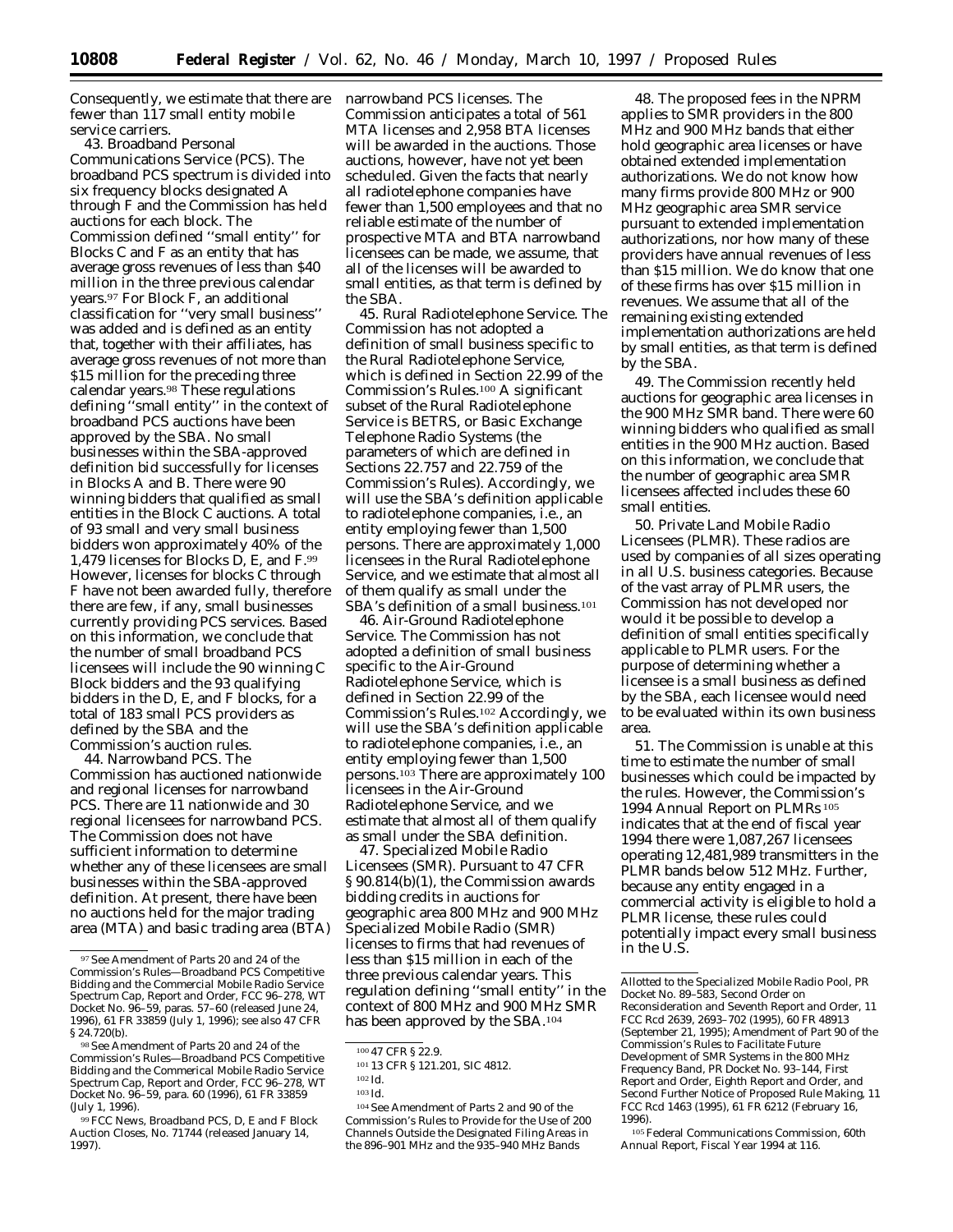52. Amateur Radio Service. We estimate that 10,000 applicants will apply for vanity call signs in FY 1997. All are presumed to be individuals. All other amateur licensees are exempt from payment of regulatory fees.

53. Aviation and Marine Radio Service. Small businesses in the aviation and marine radio services use a marine very high frequency (VHF) radio, any type of emergency position indicating radio beacon (EPIRB), and/or radar, a VHF aircraft radio, and/or any type of emergency locator transmitter (ELT). The Commission has not developed a definition of small entities specifically applicable to these small businesses. Therefore, the applicable definition of small entity is the definition under the Small Business Administration rules applicable to water transportation and transportation by air. This definition provides that a small entity is any entity employing less than 500 persons for water transportation, and 1,500 for transportation by air.106 The Commission is unable at this time to make a meaningful estimate of the number of potential small businesses.

54. Most applicants for individual recreational licenses are individuals. Approximately 581,000 ship station licensees and 131,000 aircraft station licensees operate domestically and are not subject to the radio carriage requirements of any statute or treaty. Therefore, for purposes of our evaluations and conclusions in this FRFA, we estimate that there may be at least 712,000 potential licensees which are small businesses, as that term is defined by the SBA. We estimate, however, that only 22,250 will be subject to FY 1997 regulatory fees.

55. Microwave Video Services. Microwave services includes common carrier,<sup>107</sup> private operational fixed,<sup>108</sup> and broadcast auxiliary radio services.<sup>109</sup> At present, there are 22,015

109 Broadcast Auxiliary Microwave Service is governed by Part 74 of Title 47 of the Commission's rules. *See* 47 CFR § 74 *et seq*. Available to licensees of broadcast stations and to broadcast and cable network entities, broadcast auxiliary microwave stations are used for relaying broadcast television signals from the studio to the transmitter, or between two points, such as a main studio and an auxiliary studio. The broadcast auxiliary microwave

common carrier licensees, approximately 61,670 private operational fixed licensees and broadcast auxiliary radio licensees in the microwave services. Inasmuch as the Commission has not yet defined a small business with respect to microwave services, we will utilize the SBA's definition applicable to radiotelephone companies—i.e., an entity with less than 1,500 persons.<sup>110</sup> As for estimates regarding small businesses within the broadcast service, we rely on our estimates as discussed under mass media services. Although some of these companies may have more than 1,500 employees, we are unable at this time to estimate with greater precision the number of microwave service providers other than broadcast licensees that would qualify under the SBA's definition.

56. Public Safety Radio Services. Public Safety radio services include police, fire, local government, forestry conservation, highway maintenance, and emergency medical services.111 There are a total of approximately 127,540 licensees within these services. Governmental entities as well as private businesses comprise the licensees for these services. As we indicated in the introductory paragraph, all governmental entities with populations of less than 50,000 fall within the

services also include mobile TV pickups which relay signals from a remote location back to the studio.

110 13 CFR § 121.201, SIC 4812.

111With the exception of the special emergency service, these services are governed by subpart B of Part 90 of the Commission's rules. 47 CFR §§ 90.15 through 90.27. The police service includes 26,608 licensees that serve state, county, and municipal enforcement through telephony (voice), telegraphy (code) and teletype and facsimile (printed material). The fire radio service includes 22,677 licensees comprised of private volunteer or professional fire companies as well as units under governmental control. The local government service that is presently comprised of 40,512 licensees that are state, county, or municipal entities that use the radio for official purposes not covered by other public safety services. There are 7,325 licensees within the forestry service which is comprised of licensees from state departments of conservation and private forest organizations who set up communications networks among fire lookout towers and ground crews. The 9,480 state and local governments are licensed to highway maintenance service provide emergency and routine communications to aid other public safety services to keep main roads safe for vehicular traffic. The 1,460 licensees in the Emergency Medical Radio Service (EMRS) use the 39 channels allocated to this service for emergency medical service communication related to the actual delivery of emergency medical treatment. 47 CFR § § 90.15 through 90.27. The 19,478 licensees in the special emergency service include medical services, rescue organizations, veterinarians, handicapped persons, disaster relief organizations, school buses, beach patrols, establishments in isolated areas, communications standby facilities, and emergency repair of public communications facilities. 47 CFR §§ 90.33 through 90.55.

definition of a small business.<sup>112</sup> There are approximately 37,566 governmental entities with populations of less than 50,000.113 All of these licensees are exempt from payment of regulatory fees.

57. Personal Radio Services. Personal radio services provide short-range, low power radio for personal communications, radio signalling and business communications not provided for in other services. These services include citizen band (CB) radio service, general mobile radio service (GMRS), radio control radio service, and family radio service (FRS).114 Inasmuch as the CB, GMRS, and FRS licensees are individuals, no small business definition applies for these services. We are unable at this time to estimate the number of licensees that would qualify as small under the SBA's definition, however, only GMRS licensees are subject to regulatory fees.

58. Offshore Radiotelephone Service. This service operates on several UHF TV broadcast channels that are not used for TV broadcasting in the coastal area of the states bordering the Gulf of Mexico.115 At present, there are approximately 55 licensees in this service. We are unable at this time to estimate the number of licensees that would qualify as small under the SBA's definition.

**IV. Description of Projected Reporting, Recordkeeping and Other Compliance Requirements**

59. With certain exceptions, the Commission's Schedule of Regulatory Fees applies to all Commission licensees and regulatees. Most licensees will be required to count the number of licenses or call signs authorized, complete and submit an FCC Form 159, ''FCC Remittance Advice,'' and pay a regulatory fee based on the number of licenses or call signs.116 Interstate

114Licensees in the Citizens Band (CB) Radio Service, General Mobile Radio Service (GMRS), Radio Control (R/C) Radio Service and Family Radio Service (FRS) are governed by subpart D, subpart A, subpart C, and subpart B, respectively, of Part 95 of the Commission's rules. 47 CFR §§ 95.401 through 95.428; §§ 95.1 through 95.181; §§ 95.201 through 95.225; 47 CFR §§ 95.191 through 95.194.

115These licensees are governed by subpart I of part 22 of the Commission's rules. 47 CFR § 22.1001 through 22.1037.

116The following categories are exempt from the Commission's Schedule of Regulatory Fees: Amateur radio licensees (except applicants for vanity call signs) and operators in other nonlicensed services (e.g., Personal Radio, part 15, ship and aircraft). Governments and non-profit (exempt under Section 501(c) of the Internal Revenue Code) Continued

<sup>106</sup>*See* 13 CFR § 121.201, SIC Major Group Code 44—Water Transportation (4491, 4492, 4493, 4499) and 45—Transportation by Air (4522, 4581).

<sup>107</sup> 47 CFR § 101 *et seq* (formerly part 21 of the Commission's rules).

<sup>108</sup>Persons eligible under Parts 80 and 90 of the Commission's rules can use private Operational Fixed Microwave services. *See* 47 CFR §§ 80 *et seq*, 90 *et seq*. Stations in this service are called operational-fixed to distinguish them from common carrier and public fixed stations. Only the licensee may use an operational-fixed station, and only for communications related to the licensee's commercial, industrial, or safety operations.

<sup>112</sup> 5 U.S.C. § 601(5).

<sup>113</sup>United States Dept. of Commerce, Bureau of the Census, *1992 Census of Governments* (1992 Census).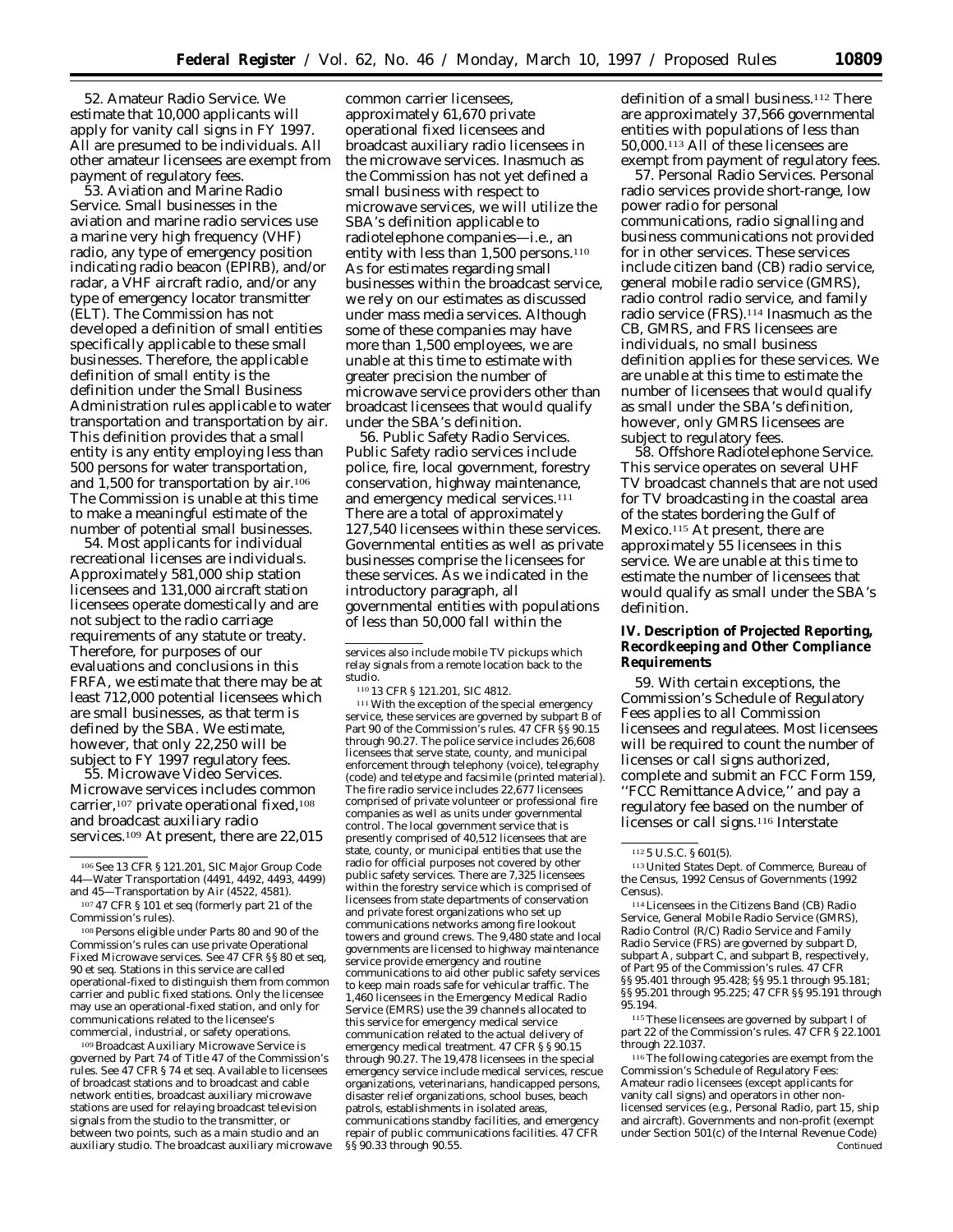telephone service providers must compute their annual regulatory fee based on their adjusted gross interstate revenue using information they already supply to the Commission in compliance with the TRS Fund, and they must complete and submit the FCC Form 159. Compliance with the fee schedule will require some licensees to tabulate the number of units (e.g., cellular telephones, pagers, cable TV subscribers) they have in service, complete and submit an FCC Form 159. Licensees ordinarily will keep a list of the number of units they have in service as part of their normal business practices. No additional outside professional skills are required to complete the FCC Form 159, and it can be completed by the employees responsible for an entity's business records.

60. Each licensee must submit the FCC Form 159 to the Commission's lockbox bank after computing the number of units subject to the fee. As an option, licensees are permitted to file electronically or on computer diskette to minimize the burden of submitting multiple copies of the FCC Form 159. Although not mandatory, the latter procedure may require additional technical skills. Licensees who pay small fees in advance supply fee information as part of their application and do not need to use the FCC Form 159.

61. Licensees and regulatees are advised that failure to submit the required regulatory fee in a timely manner will subject the licensee or regulatee to a late payment fee of an additional 25% in addition to the required fee.117 Until payment is received, no new or pending applications will be processed, and

117 47 U.S.C. § 1.1164(a).

existing authorizations may be subject to rescission.118 Further, in accordance with the Debt Collection Improvement Act of 1996, federal agencies may bar a person or entity from obtaining a federal loan or loan insurance guarantees if that person or entity fails to pay a delinquent debt owed to any federal agency.119 Thus, debts owed to the Commission may result in a person or entity being denied a federal loan or loan guarantee pending before another federal agency until such obligations are paid.<sup>120</sup>

62. The Commission's rules currently make provision for relief in exceptional circumstances. Persons or entities that believe they have been placed in the wrong regulatory fee category or are experiencing extraordinary and compelling financial hardship, upon a showing that such circumstances override the public interest in reimbursing the Commission for its regulatory costs, may request a waiver, reduction or deferment of payment of the regulatory fee.121 However, timely submission of the required regulatory fee must accompany requests for waivers or reductions. This will avoid any late payment penalty if the request is denied. The fee will be refunded if the request is granted. In exceptional and compelling instances (where payment of the regulatory fee along with the waiver or reduction request could result in reduction of service to a community or other financial hardship to the licensee), the Commission will accept a petition to defer payment along with a waiver or reduction request.

**V. Significant Alternatives To Proposed Rule Which Minimize Significant Economic Impact on Small Entities and Accomplish Stated Objectives**

63. *The Omnibus Consolidated Appropriation Act,* Public Law 104–208, requires the Commission to revise its Schedule of Regulatory Fees in order to recover the amount of regulatory fees that Congress, pursuant to Section 9(a) of the Communications Act, as amended, has required it to collect for Fiscal Year (FY) 1997. *See! 47 U.S.C. § 159 (a). We seek comment on the proposed methodology for implementing these statutory requirements and any other potential impact of these proposals on small business entities.*

64. With the introduction of actual cost accounting data for computation of regulatory fees, we found that some fees which were very small in previous years

would have increased dramatically. The methodology proposed in this *NPRM* minimizes this impact by limiting the amount of increase and shifting costs to other services which, for the most part, are larger entities. We seek comment on this proposal.

65. Conversely, we have found that our costs for regulating commercial microwave (domestic public fixed) services are significantly lower than previously thought. We are, therefore, proposing to eliminate the annual ''large'' regulatory fee for domestic public fixed services and combining this fee category with the private microwave service with a single ''microwave'' designation. The impact on domestic public fixed licensees will be a reduction of the fee to a ''small'' up front payment for the entire license term applied only to new, modification and renewal applicants. Current domestic public fixed licensees would be exempt from payment of a regulatory fee until such time as they apply for a modification or renewal of their license.

66. This item also solicits alternative methodologies for assessing fees to recover the regulatory costs attributable to AM and FM radio stations. The radio industry has requested relief for small stations, and we currently have received two alternative proposals which are being evaluated. One would segment licensees by Arbitron radio markets in addition to station class.122 The other proposal would segment licensees by service area population in addition to station class.123 The impact of adoption of either alternative proposal is unknown at this time, although either proposal could be expected to result in lower fees for smaller, less powerful stations relative to larger, more powerful stations in the same radio market; or stations potentially serving a larger population. We seek comment on these alternative proposals and the impact they may have on small entities.

67. Several categories of licensees and regulatees are exempt from payment of regulatory fees. See Footnote 3 supra.

**VI. Federal Rules That May Duplicate, Overlap, or Conflict With the Proposed Rule**

#### 68. None.

**Attachment B—Sources of Payment Unit Estimates for FY 1997**

In order to calculate individual service fees for FY 1997, we adjusted FY 1996 payment units for each service to

entities are exempt from payment of regulatory fees and need not submit payment. Non-commercial educational broadcast licensees are exempt from regulatory fees as are licensees of auxiliary broadcast services such as low power auxiliary stations, television auxiliary service stations, remote pickup stations and aural broadcast auxiliary stations where such licenses are used in conjunction with commonly owned noncommercial educational stations. Emergency Alert System licenses for auxiliary service facilities are also exempt as are instructional television fixed service licensees. Regulatory fees are automatically waived for the licensee of any translator station that: (1) is not licensed to, in whole or in part, and does not have common ownership with, the licensee of a commercial broadcast station; (2) does not derive income from advertising; and (3) is dependent on subscriptions or contributions from members of the community served for support. Receive only earth station permittees are exempt from payment of regulatory fees. A regulatee will be relieved of its fee payment requirement if its total fee due, including all categories of fees for which payment is due by the entity, amounts to less than \$10.

<sup>118</sup> 47 U.S.C. § 1.1164(c).

<sup>119</sup>Public Law 104–134, 110 Stat. 1321 (1996).

<sup>120</sup> 31 U.S.C. § 7701(c)(2)(B).

<sup>121</sup> 47 U.S.C. § 1.1166.

<sup>122</sup>See discussion of Montana Broadcasters Association Comments at NPRM paragraphs 29–32 supra.

<sup>123</sup>See discussion of NAB Comments at NPRM paragraphs 33–36 supra.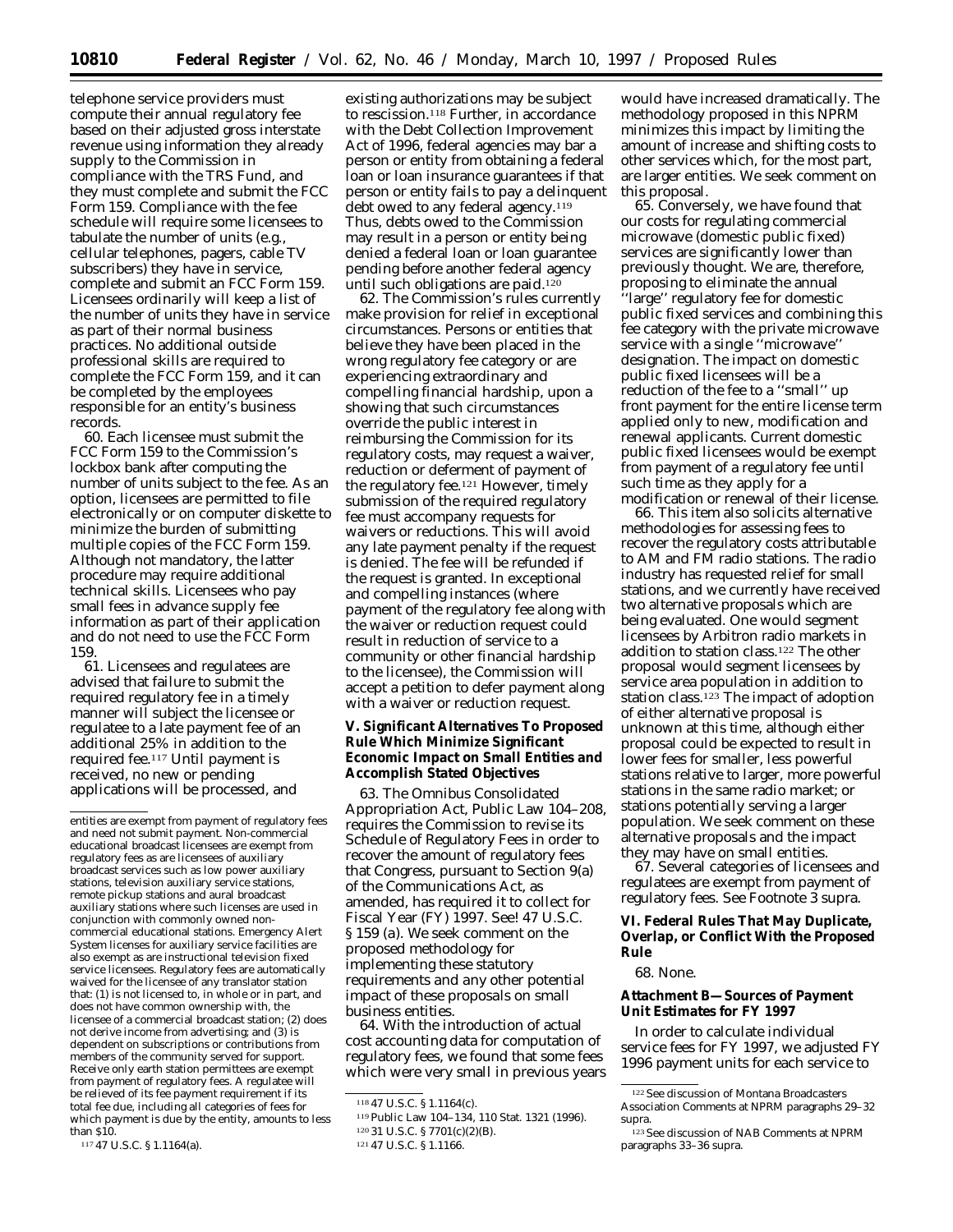more accurately reflect expected FY 1997 payment liabilities. We obtained our updated estimates through a variety of means. For example, we used Commission licensee data bases, actual prior year payment records and industry and trade association projections when available. We tried to obtain verification for these estimates from multiple sources and, in all cases, we compared FY 1997 estimates with actual FY 1996 payment units to ensure that our revised

estimates were reasonable. Where it made sense, we adjusted and/or rounded our final estimates to take into consideration the fact that certain variables that impact on the number of payment units cannot yet be estimated exactly. These include an unknown number of waivers and/or exemptions that may occur in FY 1997 and the fact that, in many services, the number of actual licensees or station operators fluctuates from time to time due to

economic, technical or other reasons. Therefore, when we note, for example, that our estimated FY 1997 payment units are based on FY 1996 actual payment units, it does not necessarily mean that our FY 1997 projection is *exactly* the same number as FY 1996. It means that we have either rounded the FY 1997 number or adjusted it slightly to account for these variables.

| Fee category                                                                                                                                                                                                                                                                                       | Sources of payment unit estimates                                                                                                                                                                                                                                                                                                                                                                                                                                                                                                                                                                                                               |
|----------------------------------------------------------------------------------------------------------------------------------------------------------------------------------------------------------------------------------------------------------------------------------------------------|-------------------------------------------------------------------------------------------------------------------------------------------------------------------------------------------------------------------------------------------------------------------------------------------------------------------------------------------------------------------------------------------------------------------------------------------------------------------------------------------------------------------------------------------------------------------------------------------------------------------------------------------------|
| Land Mobile (All), Microwave, IVDS <sup>124</sup> , Marine<br>(Ship & Coast), Aviation (Aircraft & Ground),<br>GMRS, Amateur Vanity Call Signs, Domestic<br>Public Fixed.<br><b>CMRS Mobile Services (incl. Cellular/Public Mobile</b><br>Radio Services and Two Way Paging Serv-<br>ices) $125$ . | Based on Wireless Telecommunications Bureau (WTB) projections of new applications and<br>renewals taking into consideration existing Commission licensee data bases. Aviation<br>(Aircraft) and Marine (Ship) estimates have been adjusted to take into consideration pro-<br>posals to license portions of these services on a voluntary basis.<br>Based on actual FY 1996 payment units adjusted to take into consideration industry esti-<br>mates of growth between FY 1996 and FY 1997 and Wireless Telecommunications Bu-<br>reau projections of new applications and average number of mobile units associated with<br>each application. |
| CMRS One Way Paging Services                                                                                                                                                                                                                                                                       | Based on industry estimates of the number of pager units in operation.                                                                                                                                                                                                                                                                                                                                                                                                                                                                                                                                                                          |
|                                                                                                                                                                                                                                                                                                    | Based on actual FY 1996 payment units.                                                                                                                                                                                                                                                                                                                                                                                                                                                                                                                                                                                                          |
|                                                                                                                                                                                                                                                                                                    | Based on actual FY 1996 payment units.                                                                                                                                                                                                                                                                                                                                                                                                                                                                                                                                                                                                          |
|                                                                                                                                                                                                                                                                                                    | Based on actual FY 1996 payment units.                                                                                                                                                                                                                                                                                                                                                                                                                                                                                                                                                                                                          |
|                                                                                                                                                                                                                                                                                                    | Based on actual FY 1996 payment units.                                                                                                                                                                                                                                                                                                                                                                                                                                                                                                                                                                                                          |
|                                                                                                                                                                                                                                                                                                    | Based on actual FY 1996 payment units.                                                                                                                                                                                                                                                                                                                                                                                                                                                                                                                                                                                                          |
|                                                                                                                                                                                                                                                                                                    | Based on actual FY 1996 payment units.                                                                                                                                                                                                                                                                                                                                                                                                                                                                                                                                                                                                          |
| Cable Antenna Relay Service (CARS)                                                                                                                                                                                                                                                                 | Based on actual FY 1996 payment units.                                                                                                                                                                                                                                                                                                                                                                                                                                                                                                                                                                                                          |
| Cable Television System Subscribers                                                                                                                                                                                                                                                                | Based on Cable Services Bureau and industry estimates of subscribership.                                                                                                                                                                                                                                                                                                                                                                                                                                                                                                                                                                        |
| IXCs/LECs, CAPs, Other Service Providers                                                                                                                                                                                                                                                           | Based on actual FY 1996 interstate revenues associated with contributions to the Tele-<br>communications Relay System (TRS) Fund, adjusted to take into consideration FY 1997<br>revenue growth in this industry as estimated by the Common Carrier Bureau.                                                                                                                                                                                                                                                                                                                                                                                     |
|                                                                                                                                                                                                                                                                                                    | Based on actual FY 1996 payment units.                                                                                                                                                                                                                                                                                                                                                                                                                                                                                                                                                                                                          |
|                                                                                                                                                                                                                                                                                                    | Based on International Bureau licensee data bases.                                                                                                                                                                                                                                                                                                                                                                                                                                                                                                                                                                                              |
|                                                                                                                                                                                                                                                                                                    | Based on International Bureau estimate.                                                                                                                                                                                                                                                                                                                                                                                                                                                                                                                                                                                                         |
| International HF Broadcast Stations, International<br><b>Public Fixed Radio Service.</b>                                                                                                                                                                                                           | Based on actual FY 1996 payment units.                                                                                                                                                                                                                                                                                                                                                                                                                                                                                                                                                                                                          |

<sup>124</sup>The Wireless Telecommunications Bureau's staff advises that they do not anticipate receiving any applications for IVDS in FY 1997. There-<br>fore, since there is no volume, there will be no regulatory fee in the IVDS cat fore, since there is no volume, there will be no regulatory fee in the IVDS category for FY 1997.<br><sup>125</sup> Licensees in the PMRS were given until August of 1996 to decide whether to convert to CMRS. For FY 1997, we anticipate

increase in the volume of licensees in the CMRS categories and a corresponding decrease in the number of licensees remaining in the PMRS category.

#### **BILLING CODE 6712–01–P**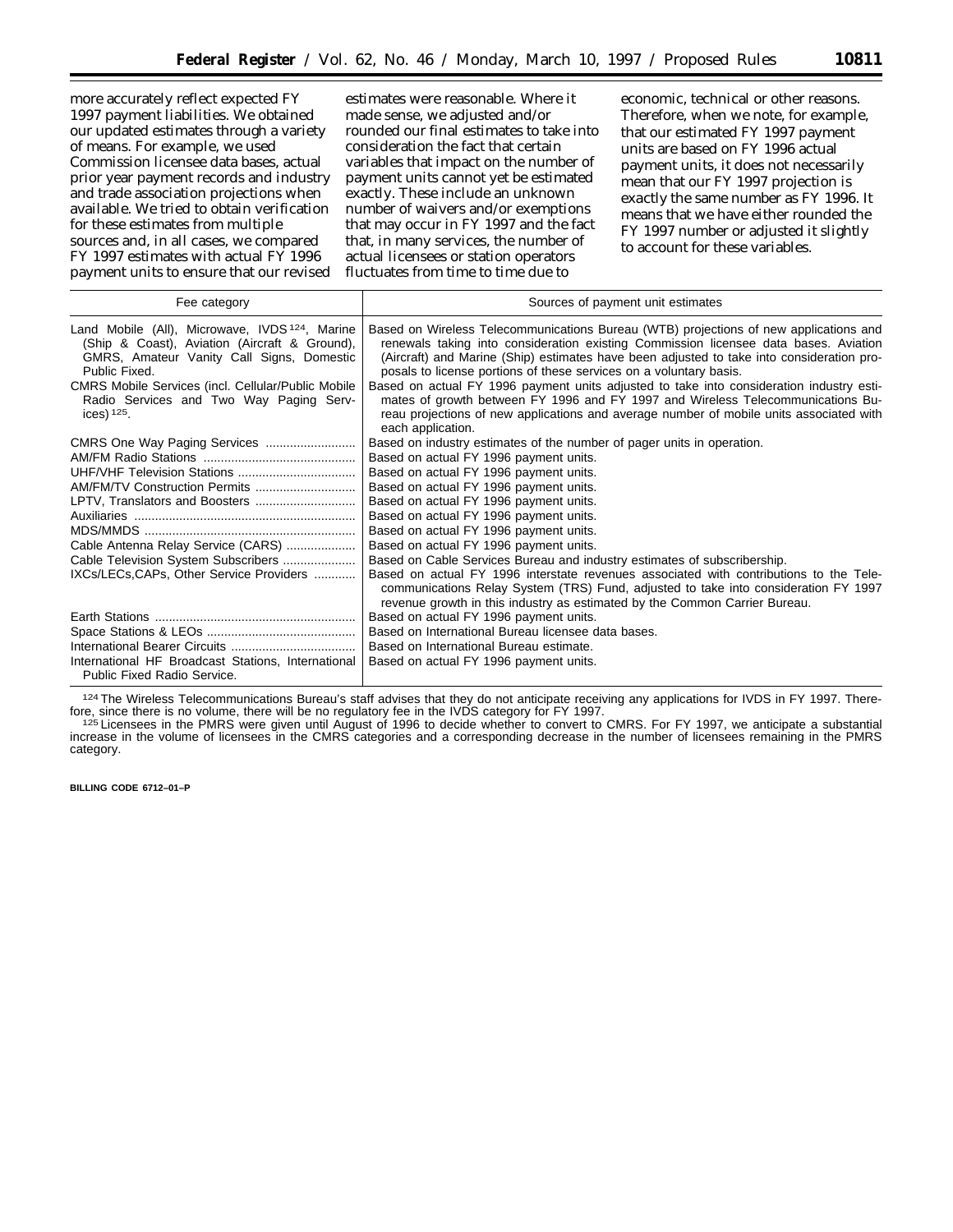$\equiv$ 

| 2:01 PM2727797                                                 |                                            |                         |                                         |                    | Attachment C         |
|----------------------------------------------------------------|--------------------------------------------|-------------------------|-----------------------------------------|--------------------|----------------------|
|                                                                | <b>CALCULATION OF REVENUE REQUIREMENTS</b> |                         |                                         |                    |                      |
|                                                                |                                            |                         |                                         |                    |                      |
|                                                                |                                            |                         |                                         | (equals) Computed  | Pro-Rated            |
| <b>Fee Category</b>                                            | <b>FY 1997</b>                             | (times)                 | (times)                                 | FY 1997 Revenue    | Revenue              |
| LM (220 MHz, >470 MHZ-Base, SMRS)                              |                                            |                         | Payment Units FY 1996 Fee Payment Years | Requirement        | <b>Requirement</b>   |
| Private Microwave                                              | 14,175<br>5,350                            | 7<br>$\mathbf{7}$       | 5                                       | 496,125            | 554,370              |
| <b>IVDS</b>                                                    | 0 <sup>1</sup>                             | $\overline{\mathbf{7}}$ | 10                                      | 374,500            | 418,466              |
| Marine (Ship)                                                  | 18,750                                     | $\bf{3}$                | 5<br>10                                 | 01                 |                      |
| <b>GMRS/Other LM</b>                                           | 81.500                                     | 3                       | 5                                       | 562,500            | 628,538              |
| Aviation (Aircraft)                                            | 3,500                                      | $\mathbf{3}$            | 10                                      | 1,222,500          | 1,366,022            |
| Marine (Coast)                                                 | 1,340                                      | $\bf{3}$                | 5                                       | 105,000            | 117,327              |
| <b>Aviation (Ground)</b>                                       | 1,610                                      | 3                       | 5                                       | 20,100             | 22,460               |
| <b>Amateur Vanity Call Signs</b>                               | 10,000                                     | 3                       | 10                                      | 24.150<br>300,000  | 26,985               |
| AM Class A                                                     | 110                                        | 1,250                   | $\mathbf{1}$                            |                    | 335,220              |
| AM Class B                                                     | 1,353:                                     | 690                     | $\mathbf{1}$                            | 137,500            | 153,643              |
| AM Class C                                                     | 1,128                                      | 280                     | $\mathbf{1}$                            | 933,570<br>315,840 | 1,043,171            |
| AM Class D                                                     | 1,375                                      | 345                     | 1                                       | 474,375            | 352,920              |
| <b>AM Construction Permits</b>                                 | 38 I                                       | 140                     | $\mathbf{1}$                            | 5,320              | 530,067<br>5,945     |
| FM Classes C,C1,C2,B                                           | 2,404                                      | 1.250                   | $\mathbf{1}$                            | 3,005,000          | 3,357,787            |
| FM Classes A,B1,C3                                             | 3,140                                      | 830                     | 1                                       | 2,606,200          | 2,912,168            |
| FM Construction Permits                                        | 307                                        | 690                     | 1                                       | 211,830            | 236,699              |
| Satellite TV                                                   | 101                                        | 690                     | $\mathbf{1}$                            | 69,690             | 77,872               |
| <b>Satellite TV Construction Permit</b>                        | 7:                                         | 250                     | $\mathbf{1}$                            | 1,750              | 1,955                |
| VHF Markets 1-10                                               | 43                                         | 32,000                  | $\mathbf{1}$                            | 1,376,000          | 1,537,542            |
| VHF Markets 11-25                                              | 64:                                        | 26,000                  | $\mathbf{1}$                            | 1,664,000          | 1,859,354            |
| VHF Markets 26-50                                              | 78                                         | 17,000                  | ı                                       | 1,326,000          | 1,481,672            |
| VHF Markets 51-100<br>$\bullet$                                | 137                                        | 9,000                   | $\mathbf{1}$                            | 1,233,000          | 1,377,754            |
| <b>VHF Remaining Markets</b>                                   | 225                                        | 2,500                   | $\mathbf{1}$                            | 562,500            | 628,538              |
| <b>VHF Construction Permits</b>                                | 5 <sub>1</sub>                             | 5,550                   | $\mathbf{1}$                            | 27,750             | 31,008               |
| <b>UHF Markets 1-10</b>                                        | 89                                         | 25,000                  | $\mathbf{1}$                            | 2,225,000          | 2,486,215            |
| <b>UHF Markets 11-25</b>                                       | 86 i                                       | 20,000                  | $\mathbf{1}$                            | 1,720,000          | 1,921,928            |
| <b>UHF Markets 26-50</b>                                       | 106                                        | 13,000                  | 1                                       | 1,378,000          | 1,539,777            |
| <b>UHF</b> Markets 51-100                                      | 163:                                       | 7,000                   | $\mathbf{1}$                            | 1,141,000          | 1,274,953            |
| <b>UHF Remaining Markets</b>                                   | 165 i                                      | 2,000                   | $\mathbf{1}$                            | 330,000            | 368,742              |
| <b>UHF Construction Permits</b>                                | 50                                         | 4,425                   | $\mathbf{1}$                            | 221,250            | 247,225              |
| <b>Auxiliaries</b>                                             | 20,000                                     | 35                      | $\mathbf{1}$                            | 700,000            | 782,180              |
| <b>International HF Broadcast</b><br>LPTV/Translators/Boosters | 6 1                                        | 280                     | $\mathbf{1}$                            | 1,680              | 1,877                |
| <b>CARS</b>                                                    | 2,200                                      | 190                     | $\mathbf{I}$                            | 418,000            | 467,073              |
| <b>Cable Systems</b>                                           | 1,640                                      | 325                     | $\mathbf{1}$                            | 533,000            | 595,574              |
| IXC, LECs, CAPS, Others                                        | 65,000,000                                 | 0.55                    | 1                                       | 35,750,000         | 39,947,050           |
| CMRS Mobile Services (Cellular/Public Mobile)                  | 59,685,000,000                             | 0.00098                 | $\mathbf{1}$                            | 58,491,300         | 65,358,179           |
| <b>CMRS - One Way Paging</b>                                   | 46,000,000                                 | 0.17                    | $\mathbf{1}$                            | 7,820,000          | 8,738,068            |
| Domestic Public Fixed/Commercial Microwave                     | 28,800,000 i                               | 0.02                    | $\mathbf{1}$                            | 576,000            | 643.622              |
| <b>MDS/MMDS</b>                                                | 18,845 i                                   | 155                     | 1                                       | 2,920,975          | 3,263,897            |
| <b>International Circuits</b>                                  | 1,144                                      | 155                     | $\mathbf{1}$                            | 177,320            | 198,137              |
| <b>International Public Fixed</b>                              | 164,000<br>15                              | 4                       | 1                                       | 656,000            | 733,014              |
| <b>Earth Stations</b>                                          | 2,500                                      | 225                     | $\mathbf{1}$                            | 3,375              | 3,771                |
| <b>Space Stations (Geosynchronous)</b>                         | 41                                         | 370<br>70,575           | 1                                       | 925,000            | 1,033,595            |
| <b>Space Stations (Low Earth Orbit)</b>                        | 1                                          | 97,725                  | 1<br>$\mathbf{1}$                       | 2,893,575          | 3,233,281            |
| <b>INTELSAT/INMARSAT Signatory</b>                             | 2                                          | 233,425                 | 1                                       | 97,725             | 109,198              |
|                                                                |                                            |                         |                                         | 466,850            | 521,658              |
| ******<br><b>Total Estimated Revenue Collected</b>             |                                            |                         |                                         | 136,501,250        | 152,526,497          |
| ******<br><b>Total Revenue Requirement</b>                     |                                            |                         |                                         | 152,523,000        |                      |
| <b>Difference</b>                                              |                                            |                         |                                         | (16,021,750)       | 152,523,000<br>3,497 |
|                                                                |                                            |                         |                                         |                    |                      |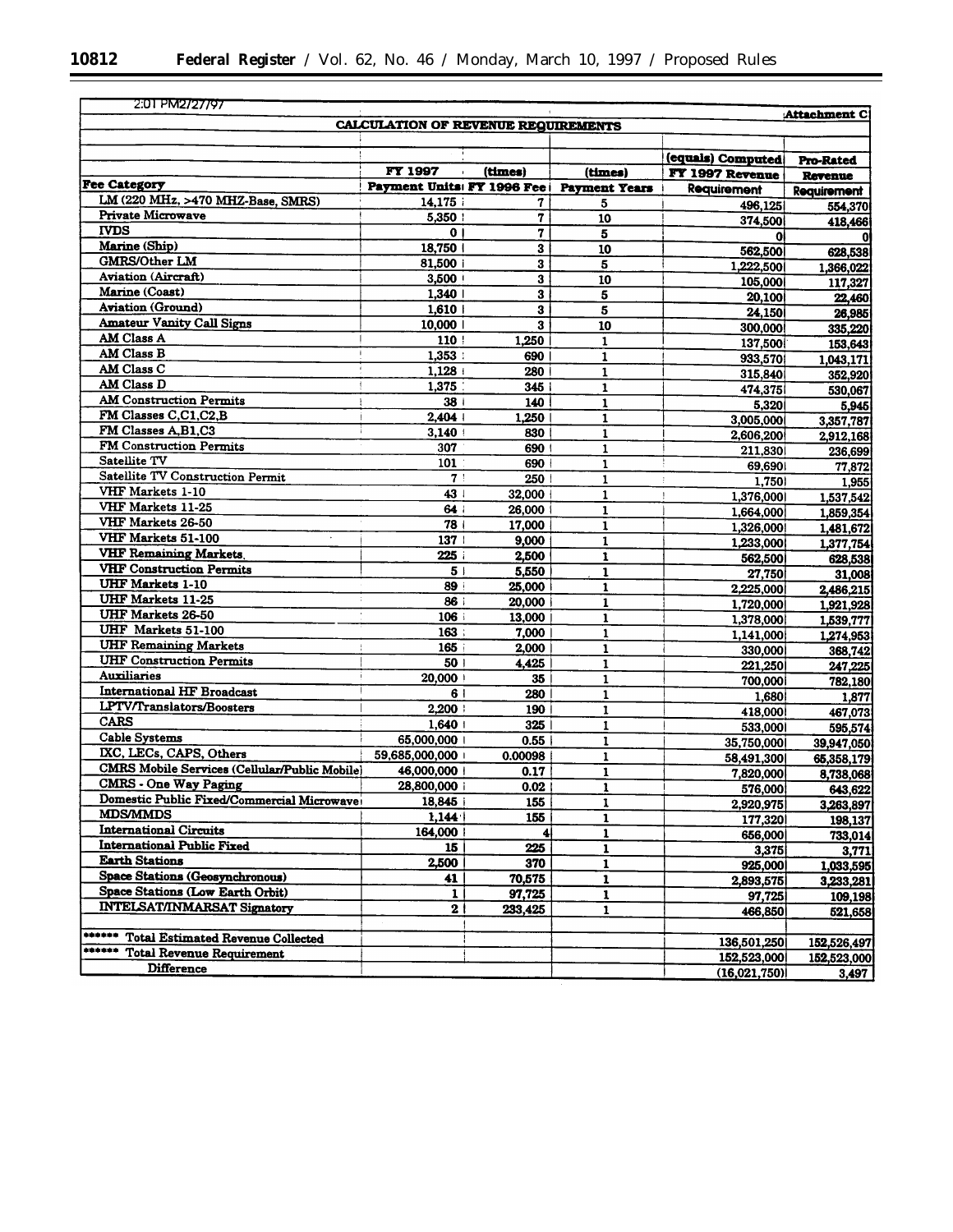| 2.01 PM2727797                                                                                                                                                                                                                 |                            |                          |                                 |                              | <b>Attachs</b><br>ent Di              |
|--------------------------------------------------------------------------------------------------------------------------------------------------------------------------------------------------------------------------------|----------------------------|--------------------------|---------------------------------|------------------------------|---------------------------------------|
|                                                                                                                                                                                                                                |                            |                          | CALCULATION OF REGULATORY COSTS |                              |                                       |
|                                                                                                                                                                                                                                | <b>Actual FT 1996</b>      | Overhead & Other:        | Total Costs With Overhead       | <b>Total Costs Pro-Rated</b> |                                       |
| <b>Fee Category</b>                                                                                                                                                                                                            | Regulatory Costs           | Indirect Pro Ratedi      | & Other Indirect Pro Rated      | To \$152 Million **          | Adjusted<br><b>Pro-Rated Casts***</b> |
| LM (220 MHz, >470 MHZ-Base, SMRS)                                                                                                                                                                                              | 536.985                    | 209.9291                 | 746,9141                        | 791,5201                     | 791,520                               |
| Private Microwave<br><b>IVDS</b>                                                                                                                                                                                               | 897.3181                   | 350,7971                 | 1,248,116                       | 1.322.6531                   | 1,322,653                             |
| Marine (Ship)                                                                                                                                                                                                                  | 325.8421                   | 127,385                  | 453,227                         | 480,2941                     | 480,394                               |
| <b>GMRS/Other LM</b>                                                                                                                                                                                                           | 4,010,683<br>4,534,058     | 1,567,935                | 5,578,6181                      | 5,911,773                    | 5,911,773                             |
| Aviation (Aircraft)                                                                                                                                                                                                            | 633,302                    | 1,772,543<br>247,5831    | 6,306,601!                      | 6,683,2311                   | 6,683,231                             |
| Marine (Coast)                                                                                                                                                                                                                 | 495.912                    | 193,872                  | 880,885<br>689,784              | 933,492                      | 933,492                               |
| Aviation (Ground)                                                                                                                                                                                                              | 322,995                    | 124,271                  | 449,266                         | 730,978<br>476.097           | 730,978                               |
| Amateur Vanity Call Signs                                                                                                                                                                                                      | 166,171                    | 64.963                   | 231.134                         | 244,937                      | 476,097                               |
| <b>AM Radio</b>                                                                                                                                                                                                                | 3,107,681                  | 1,214.916                | 4,322,597                       | 4,580,742                    | 244,93                                |
| AM Class A                                                                                                                                                                                                                     |                            |                          |                                 |                              | 2,117,100                             |
| AM Class B                                                                                                                                                                                                                     |                            |                          |                                 |                              | 1,167,720                             |
| <b>AM Class C</b>                                                                                                                                                                                                              |                            |                          |                                 |                              | 474,681                               |
| AM Class D<br><b>AM Construction Permits</b>                                                                                                                                                                                   |                            |                          |                                 |                              | 683,864                               |
| FM Radio                                                                                                                                                                                                                       |                            |                          |                                 |                              | 237,343                               |
| FM Classes C.C1, C2,B                                                                                                                                                                                                          | 5,734,251                  | 2,241,746                | 7,975,997                       | 8,452,3231                   |                                       |
| FM Classes A.B1.C3                                                                                                                                                                                                             |                            |                          |                                 |                              | 3,803,545                             |
| <b>FM Construction Permits</b>                                                                                                                                                                                                 |                            |                          |                                 |                              | 2,535,697                             |
| <b>Satellite TV</b>                                                                                                                                                                                                            |                            |                          |                                 |                              | 2,113,061                             |
| Satallite TV Construction Permit                                                                                                                                                                                               |                            |                          |                                 |                              | 75,870                                |
| <b>VIII<sup>P</sup></b> Television                                                                                                                                                                                             | 3,660,2521                 | 1,430,938                | 5,091,190                       | 5,395,236                    | 27,488                                |
| VHP Markets 1-10                                                                                                                                                                                                               |                            |                          |                                 |                              | 1,856,646                             |
| VHP Markets 11-25                                                                                                                                                                                                              |                            |                          |                                 |                              | 1,508.520                             |
| VHP Markets 26-50                                                                                                                                                                                                              |                            |                          |                                 |                              | 986,340                               |
| VHP Markets 51-100                                                                                                                                                                                                             |                            |                          |                                 |                              | 522,180                               |
| <b>VHP Remaining Markets</b><br><b>VHF Construction Permits</b>                                                                                                                                                                |                            |                          |                                 |                              | 145,050                               |
| <b>UHF</b> Television<br>$\cdot$                                                                                                                                                                                               |                            |                          |                                 |                              | 322.011                               |
| <b>UHP Markets 1-10</b>                                                                                                                                                                                                        | 2,549,806                  | 996.8201                 | 3,546,6271                      | 3,758,431                    |                                       |
| UHF Markets 11-25                                                                                                                                                                                                              |                            |                          |                                 |                              | 1,298,400                             |
| <b>UHP Markets 26-50</b>                                                                                                                                                                                                       |                            |                          |                                 |                              | 1,038,720                             |
| UHIF Markets 51-100                                                                                                                                                                                                            |                            |                          |                                 |                              | 675,168                               |
| <b>UHF Remaining Markets</b>                                                                                                                                                                                                   |                            |                          |                                 |                              | 363,522                               |
| <b>UHF Construction Permits</b>                                                                                                                                                                                                |                            |                          |                                 |                              | 103,872<br>229,817                    |
| <b>Auxiliaries</b>                                                                                                                                                                                                             | 242,897                    | 94,9581                  | 337.8561                        | 358.032                      | 358,032                               |
| International HF Broadcast                                                                                                                                                                                                     | 211,016                    | 82.496                   | 293,511                         | 311,039                      | 432,682                               |
| LPTV/Translators/Bonstern                                                                                                                                                                                                      | 258,297                    | 100,978                  | 359.275                         | 380,731                      | 380,729                               |
| <b>CARS</b><br><b>Cable Systems</b>                                                                                                                                                                                            | 56,147                     | 21,950                   | 78,096                          | 82,762                       | 82,781                                |
| DIC, LECA, CAPS, Others                                                                                                                                                                                                        | 18,871,818                 | 7,377,741                | 26,349,559                      | 27,817,183                   | 27,817,183                            |
| CMRS Mobile Services (Callulan/Public Mobile)                                                                                                                                                                                  | 37,118,528<br>8,656,765    | 14.511.1021<br>3,384,272 | 51,629,630                      | 54.712.952                   | 54.712.952                            |
| <b>CMRS - One Way Paging</b>                                                                                                                                                                                                   | 649,651                    | 253.974                  | 12.041.038                      | 12,760,129                   | 12,760,129                            |
| Domestic Public Fixed/Commercial Microwaves                                                                                                                                                                                    | 61,900                     | 24,199                   | 903,625<br>86,099               | 957,5901                     | 957,590                               |
| <b>MDS/MDMDS</b>                                                                                                                                                                                                               | 798,7291                   | 312,255                  | 1,110,984                       | 91,2411<br>1,177,332         | 91,241                                |
| International Circuits                                                                                                                                                                                                         | 4,766,6101                 | 1,863,456                | 6,630,066                       | 7,026,013                    | 1,177,332                             |
| International Public Fixed                                                                                                                                                                                                     | 22,621                     | 8.844                    | 31,465                          | 33,344                       | 3,322,900<br>100,959                  |
| <b>Earth Stations</b>                                                                                                                                                                                                          | 176,173                    | 68.8731                  | 245.046                         | 259,681                      | 1,413,427                             |
| Space Stations (Geosynchronous)                                                                                                                                                                                                | 4,596,437                  | 1,796,929                | 6,393,367                       | 6,775,179                    | 5.047,953                             |
| Space Stations (Low Earth Orbit)                                                                                                                                                                                               | 4,451                      | 1,740                    | 6,191                           | 6.561                        | 2,406,596                             |
| <b>INTELSAT/INMARSAT Signatory</b>                                                                                                                                                                                             | 7,4411                     | 2,909                    | 10,351                          | 10,969                       | 1.096.127                             |
| Overhead & Other Indirect Costa                                                                                                                                                                                                | 40,452,3761                |                          |                                 |                              |                                       |
| <b>Homew</b> Total                                                                                                                                                                                                             |                            |                          |                                 |                              |                                       |
| Total Revenue Requirement                                                                                                                                                                                                      | 143.927.117<br>152.523.000 | 40.452.374               | 143,927,115                     | 152.522.443                  | 152,522,289                           |
| <b>Difference</b>                                                                                                                                                                                                              | (8, 595, 883)              |                          | 152,523,000                     | 152.523,000                  | 152,523,000                           |
| ** 1.0597 factor applied                                                                                                                                                                                                       |                            |                          | (8,695,885)                     | (557)1                       | (711)                                 |
| The pro rated costs shown in the previous column needed to be adjusted to securetely reflect full-year costs attributable to each international fee category. This was necessary because certain cost accounting for eates ass |                            |                          |                                 |                              |                                       |
| with international activities were utilized for only a small perties of PY 1996. This resulted in a showed allocation of costs. Actual activity FTEs were utilized to make this adjustment. In making these adjustments to int |                            |                          |                                 |                              |                                       |
| fee costs, overall costs attributable to international activities did not change. Additionally, adjustments were made in this column to sub-allocate actual TV and radio costs to markets and station class, respectively. Thi |                            |                          |                                 |                              |                                       |
|                                                                                                                                                                                                                                |                            |                          |                                 |                              |                                       |

accomplished on a proportional basis by the between the markets and classes as those which existed in the FT 1996 regulatory fear.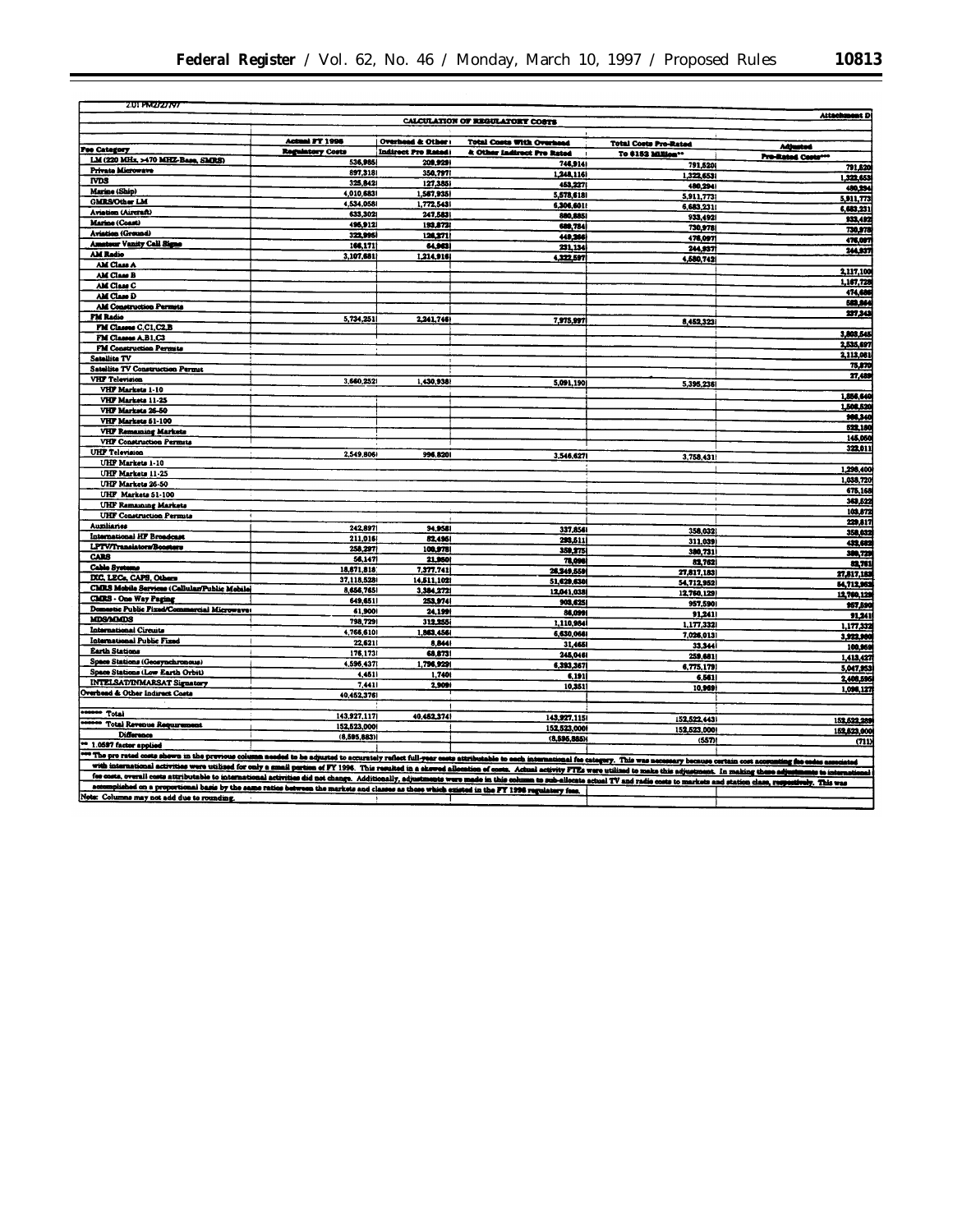| 2:02 PM2/27/97                                                                                                                       |                                                               |                                                                                                                                                           |                                                                                    |                              |                                                                                                              |                          |                                                              |                          |                          |                                           |                                                              |                                  | ш<br><b>Attachment</b>                 |
|--------------------------------------------------------------------------------------------------------------------------------------|---------------------------------------------------------------|-----------------------------------------------------------------------------------------------------------------------------------------------------------|------------------------------------------------------------------------------------|------------------------------|--------------------------------------------------------------------------------------------------------------|--------------------------|--------------------------------------------------------------|--------------------------|--------------------------|-------------------------------------------|--------------------------------------------------------------|----------------------------------|----------------------------------------|
|                                                                                                                                      |                                                               |                                                                                                                                                           |                                                                                    | CALCULATION                  | E<br>ð                                                                                                       |                          | <b><i>ISST REGULATORY</i></b>                                | <b>FEES</b>              |                          |                                           |                                                              |                                  |                                        |
|                                                                                                                                      |                                                               |                                                                                                                                                           |                                                                                    |                              |                                                                                                              |                          |                                                              |                          |                          |                                           |                                                              |                                  |                                        |
|                                                                                                                                      |                                                               |                                                                                                                                                           |                                                                                    |                              |                                                                                                              |                          |                                                              |                          |                          |                                           |                                                              |                                  |                                        |
|                                                                                                                                      |                                                               |                                                                                                                                                           |                                                                                    | Pro-Rated                    |                                                                                                              |                          |                                                              |                          |                          |                                           |                                                              | Rounded                          |                                        |
|                                                                                                                                      |                                                               |                                                                                                                                                           | Coats rs                                                                           | Revenue                      | m<br>Round                                                                                                   | Round 1                  | Round 1                                                      | Round <sub>2</sub>       | Romd 2                   | œ<br>Round                                | Computed                                                     |                                  |                                        |
|                                                                                                                                      | Pro-Rated                                                     | Adjusted                                                                                                                                                  | Revenue                                                                            | Requirement                  |                                                                                                              | <b>Adjustable</b>        | Pro-Rated                                                    |                          | <b>Adjustable</b>        | Pro-Rated                                 | New PT 1997<br>Regulatory                                    | <b>New PT 1997</b><br>Regulatory | Expected<br><b>PY 1997</b>             |
|                                                                                                                                      | Revenue                                                       | Activity                                                                                                                                                  | Requirement                                                                        | Plus 25%                     | Turget                                                                                                       | Target                   | Turget                                                       | <b>Taiget</b>            | Turget                   | Revenue"!<br>Turet                        |                                                              |                                  |                                        |
| <b>Fee Category</b>                                                                                                                  | Requirement                                                   | Costs                                                                                                                                                     | Difference                                                                         | Celling                      | Revenue                                                                                                      | Revenue                  | Revenue"                                                     | 692,963<br>Revenue       | Revenue                  | 692,963                                   |                                                              |                                  | Revenue<br>708,750<br>535,000          |
| LM (220 MHz, >470 MHZ-Base, SMRS)                                                                                                    | 554,370                                                       | 791,520                                                                                                                                                   | 42.78%                                                                             | 692,963                      | 692,963                                                                                                      |                          | 692,963<br>523,083                                           | 523,083                  |                          | 523,063                                   | 의유                                                           | 의혹                               |                                        |
| Private Microway                                                                                                                     | 418,466                                                       | 1.322,653<br><b>1.322,653,773</b><br><b>1.322,653,773,773,783,173,173</b><br><b>1.322,653</b><br><b>1.322,653</b><br><b>1.322,653</b><br><b>1.322,653</b> | 216.07%                                                                            | 523,083                      | 523,083                                                                                                      |                          |                                                              | Ξ                        |                          |                                           |                                                              |                                  |                                        |
| Ë                                                                                                                                    |                                                               |                                                                                                                                                           |                                                                                    |                              | 785,673                                                                                                      |                          |                                                              | 785,673                  |                          | 785,673                                   |                                                              |                                  |                                        |
| Marine (Ship)                                                                                                                        | 628,538                                                       |                                                                                                                                                           | 840.56%                                                                            | <b>186.673</b><br>1,707.628  | 1,707,528                                                                                                    |                          | 185,673<br>107,528                                           | 107.528                  |                          | 1,707,528                                 |                                                              |                                  | 3037.500                               |
| <b>GMRS/Other LM</b>                                                                                                                 |                                                               |                                                                                                                                                           |                                                                                    | 146,659                      | 146,659                                                                                                      |                          | 146,659                                                      | 146,659                  |                          | 146,659                                   |                                                              |                                  |                                        |
| <b>Aviation (Aircraft)</b>                                                                                                           |                                                               |                                                                                                                                                           | $\begin{array}{ c c } \hline 605 & 638 \\ \hline 1154 & 568 \\ \hline \end{array}$ | 28,075                       | 28,075                                                                                                       |                          | 28,075                                                       | 28,075                   |                          | 28,075                                    |                                                              |                                  | ច្នេះ<br>និង<br>ស្ថិត                  |
| Marine (Coast)                                                                                                                       |                                                               |                                                                                                                                                           |                                                                                    | 33,731                       | 33,731                                                                                                       |                          | 33,731                                                       | 33.731                   |                          | $\overline{\mathbf{a}}$                   |                                                              |                                  | 10.250                                 |
| <b>Aviation (Ground)</b>                                                                                                             |                                                               |                                                                                                                                                           | 1664.304                                                                           | 419,025                      |                                                                                                              | 244,937                  | 313,176                                                      | 313,176                  | 313,176                  | 316,841                                   |                                                              |                                  | 500,000                                |
| Amateur Vanity Call Signa                                                                                                            | 163,643                                                       |                                                                                                                                                           | 1277.93%                                                                           | 192,054                      | 244,937                                                                                                      |                          | 192,054                                                      | 192,054                  |                          | 192,054                                   | 1,746                                                        | 1,760                            | 192,500                                |
| Î<br>$\begin{array}{c}\n\hline\n\text{MOM} \\ \hline\n\text{MOM} \\ \hline\n\text{MOM} \\ \hline\n\text{MOM} \\ \hline\n\end{array}$ |                                                               | 1117100<br>111611728<br>1010101344<br>1113,0001<br>1113,0001<br>1113,0001                                                                                 | 1194%                                                                              | 303,964                      | 1,167,728                                                                                                    | 1,167,728                | 1,493,057                                                    | 303,964                  |                          | 1,303,964                                 | š,                                                           | 13                               | 1,319,155                              |
|                                                                                                                                      | 1,043,171                                                     |                                                                                                                                                           | 34,50%                                                                             | 141,150                      | 441,150                                                                                                      |                          | 441,150                                                      | 441,150                  |                          | 441,150                                   | ត្ត                                                          | $\frac{390}{2}$                  | 439,92                                 |
|                                                                                                                                      | 530,067                                                       |                                                                                                                                                           | 10.15%                                                                             | 662,584                      | 583,864                                                                                                      | 583,864                  | 746,529                                                      | 662,584                  |                          | 662,584                                   | Ş.                                                           | ŝ                                | 749.37                                 |
|                                                                                                                                      | 5,945                                                         |                                                                                                                                                           | 3892.31%                                                                           | 7,431                        | 7431                                                                                                         |                          | ę.                                                           | $\frac{3}{2}$            |                          | $\frac{51}{2}$                            | $\frac{8}{1}$                                                | 195                              | Ī                                      |
| AM Construction Permits<br>FM Classes C.C1.C2.B                                                                                      |                                                               |                                                                                                                                                           | 13.28%                                                                             | 1,197,234                    | 803.545<br>e,                                                                                                | 3,803,545                | 4,863,213                                                    | 197,234                  |                          | 4,197,234<br>3,280,075                    | $\frac{1746}{1.045}$                                         | 750                              | 4,207,000                              |
| FM Classes A,B1,C3                                                                                                                   | 1,357,787<br>2,912,188<br>2,913,699                           |                                                                                                                                                           |                                                                                    |                              | 2,535,697                                                                                                    | 2,535,697                | 3,242,142                                                    | 242,142<br>σī            | 3,242,142                |                                           |                                                              | $\frac{36}{365}$                 | 3,611,000<br>313,625                   |
| FM Construction Permits                                                                                                              |                                                               |                                                                                                                                                           | 12 93%                                                                             | 3,640,210<br>295,874         | 295,874                                                                                                      |                          | 295,874                                                      | 295,874                  |                          | 295,874                                   | š                                                            |                                  |                                        |
| Satellite TV                                                                                                                         | <u>77,872</u>                                                 | 76,870                                                                                                                                                    | $-2.57%$                                                                           | 97,340                       | 75,870                                                                                                       | 75,870                   | 57,007                                                       | 57,007                   | <b>27,007</b>            | <b>98,142</b>                             | 52                                                           | 976                              | 98,47                                  |
| <b>Satellite TV Construction Permit</b>                                                                                              | 1,955                                                         |                                                                                                                                                           | 1306.09%                                                                           | 2,444                        | 2,444                                                                                                        |                          | 틞                                                            | 2,44                     |                          | 2,444                                     | $\frac{9}{21}$                                               | 550                              |                                        |
| VHF Markets 1-10                                                                                                                     | 1,837,542                                                     | 01.489<br>036.640<br>0368.11<br>086.11<br>086.12                                                                                                          | 20.75%                                                                             |                              | 1,856,640                                                                                                    | 1,856,640                | 2,373,900                                                    | 1,921,928                |                          |                                           | 44,696                                                       | 4,700                            | 1,922,100<br>1,944,000                 |
|                                                                                                                                      | 1,859,354                                                     |                                                                                                                                                           | $-18.87%$                                                                          | 1,921,928                    | ,508,520                                                                                                     | 1,506,520                |                                                              | 1,928,794                | 1,928,794                |                                           | 30,490                                                       |                                  |                                        |
| VHF Markets 11-26<br>VHF Markets 26-50<br>VHF Markets 51-100                                                                         | 1,461,672                                                     |                                                                                                                                                           | $-33.43%$                                                                          | 1,852,090                    | 986,340                                                                                                      | 986,340                  | 1,928,794                                                    | 1,261,691<br>667,691     | 1,261,134                | 1,275,890                                 | 16,358                                                       | 16,350                           | 1,271,400                              |
|                                                                                                                                      |                                                               |                                                                                                                                                           |                                                                                    | 1,722,193                    | 522,180                                                                                                      |                          | 667,659                                                      |                          |                          | 676,471                                   | $rac{30}{1}$                                                 | 1925                             | 11,300<br>671,300                      |
|                                                                                                                                      | 1,377,754                                                     | <b>1808</b><br>145<br>145<br>181                                                                                                                          | 32.10%                                                                             | 785,673                      | 145,050                                                                                                      | 822,180                  |                                                              | 185,461                  | 185,461                  | 187,631                                   |                                                              | 85                               | 186,750                                |
|                                                                                                                                      | 31,008                                                        |                                                                                                                                                           | 838.48%                                                                            | 38,760                       | 38,760                                                                                                       |                          | 185,461                                                      | 38,760                   |                          | 38,760                                    |                                                              |                                  | 38,750                                 |
| VHP Remaining Marketa<br>VHP Construction Permita<br>UHP Marketa 1-10                                                                | 3,486,216                                                     |                                                                                                                                                           | $-17.785$                                                                          | 3,107,769                    | 298,400                                                                                                      | 1,298,400                | $\begin{array}{c} \hline 1.80, 131 \\ 1.32, 101 \end{array}$ | <u>្មើម</u><br>ស្មារព្យូ | 1,660,134                | 1,679,558                                 |                                                              | <b><u>iaisia</u></b><br>Fiaiai   | 673,200                                |
|                                                                                                                                      | 1,921,928                                                     | 001.289.120                                                                                                                                               | -45 95%                                                                            | 2,402,410                    | 1,038,720                                                                                                    | 038,720                  |                                                              |                          | 1,328,107                | 1,343,646                                 | 15,624                                                       |                                  | $\frac{1}{2}$ , 300                    |
| UHP Markets 11-26<br>UHF Markets 26-60                                                                                               |                                                               | 676,168                                                                                                                                                   | -56.15%                                                                            | 1,924,721                    | 676,168                                                                                                      | 675,168                  | 863,270                                                      | 863,270                  | 863,270                  | 873,370                                   | <u>ន្ត្រី ខ្លា</u>                                           | 8.250                            | 869,200                                |
| UHP Markets 61-100                                                                                                                   | 1,839,777<br>1,274,963                                        |                                                                                                                                                           | 71.49%                                                                             | 1,593,591                    | 363,522                                                                                                      | 363,522                  | 464,799                                                      | 464,799                  | 464,799                  | 470,237                                   |                                                              |                                  | 468,62                                 |
| <b>UHP Remaining Markets</b>                                                                                                         | 368,742                                                       | នានា<br>ខ្លាំងនាំ<br>ខ្លាំងនាំ                                                                                                                            | 71.83%                                                                             | 460,928                      |                                                                                                              |                          | <b>ELEK</b><br>BISS                                          | 132,811                  | 132,811                  | 134,365                                   | <b>114</b><br>1946                                           | <b>EE</b>                        | $\frac{13.65}{2}$                      |
| <b>UHP Construction Permits</b>                                                                                                      |                                                               |                                                                                                                                                           | $-7.04%$                                                                           | 309,031                      | $\frac{103672}{229611}$                                                                                      |                          |                                                              | 293.7180<br>457.780      | 293,844                  | 297,282<br>463,138                        |                                                              |                                  | 296,250                                |
| Auciliaries                                                                                                                          | 247,225                                                       |                                                                                                                                                           | $-54.238$<br>$22951.788$                                                           | $\overline{\mathbf{m}}$ ,725 | 358,032                                                                                                      | 358,032                  | 457,780                                                      |                          |                          |                                           | З                                                            | $\frac{1}{2}$                    | 500,000                                |
| International HF Broadcast                                                                                                           | $\frac{1.877}{2}$                                             | 358,032<br>432,682<br>380,729                                                                                                                             |                                                                                    | 2,346                        | 2,346                                                                                                        |                          | 2,346                                                        | 2,346                    |                          | 2,346                                     | 224<br>ន្ល                                                   | 225                              | 495,00                                 |
| LPTV/Translove/Booters<br>CARS<br>CARS                                                                                               | 467,073                                                       |                                                                                                                                                           | $-18.49%$                                                                          | 583,841                      | 380,729                                                                                                      | 380,729                  | 486,800                                                      | 486,800                  | 486,800<br>105,818       | 492,496<br>107,056                        | 3                                                            | $\overline{3}$                   | 106,60                                 |
|                                                                                                                                      | 686,574<br>89,547,060<br>65,358,179                           | 82,761                                                                                                                                                    | $\frac{8}{90}$                                                                     | 744,468                      | 62,761                                                                                                       | 82,761                   | 35,567,050<br>105,818                                        | 105,818<br>35,567,050    |                          | 35,983,185                                |                                                              |                                  |                                        |
| <b>Cable Systems</b>                                                                                                                 |                                                               | 27,817,183<br>54,712,952                                                                                                                                  |                                                                                    | 49,933,813<br>81,697,724     | 27,817,183                                                                                                   | 27,817,183<br>54,712,953 | 69,955,980                                                   | 69,955,980               | 35,567,050<br>69,955,980 | 70,774,465                                | $\begin{array}{c}\n 0.55 \\  \hline\n 0.00119\n \end{array}$ | $\frac{65}{10012}$               | 36,700,000<br>10,423,300<br>11,040,000 |
| IXC, LECa, CAPS, Othera                                                                                                              |                                                               |                                                                                                                                                           | 46.03%                                                                             | 10,922,585                   | 54,712,952                                                                                                   |                          | 10,922,585                                                   | 922,585<br>Ξj            |                          | 10,922,585                                | 0.24                                                         |                                  |                                        |
| <b>CMRS Mobile Services (Cellular/Public M</b><br><b>CMRS</b> - One Way Paging                                                       | 8,739,088                                                     | 12,760,12<br>957,590                                                                                                                                      | 48.78%                                                                             | 804,528                      | 804,528                                                                                                      |                          | 804,528                                                      | 804,528                  |                          | 804,529                                   | ទី                                                           | 3                                | <b>964,00</b>                          |
| Domestic Public Fixed/Commercial Microy                                                                                              |                                                               |                                                                                                                                                           |                                                                                    | 4.079.871                    | 91,241                                                                                                       | 91,241                   | 116,661                                                      | 116,661                  | 116,661                  | 118,026<br>247,671                        |                                                              |                                  | 91,22                                  |
| <b>MDS/MMDS</b>                                                                                                                      | 3,263,897<br>198,137                                          | 1,177,332<br>232,171,1                                                                                                                                    | -97.20%                                                                            |                              | 247,671                                                                                                      |                          | 247,671                                                      | 247,671                  |                          |                                           | 216                                                          | 215                              | 820,000<br>245,960                     |
| International Circuita                                                                                                               | 133,014                                                       | 3,922,98                                                                                                                                                  | 435.18%                                                                            | 247,671<br>916,268           | 916,268                                                                                                      |                          | 916,268                                                      | 916,268                  |                          | 916,268                                   |                                                              |                                  |                                        |
| International Public Fixed                                                                                                           | <u>s,TI</u>                                                   | 100,86                                                                                                                                                    | 2577.25%                                                                           | 114                          | $\frac{1}{2}$                                                                                                |                          | $\frac{1}{2}$                                                | $\overline{111}$         |                          | $\frac{1}{2}$                             | $\frac{3}{10}$                                               | $\frac{15}{21}$                  | 1,287,500<br>$\ddot{u}$                |
| <b>Earth Stations</b>                                                                                                                | 1,033,595                                                     |                                                                                                                                                           | 36.75%                                                                             | 1,291,994                    | 1,291,994                                                                                                    |                          | 1,291,994                                                    | 1,291,994                |                          | 1,291,994                                 | $\Xi$                                                        | $\frac{515}{98.575}$             | 4,041,575                              |
| Space Stations (Geosynchronous)                                                                                                      | 3,233,281                                                     |                                                                                                                                                           | 56.12%                                                                             | 1,041,601                    | 1,041,601                                                                                                    |                          | 4,041,601<br>136,498                                         | 1,041,601                |                          | 4,041,601                                 | 98,576                                                       |                                  | 136,500                                |
|                                                                                                                                      |                                                               |                                                                                                                                                           | 2105.71%<br>110.12%                                                                | 136,498                      | 136,498<br>652,073                                                                                           |                          |                                                              | 136,498<br>652,073       |                          | 136,498                                   | 136,498                                                      | 136,500<br>326,025               | 652,050                                |
| Space Stations (Low Earth Orbit).<br>INTELSAT/INMARSAT Signatory                                                                     | 100,198<br>521,658                                            | $\begin{array}{r} 1,431 \\ 1,3431 \\ 5,041,963 \\ 3,408,696 \\ \hline 1,096,121 \\ \hline \end{array}$                                                    |                                                                                    | 652,073                      |                                                                                                              |                          | 652,073                                                      |                          |                          |                                           | 326,036                                                      |                                  |                                        |
|                                                                                                                                      |                                                               |                                                                                                                                                           |                                                                                    |                              |                                                                                                              | 100,582,768              |                                                              |                          | 119,128,429              |                                           |                                                              |                                  | 163,189,710                            |
| asser Total Estimated Revenue Collected<br>assert Total Revenue Requirement                                                          |                                                               |                                                                                                                                                           |                                                                                    | 152,523,000<br>190,658,121   |                                                                                                              |                          | 152,520,826<br>152,523,000                                   | 151,129,837              |                          | 162,523,639<br>152,523,000<br>152,523,000 |                                                              |                                  | 152,523,000                            |
|                                                                                                                                      | 011)<br>162,523,000 163,523,000<br>1600,525,523   169,563,538 |                                                                                                                                                           |                                                                                    | 38,135,121                   | $\begin{array}{ c c } \hline 124,498,467 \\ \hline 152,523,000 \\ \hline (28,024,533) \\ \hline \end{array}$ |                          | (2,174)                                                      | (1,393,163)              |                          |                                           |                                                              |                                  | 666,710                                |
| <b>Difference</b>                                                                                                                    |                                                               |                                                                                                                                                           |                                                                                    |                              |                                                                                                              |                          |                                                              |                          |                          |                                           |                                                              |                                  |                                        |
|                                                                                                                                      |                                                               |                                                                                                                                                           |                                                                                    |                              |                                                                                                              |                          |                                                              |                          |                          |                                           |                                                              |                                  |                                        |
| $\frac{12786 \text{ factors applied}}{11111 \text{ factors applied}}$                                                                |                                                               |                                                                                                                                                           |                                                                                    |                              |                                                                                                              |                          |                                                              |                          |                          |                                           |                                                              |                                  |                                        |
|                                                                                                                                      |                                                               |                                                                                                                                                           |                                                                                    |                              |                                                                                                              |                          |                                                              |                          |                          |                                           |                                                              |                                  |                                        |

۰

**BILLING CODE 6712–01–C**

 $\equiv$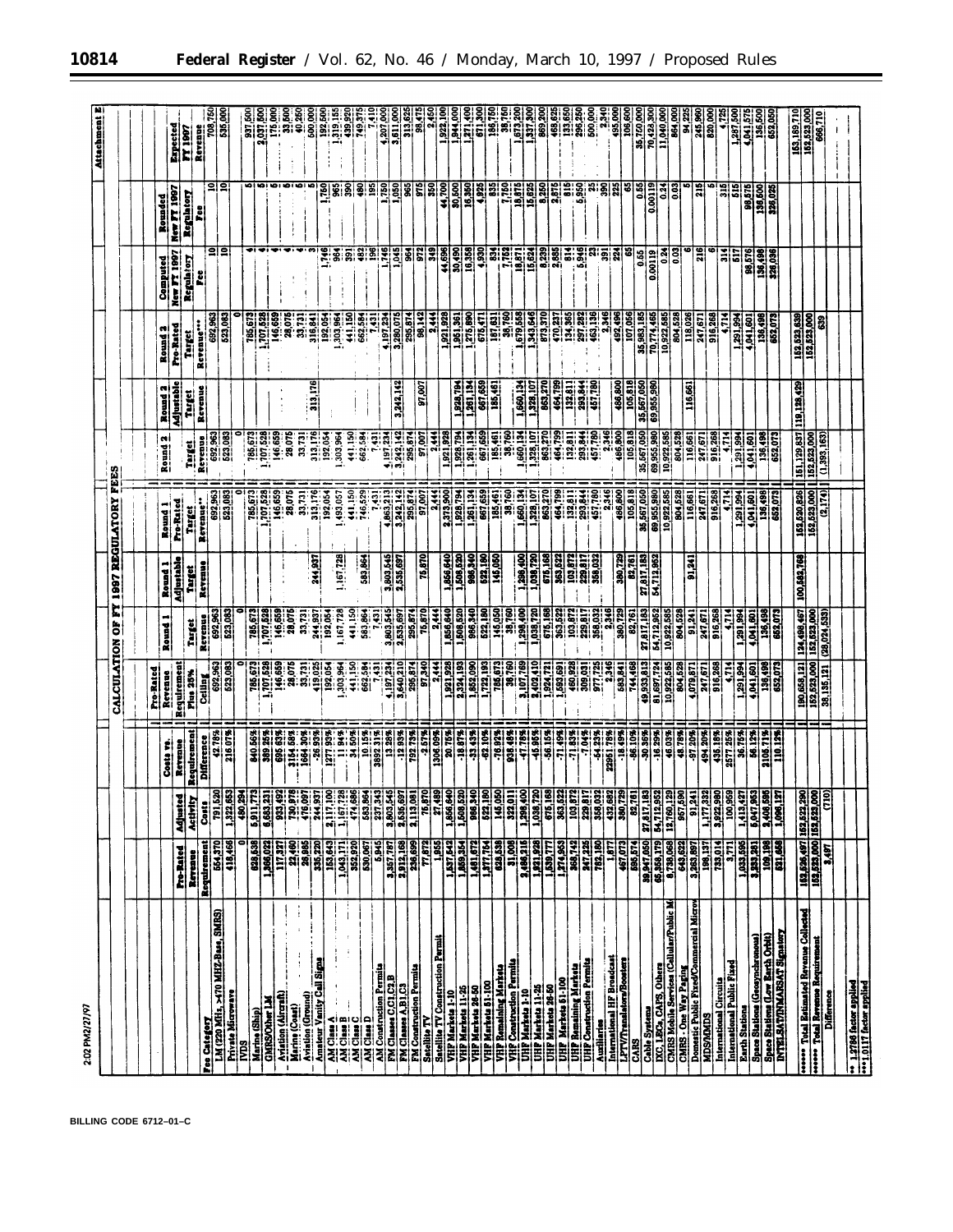# Attachment F-FY 1997 Schedule of Regulatory Fees

| Fee category                                                                                                                     | Annual regu-<br>latory fee |
|----------------------------------------------------------------------------------------------------------------------------------|----------------------------|
| PMRS (per license) (Formerly Land Mobile—Exclusive Use at 220–222 MHz, above 470 MHz, Base Station and SMRS) (47                 |                            |
|                                                                                                                                  | 10                         |
|                                                                                                                                  | 10                         |
|                                                                                                                                  | (1)                        |
|                                                                                                                                  | 5                          |
|                                                                                                                                  | 5                          |
|                                                                                                                                  | 5                          |
|                                                                                                                                  | 5                          |
|                                                                                                                                  | 5                          |
|                                                                                                                                  | 5                          |
|                                                                                                                                  | 5                          |
|                                                                                                                                  | .24                        |
|                                                                                                                                  | .03                        |
|                                                                                                                                  | 215                        |
| AM Radio (47 CFR Part 73):                                                                                                       |                            |
|                                                                                                                                  | 1,750                      |
|                                                                                                                                  | 965                        |
|                                                                                                                                  | 390                        |
|                                                                                                                                  | 480                        |
|                                                                                                                                  | 195                        |
| FM Radio (47 CFR Part 73):                                                                                                       |                            |
|                                                                                                                                  | 1,750                      |
|                                                                                                                                  | 1,050                      |
|                                                                                                                                  | 965                        |
| TV (47 CFR Part 73) VHF Commercial:                                                                                              |                            |
|                                                                                                                                  | 44,700                     |
|                                                                                                                                  | 30,500                     |
|                                                                                                                                  | 16.350                     |
|                                                                                                                                  | 4,925                      |
|                                                                                                                                  | 835                        |
|                                                                                                                                  | 7,750                      |
| TV (47 CFR Part 73) UHF Commercial:                                                                                              |                            |
|                                                                                                                                  | 18,875                     |
|                                                                                                                                  | 15,625                     |
|                                                                                                                                  | 8,250                      |
|                                                                                                                                  | 2,875                      |
|                                                                                                                                  | 815                        |
|                                                                                                                                  | 5,950                      |
|                                                                                                                                  | 975                        |
|                                                                                                                                  | 350                        |
|                                                                                                                                  | 225                        |
|                                                                                                                                  | 25                         |
|                                                                                                                                  | 65                         |
|                                                                                                                                  | .55                        |
|                                                                                                                                  | .00119                     |
|                                                                                                                                  | 515                        |
| Space Stations (per operational station in geosynchronous orbit) (47 CFR Part 25) also includes Direct Broadcast Satellite Serv- | 98.575                     |
|                                                                                                                                  |                            |
|                                                                                                                                  | 136,500                    |
|                                                                                                                                  | 326,025                    |
|                                                                                                                                  | 5<br>315                   |
|                                                                                                                                  | 390                        |
|                                                                                                                                  |                            |

<sup>1</sup> No fee.

Attachment G—Comparison Between<br>FY 1996 and FY 1997 Proposed<br>Regulatory Fees

| Fee category                                                                                           | Annual regu-<br>latory fee FY<br>1996 | NPRM pro-<br>posed fee FY<br>1997 |
|--------------------------------------------------------------------------------------------------------|---------------------------------------|-----------------------------------|
| PMRS (per license) (Formerly Land Mobile-Exclusive Use at 220–222 Mhz, above 470 Mhz, Base Station and |                                       | 10                                |
|                                                                                                        |                                       | 10<br>(1)                         |

▀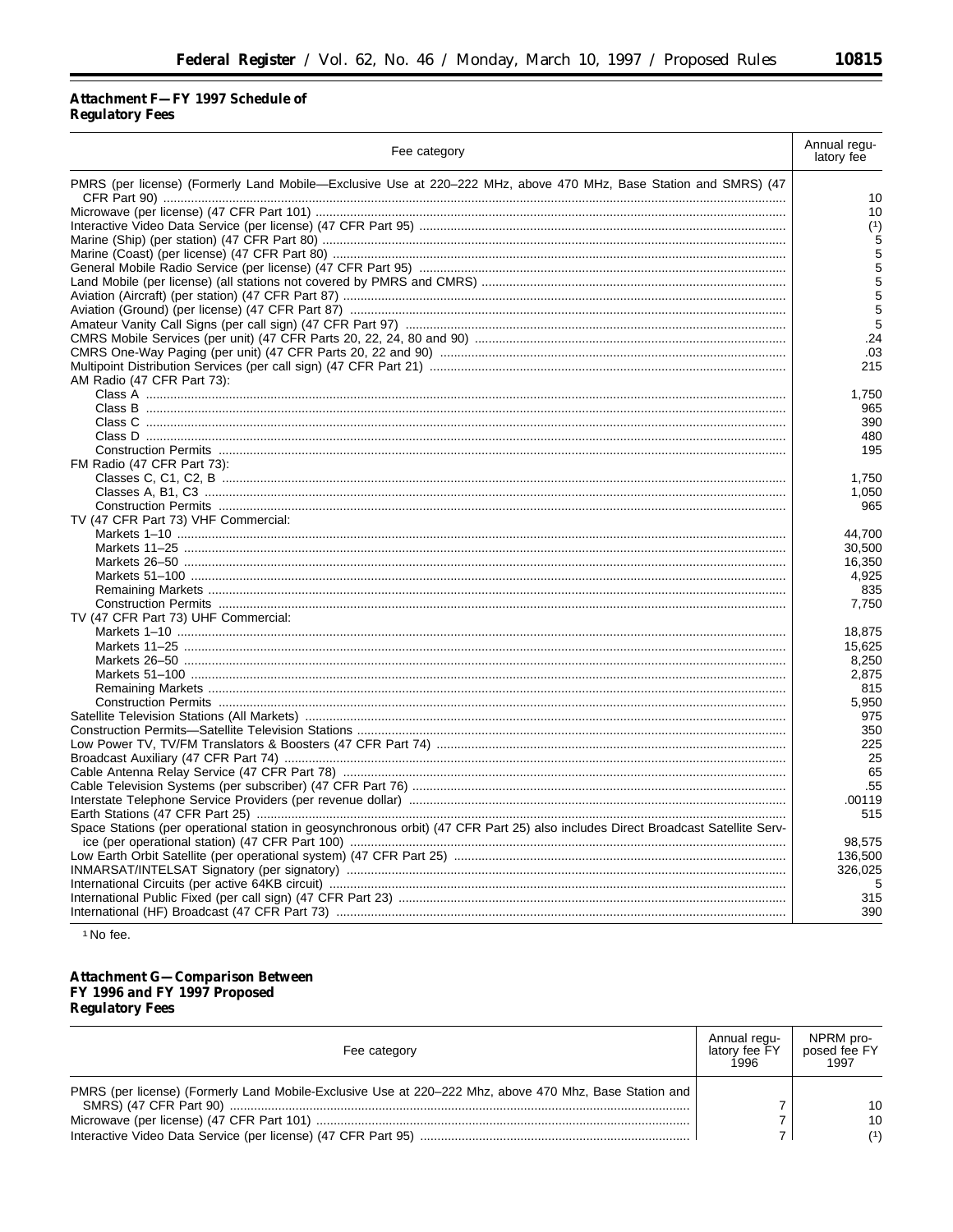| Fee category                                                                                                  | Annual regu-<br>latory fee FY<br>1996 | NPRM pro-<br>posed fee FY<br>1997 |
|---------------------------------------------------------------------------------------------------------------|---------------------------------------|-----------------------------------|
|                                                                                                               | 3                                     | 5                                 |
|                                                                                                               | 3                                     | 5                                 |
|                                                                                                               | 3                                     | 5                                 |
|                                                                                                               | 3                                     | 5                                 |
| Aviation (Aircraft) (per station) (47 CFR Part 87) ……………………………………………………………………………                              | 3                                     | 5                                 |
| Aviation (Ground) (per license) (47 CFR Part 87) …………………………………………………………………………………                              | 3                                     | 5                                 |
|                                                                                                               | 3                                     | 5                                 |
|                                                                                                               | .17                                   | .24                               |
|                                                                                                               |                                       | .03                               |
|                                                                                                               | .02                                   |                                   |
|                                                                                                               | 155                                   | (2)                               |
|                                                                                                               | 155                                   | 215                               |
| AM Radio (47 CFR Part 73):                                                                                    |                                       |                                   |
|                                                                                                               | 1,250                                 | 1,750                             |
|                                                                                                               | 690                                   | 965                               |
|                                                                                                               | 280                                   | 390                               |
|                                                                                                               | 345                                   | 480                               |
|                                                                                                               | 140                                   | 195                               |
| FM Radio (47 CFR Part 73):                                                                                    |                                       |                                   |
|                                                                                                               | 1,250                                 | 1,750                             |
|                                                                                                               | 830                                   | 1,050                             |
|                                                                                                               | 690                                   | 965                               |
| TV (47 CFR Part 73) VHF Commercial:                                                                           |                                       |                                   |
|                                                                                                               | 32,000                                | 44.700                            |
|                                                                                                               | 26,000                                | 30,500                            |
|                                                                                                               | 17,000                                | 16,350                            |
|                                                                                                               | 9,000                                 | 4,925                             |
|                                                                                                               | 2,500                                 | 835                               |
|                                                                                                               | 5,550                                 | 7,750                             |
| TV (47 CFR Part 73) UHF Commercial:                                                                           |                                       |                                   |
|                                                                                                               | 25,000                                | 18,875                            |
|                                                                                                               | 20,000                                |                                   |
|                                                                                                               |                                       | 15,625                            |
|                                                                                                               | 13,000                                | 8,250                             |
|                                                                                                               | 7,000                                 | 2,875                             |
|                                                                                                               | 2,000                                 | 815                               |
|                                                                                                               | 4,425                                 | 5,950                             |
|                                                                                                               | 690                                   | 975                               |
|                                                                                                               | 250                                   | 350                               |
|                                                                                                               | 190                                   | 225                               |
|                                                                                                               | 35                                    | 25                                |
|                                                                                                               | 35                                    | 65                                |
|                                                                                                               | 370                                   | 515                               |
|                                                                                                               | .55                                   | .55                               |
|                                                                                                               | .00098                                | .00119                            |
| Space Stations (per operational station in geosynchronous orbit) (47 CFR Part 25) also includes Direct Broad- |                                       |                                   |
|                                                                                                               | 70,575                                | 98,575                            |
|                                                                                                               | 97,725                                | 136,500                           |
|                                                                                                               | 233,425                               | 326,025                           |
|                                                                                                               | 4                                     | 5                                 |
|                                                                                                               | 225                                   | 315                               |
|                                                                                                               | 280                                   | 390                               |

<sup>1</sup> No fee.

2See microwave.

**Attachment H—Detailed Guidance on Who Must Pay Regulatory Fees**

1. The guidelines below provide an explanation of regulatory fee categories established by the Schedule of Regulatory Fees in section 9 (g) of the Communications Act, 47 U.S.C. § 159(g) as modified in the instant *Report and Order*. Where regulatory fee categories need interpretation or clarification, we have relied on the legislative history of section 9, our own experience in establishing and regulating the Schedule of Regulatory Fees for Fiscal Years (FY) 1994 and 1995 and the services subject

to the fee schedule, and the comments of the parties in our proceeding to adopt fees for FY 1995. The categories and amounts set out in the schedule have been modified to reflect changes in the number of payment units, additions and changes in the services subject to the fee requirement and the benefits derived from the Commission's regulatory activities, and to simplify the structure of the schedule. The schedule may be similarly modified or adjusted in future years to reflect changes in the Commission's budget and in the

services regulated by the Commission. *See* 47 U.S.C. § 159(b)(2), (3).

2. *Exemptions.* Governments and nonprofit entities are exempt from paying regulatory fees and should not submit payment. A nonprofit entity may be asked to submit a current IRS Determination Letter documenting that it is exempt from taxes under Section 501 of the Internal Revenue Code or the certification of a governmental authority attesting to its nonprofit status. The governmental exemption applies even where the government-owned or community-owned facility is in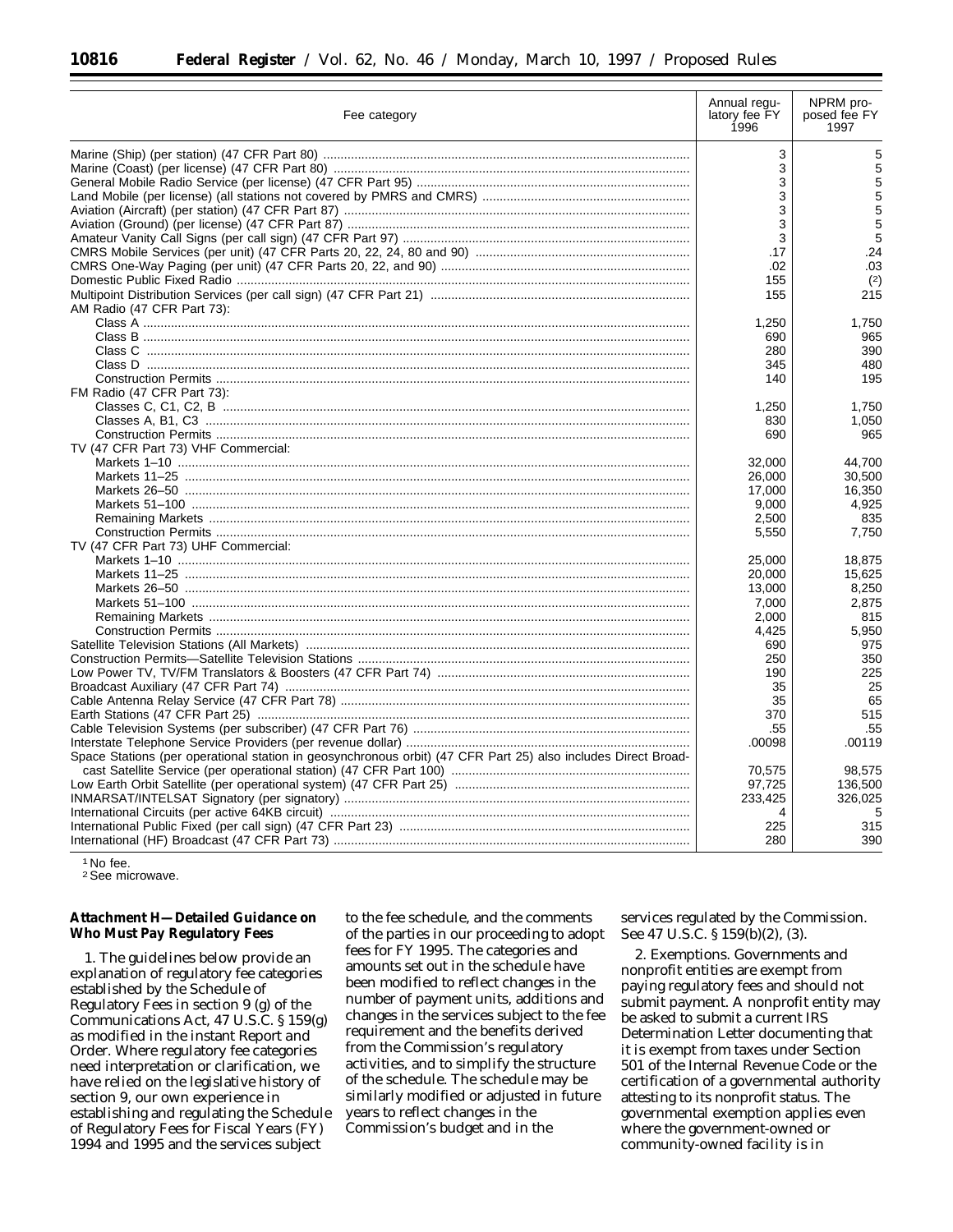competition with a commercial operation. Other specific exemptions are discussed below in the descriptions of other particular service categories.

## **1. Private Wireless Radio Services**

3. Two levels of statutory fees were established for the Private Wireless Radio Services—exclusive use services and shared use services. Thus, licensees who generally receive a higher quality communication channel due to exclusive or lightly shared frequency assignments will pay a higher fee than those who share marginal quality assignments. This dichotomy is consistent with the directive of Section 9, that the regulatory fees reflect the benefits provided to the licensees. *See* 47 U.S.C. § 159(b)(1)(A). In addition, because of the generally small amount of the fees assessed against Private Wireless Radio Service licensees, applicants for new licenses and reinstatements and for renewal of existing licenses are required to pay a regulatory fee covering the entire license term, with only a percentage of all licensees paying a regulatory fee in any one year. Applications for modification or assignment of existing authorizations do not require the payment of regulatory fees. The expiration date of those authorizations will reflect only the unexpired term of the underlying license rather than a new license term.

#### *a. Exclusive Use Services*

4. *Private Mobile Radio Services (PMRS) (Formerly Land Mobile Services):* Regulatees in this category include those authorized under Part 90 of the Commission's Rules to provide limited access Wireless Radio service that allows high quality voice or digital communications between vehicles or to fixed stations to further the business activities of the licensee. These services, using the 220–222 MHz band and frequencies at 470 MHz and above, may be offered on a private carrier basis in the Specialized Mobile Radio Services (SMRS).126 For FY 1997, we are proposing that PMRS licensees will pay a \$10 annual regulatory fee per license, payable for an entire five or ten year license term at the time of application for a new, renewal, or reinstatement license.127 The total regulatory fee due

is either \$50 for a license with a five year term or \$100 for a license with a 10 year term.

5. *Microwave Services:* These services include private and commercial microwave systems and private and commercial carrier systems authorized under Part 101 of the Commission's Rules to provide telecommunications services between fixed points on a high quality channel of communications. Microwave systems are often used to relay data and to control railroad, pipeline, and utility equipment. Commercial systems typically are used for video or data transmission or distribution. For FY 1997, we are proposing that Microwave licensees will pay a \$10 annual regulatory fee per license, payable for an entire ten year license term at the time of application for a new, renewal, or reinstatement license. The total regulatory fee due is \$100 for the ten year license term.

6. *Interactive Video Data Service (IVDS):* The IVDS is a two-way, pointto-multi-point radio service allocated high quality channels of communications and authorized under Part 95 of the Commission's Rules. The IVDS provides information, products, and services, and also the capability to obtain responses from subscribers in a specific service area. The IVDS is offered on a private carrier basis. The Commission does not anticipate receiving any applications in the IVDS during FY 1997. Therefore, for FY 1997, we are proposing that there be no regulatory fee established for IVDS licensees.

### *b. Shared Use Services*

7. *Marine (Ship) Service:* This service is a shipboard radio service authorized under Part 80 of the Commission's Rules to provide telecommunications between watercraft or between watercraft and shore-based stations. Radio installations are required by domestic and international law for large passenger or cargo vessels. Radio equipment may be voluntarily installed on smaller vessels, such as recreational boats. The Telecommunications Act of 1996 gave the Commission the authority to license certain ship stations by rule rather than by individual license. Private boat operators sailing entirely within domestic U.S. waters and who are not otherwise required by treaty or agreement to carry a radio, are no longer required to hold a marine license, and they will not be required to pay a regulatory fee. For FY 1997, we are proposing that parties required to be

licensed and those choosing to be licensed for Marine (Ship) Stations will pay a \$5 annual regulatory fee per station, payable for an entire ten-year license term at the time of application for a new, renewal, or reinstatement license. The total regulatory fee due is \$50 for the ten year license term.

8. *Marine (Coast) Service:* This service includes land-based stations in the maritime services, authorized under Part 80 of the Commission's Rules, to provide communications services to ships and other watercraft in coastal and inland waterways. For FY 1997, we are proposing that licensees of Marine (Coast) Stations will pay a \$5 annual regulatory fee per call sign, payable for the entire five-year license term at the time of application for a new, renewal, or reinstatement license. The total regulatory fee due is \$25 per call sign for the five-year license term.

9. *Private Land Mobile (Other) Services:* These services include Land Mobile Radio Services operating under Parts 90 and 95 of the Commission's Rules. Services in this category provide one-or two-way communications between vehicles, persons or fixed stations on a shared basis and include radiolocation services, industrial radio services, and land transportation radio services. For FY 1997, we are proposing that licensees of services in this category will pay a \$5 annual regulatory fee per call sign, payable for an entire five-year license term at the time of application for a new, renewal, or reinstatement license. The total regulatory fee due is \$25 for the five-year license term.

10. *Aviation (Aircraft) Service:* These services include stations authorized to provide communications between aircraft and between aircraft and ground stations and include frequencies used to communicate with air traffic control facilities pursuant to Part 87 of the Commission's Rules. The Telecommunications Act of 1996 gave the Commission the authority to license certain aircraft radio stations by rule rather than by individual license. Private aircraft operators flying entirely within domestic U.S. airspace and who are not otherwise required by treaty or agreement to carry a radio are no longer required to hold an aircraft license, and they will not be required to pay a regulatory fee. For FY 1997, we are proposing that parties required to be licensed and those choosing to be licensed for Aviation (Aircraft) Stations will pay a \$5 annual regulatory fee per station, payable for the entire ten-year license term at the time of application for a new, renewal, or reinstatement license. The total regulatory fee due is

<sup>126</sup>This category only applies to licensees of shared-use private 220–222 MHz and 470 MHz and above in the Specialized Mobile Radio (SMR) service who have elected not to change to the Commercial Mobile Radio Service (CMRS). Those who have elected to change to the CMRS are referred to paragraph 14 of this Attachment.

<sup>127</sup> Although this fee category includes licenses with ten-year terms, the estimated volume of tenyear license applications in FY 1997 is less than

one-tenth of one percent and, therefore, is statistically insignificant.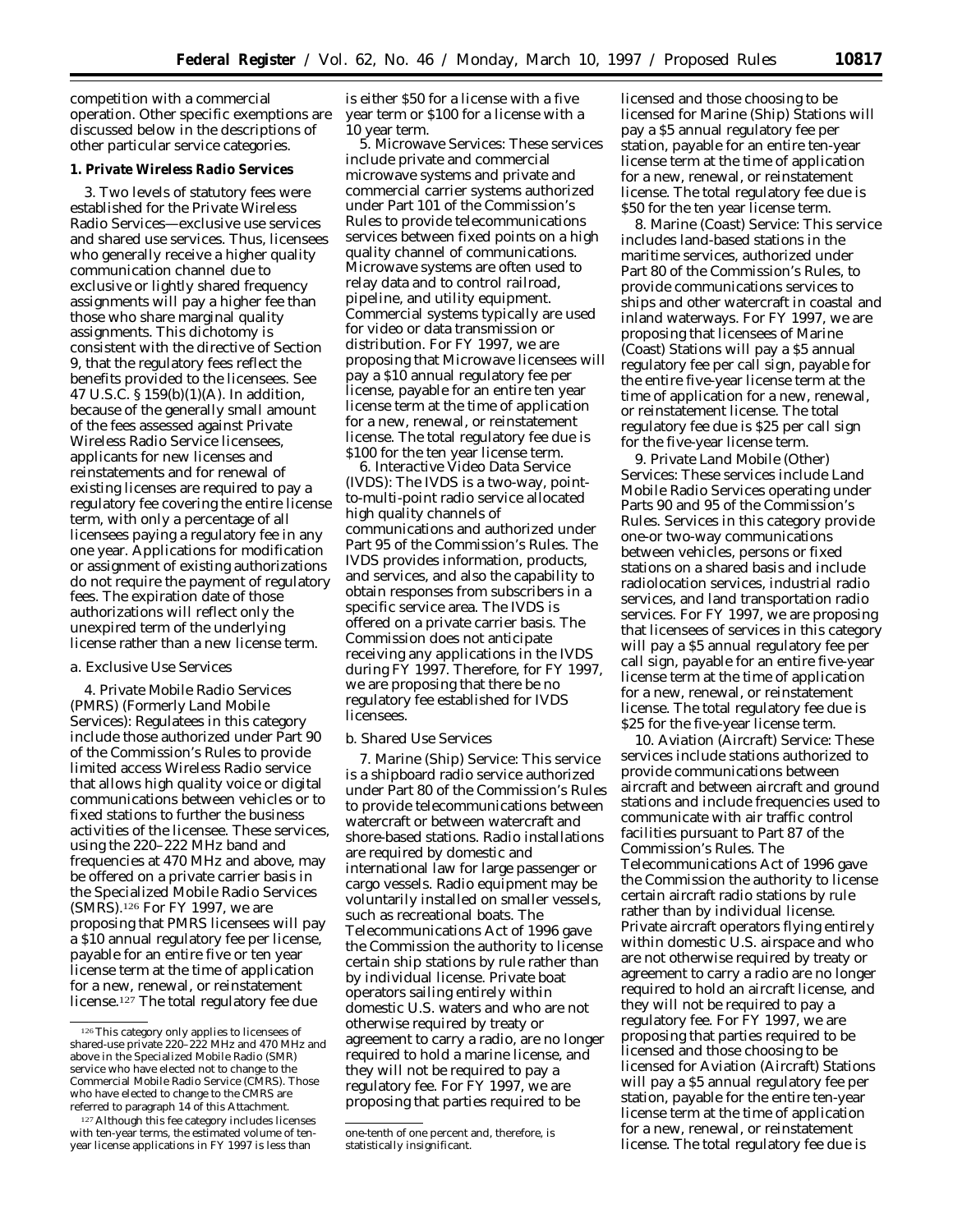\$50 per station for the ten-year license term.

11. *Aviation (Ground) Service:* This service includes stations authorized to provide ground-based communications to aircraft for weather or landing information, or for logistical support pursuant to Part 87 of the Commission's Rules. Certain ground-based stations which only serve itinerant traffic, i.e., possess no actual units on which to assess a fee, are exempt from payment of regulatory fees. For FY 1997, we are proposing that licensees of Aviation (Ground) Stations will pay a \$5 annual regulatory fee per license, payable for the entire five-year license term at the time of application for a new, renewal, or reinstatement license. The total regulatory fee is \$25 per call sign for the five-year license term.

12. *General Mobile Radio Service (GMRS):* These services include Land Mobile Radio licensees providing personal and limited business communications between vehicles or to fixed stations for short-range, two-way communications pursuant to Part 95 of the Commission's Rules. For FY 1997, we are proposing that GMRS licensees will pay a \$5 annual regulatory fee per license, payable for an entire five-year license term at the time of application for a new, renewal or reinstatement license. The total regulatory fee due is \$25 per license for the five-year license term.

## *c. Amateur Radio Vanity Call Signs*

13. *Amateur Vanity Call Signs:* This fee covers voluntary requests for specific call signs in the Amateur Radio Service authorized under part 97 of the Commission's Rules. For FY 1997, we are proposing that applicants for Amateur Vanity Call-Signs will pay a \$5 annual regulatory fee per call sign, payable for an entire ten-year license term at the time of application for a vanity call sign. The total regulatory fee due would be \$50 per license for the ten-year license term.128

## *d. Commercial Wireless Radio Services*

14. *Commercial Mobile Radio Services (CMRS) Mobile Services:* The Commercial Mobile Radio Service (CMRS) is an ''umbrella'' descriptive term attributed to various existing services authorized to provide interconnected mobile radio services for profit to the public, or to such classes of eligible users as to be effectively

available to a substantial portion of the public. CMRS Mobile Services include certain licensees which formerly were licensed as part of the Private Radio Services (e.g., Specialized Mobile Radio Services) and others formerly licensed as part of the Common Carrier Radio Services (e.g., Public Mobile Services and Cellular Radio Service). While specific rules pertaining to each covered service remain in separate Parts 22, 24, 80 and 90, general rules for CMRS are contained in Part 20. CMRS Mobile Services will include: qualifying Business Radio Services, 220–222 MHz Land Mobile Systems, Specialized Mobile Radio Services (Part 90); 129 Personal Communications Services (Part 24), Public Coast Stations (Part 80); Public Mobile Radio (Cellular, 800 MHz Air-Ground Radiotelephone, and Offshore Radio Services) (Part 22). Each licensee in this group will pay an annual regulatory fee for each mobile or cellular unit (mobile or cellular call sign or telephone number), including twoway paging units, assigned to its customers, including resellers of its services. For FY 1997, we are proposing that the regulatory fee be \$.24 per unit.

15. *Commercial Mobile Radio Services (CMRS) One-Way Paging Services:* The Commercial Mobile Radio Service (CMRS) is an ''umbrella'' descriptive term attributed to various existing services authorized to provide interconnected mobile radio services for profit to the public, or to such classes of eligible users as to be effectively available to a substantial portion of the public. CMRS One-Way Paging Services include certain licensees which formerly were licensed as part of the Private Radio Services (e.g., Private Paging), licensees formerly licensed as part of the Common Carrier Radio Services (e.g., Public Mobile One-Way Paging), and licensees of Personal Communications Service (PCS) one-way paging. While specific rules pertaining to each covered service remain in separate Parts 22, 24 and 90, general rules for CMRS are contained in Part 20. We have replaced the Public Mobile One-Way Paging regulatory fee category with a CMRS One-Way Paging Services

category for regulatory fee collection purposes. Each licensee in the CMRS One-Way Paging Services will pay an annual regulatory fee for each paging unit assigned to its customers, including resellers of its services. For FY 1997, we are proposing that the regulatory fee be \$.03 per unit.

#### **2. Mass Media Services**

16. The regulatory fees for the Mass Media fee category apply to broadcast licensees and permittees. Noncommercial Educational Broadcasters are exempt from regulatory fees.

#### *a. Commercial AM and FM Radio*

17. These categories include licensed Commercial AM (Classes A, B, C, and D) and FM (Classes A, B, B1, C, C1, C2, and C3) Radio Stations operating under Part 73 of the Commission's Rules.130 We are proposing that the regulatory fees for AM and FM Stations for FY 1997 are as follows:

#### **AM Radio**

## **FM Radio**

*b. Construction Permits—Commercial AM Radio*

18. This category includes holders of permits to construct new Commercial AM Stations. For FY 1997, we are proposing that permittees will pay a fee of \$195 for each permit held. Upon issuance of an operating license, this fee would no longer be applicable and licensees would be required to pay the applicable fee for the designated class of the station.

## *c. Construction Permits—Commercial FM Radio*

19. This category includes holders of permits to construct new Commercial FM Stations. For FY 1997, we are proposing that permittees will pay a fee of \$965 for each permit held. Upon issuance of an operating license, this fee would no longer be applicable. Instead, licensees would pay a regulatory fee based upon the designated class of the station.

<sup>128</sup>Section 9(h) exempts ''amateur radio operator licenses under Part 97 of the Commission's rules (47 CFR Part 97)'' from the requirement. However, Section 9(g)'s fee schedule explicitly includes ''Amateur vanity call signs'' as a category subject to the payment of a regulatory fee.

<sup>129</sup>This category does not include licensees of private shared-use 220 MHz and 470 MHz and above in the Specialized Mobile Radio (SMR) service who have elected to remain noncommercial. Those who have elected not to change to the Commercial Mobile Radio Service (CMRS) are referred to paragraph 4 of this Attachment. Further, Congress provided for a three year transition period until August 10, 1996, for conversion to CMRS. *See* Omnibus Budget Reconciliation Act of 1993, Public Law 103-66, Title VI § 6002(b), 107 Stat. 312,392. Therefore, licensees who had not converted to CMRS prior to December 31, 1995, are not subject to the CMRS Mobile Services fee for FY 1996.

<sup>130</sup>The Commission acknowledges that certain stations operating in Puerto Rico and Guam have been assigned a higher level station class than would be expected if the station were located on the mainland. Although this results in a higher regulatory fee, we believe that the increased interference protection associated with the higher station class is necessary and justifies the fee.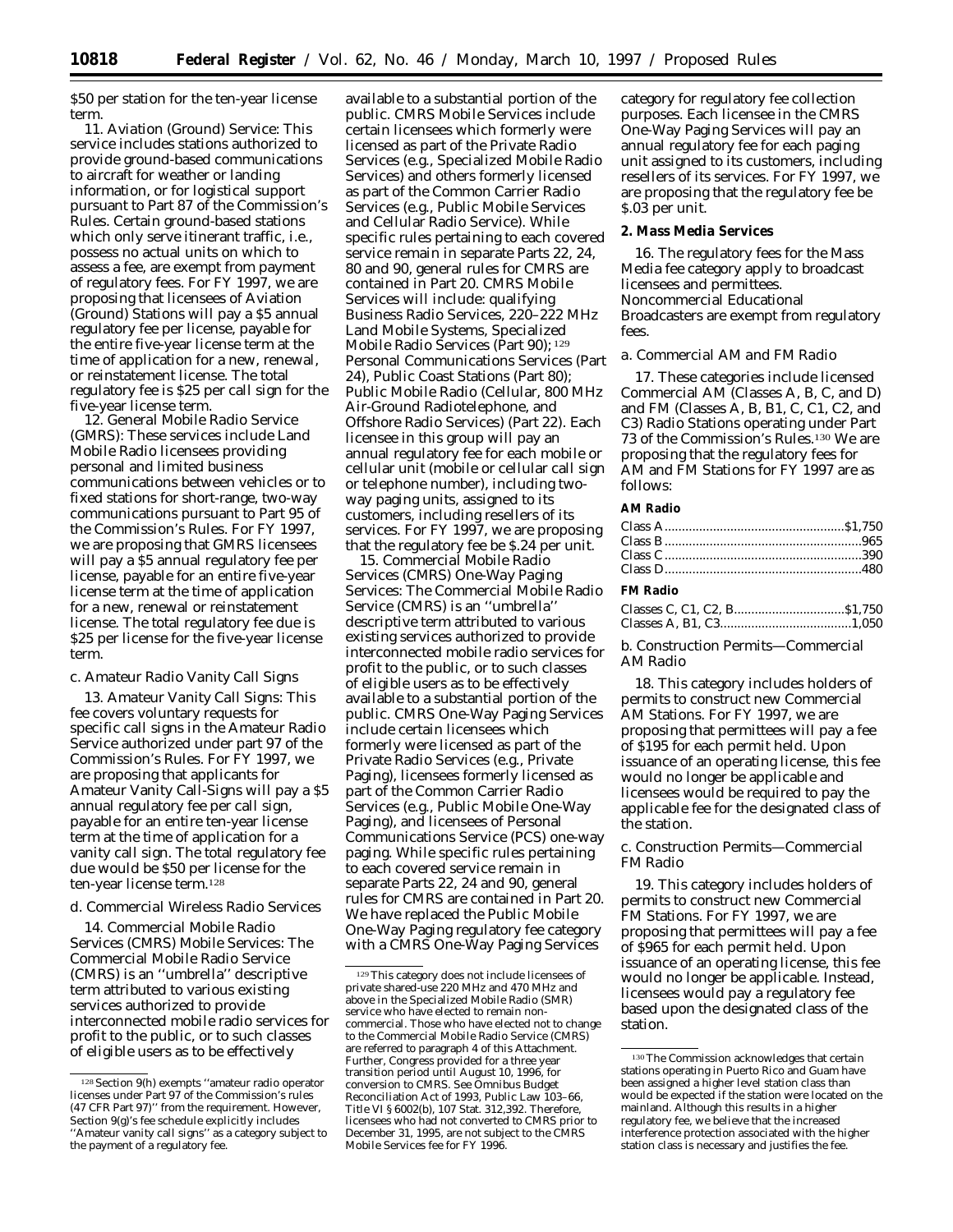# *d. Commercial Television Stations*

20. This category includes licensed Commercial VHF and UHF Television Stations covered under Part 73 of the Commission's Rules, except commonly owned Television Satellite Stations, addressed separately below. Markets are Nielsen Designated Market Areas (DMA) as listed in the *Television & Cable Factbook,* Stations Volume No. 64, 1996 Edition, Warren Publishing, Inc. We are proposing that the fees for each category of station are as follows:

| VHF Markets 11-25 30.500 |  |
|--------------------------|--|
|                          |  |
|                          |  |
|                          |  |
|                          |  |
|                          |  |
|                          |  |
|                          |  |
|                          |  |
|                          |  |

# *e. Commercial Television Satellite Stations*

21. We are proposing that commonly owned Television Satellite Stations in any market (authorized pursuant to Note 5 of Section 73.3555 of the Commission's Rules) that retransmit programming of the primary station be assessed a fee of \$975 annually. Those stations designated as Television Satellite Stations in the 1996 Edition of the *Television and Cable Factbook* are subject to the fee applicable to Television Satellite Stations. All other television licensees are subject to the regulatory fee payment required for their class of station and market.

# *f. Construction Permits—Commercial VHF Television Stations*

22. This category includes holders of permits to construct new Commercial VHF Television Stations. For FY 1997, we are proposing that VHF permittees will pay an annual regulatory fee of \$7,750. Upon issuance of an operating license, this fee would no longer be applicable. Instead, licensees would pay a fee based upon the designated market of the station.

# *g. Construction Permits—Commercial UHF Television Stations*

23. This category includes holders of permits to construct new UHF Television Stations. For FY 1997, we are proposing that UHF Television permittees will pay an annual regulatory fee of \$5,950. Upon issuance of an operating license, this fee would no longer be applicable. Instead, licensees would pay a fee based upon the designated market of the station.

# *h. Construction Permits—Satellite Television Stations*

24. We are proposing that the fee for UHF and VHF Television Satellite Station construction permits for FY 1997 be \$350. An individual regulatory fee payment is to be made for each Television Satellite Station construction permit held.

## *i. Low Power Television, FM Translator and Booster Stations, TV Translator and Booster Stations*

25. This category includes Low Power UHF/VHF Television stations operating under Part 74 of the Commission's Rules with a transmitter power output limited to 1 kW for a UHF facility and, generally, 0.01 kW for a VHF facility. Low Power Television (LPTV) stations may retransmit the programs and signals of a TV Broadcast Station, originate programming, and/or operate as a subscription service. This category also includes translators and boosters operating under Part 74 which rebroadcast the signals of full service stations on a frequency different from the parent station (translators) or on the same frequency (boosters). The stations in this category are secondary to full service stations in terms of frequency priority. We have also received requests for waivers of the regulatory fees from operators of community based Translators. These Translators are generally not affiliated with commercial broadcasters, are nonprofit, nonprofitable, or only marginally profitable, serve small rural communities, and are supported financially by the residents of the communities served. We are aware of the difficulties these Translators have in paying even minimal regulatory fees, and we have addressed those concerns in the ruling on reconsideration of the FY 1994 *Report and Order.* Community based Translators are exempt from regulatory fees. For FY 1997, we are proposing that licensees in low power television, FM translator and booster, and TV translator and booster category will pay a regulatory fee of \$225 for each license held.

## *j. Broadcast Auxiliary Stations*

26. This category includes licensees of remote pickup stations (either base or mobile) and associated accessory equipment authorized pursuant to a single license, Aural Broadcast Auxiliary Stations (Studio Transmitter Link and Inter-City Relay) and Television Broadcast Auxiliary Stations (TV Pickup, TV Studio Transmitter Link, TV Relay) authorized under Part 74 of the Commission's Rules. Auxiliary

Stations are generally associated with a particular television or radio broadcast station or cable television system. This category does not include translators and boosters (see paragraph 26). For FY 1997, we are proposing that licensees of Commercial Auxiliary Stations will pay a \$25 annual regulatory fee on a per call sign basis.

# *k. Multipoint Distribution Service*

27. This category includes Multipoint Distribution Service (MDS), and Multichannel Multipoint Distribution Service (MMDS), authorized under Part 21 of the Commission's Rules to use microwave frequencies for video and data distribution within the United States. For FY 1997, we are proposing that MDS and MMDS stations will pay an annual regulatory fee of \$215 per call sign.

# **3. Cable Services**

# *a. Cable Television Systems*

28. This category includes operators of Cable Television Systems, providing or distributing programming or other services to subscribers under Part 76 of the Commission's Rules. For FY 1997, we are proposing that Cable Systems will pay a regulatory fee of \$.55 per subscriber.131 Payments for Cable Systems are to be made on a per subscriber basis as of December 31, 1995. Cable Systems should determine their subscriber numbers by calculating the number of single family dwellings, the number of individual households in multiple dwelling units, *e.g.,* apartments, condominiums, mobile home parks, etc., paying at the basic subscriber rate, the number of bulk rate customers and the number of courtesy or fee customers. In order to determine the number of bulk rate subscribers, a system should divide its bulk rate charge by the annual subscription rate for individual households. See FY 1994 *Report and Order,* Appendix B at Paragraph 31.

# *b. Cable Antenna Relay Service*

29. This category includes Cable Antenna Relay Service (CARS) stations used to transmit television and related audio signals, signals of AM and FM Broadcast Stations, and cablecasting from the point of reception to a terminal point from where the signals are distributed to the public by a Cable Television System. For FY 1997, we are proposing that licensees will pay an

<sup>&</sup>lt;sup>131</sup> Cable systems are to pay their regulatory fees on a per subscriber basis rather than per 1,000 subscribers as set forth in the statutory fee schedule. See FY 1994 *Report and Order* at Paragraph 100.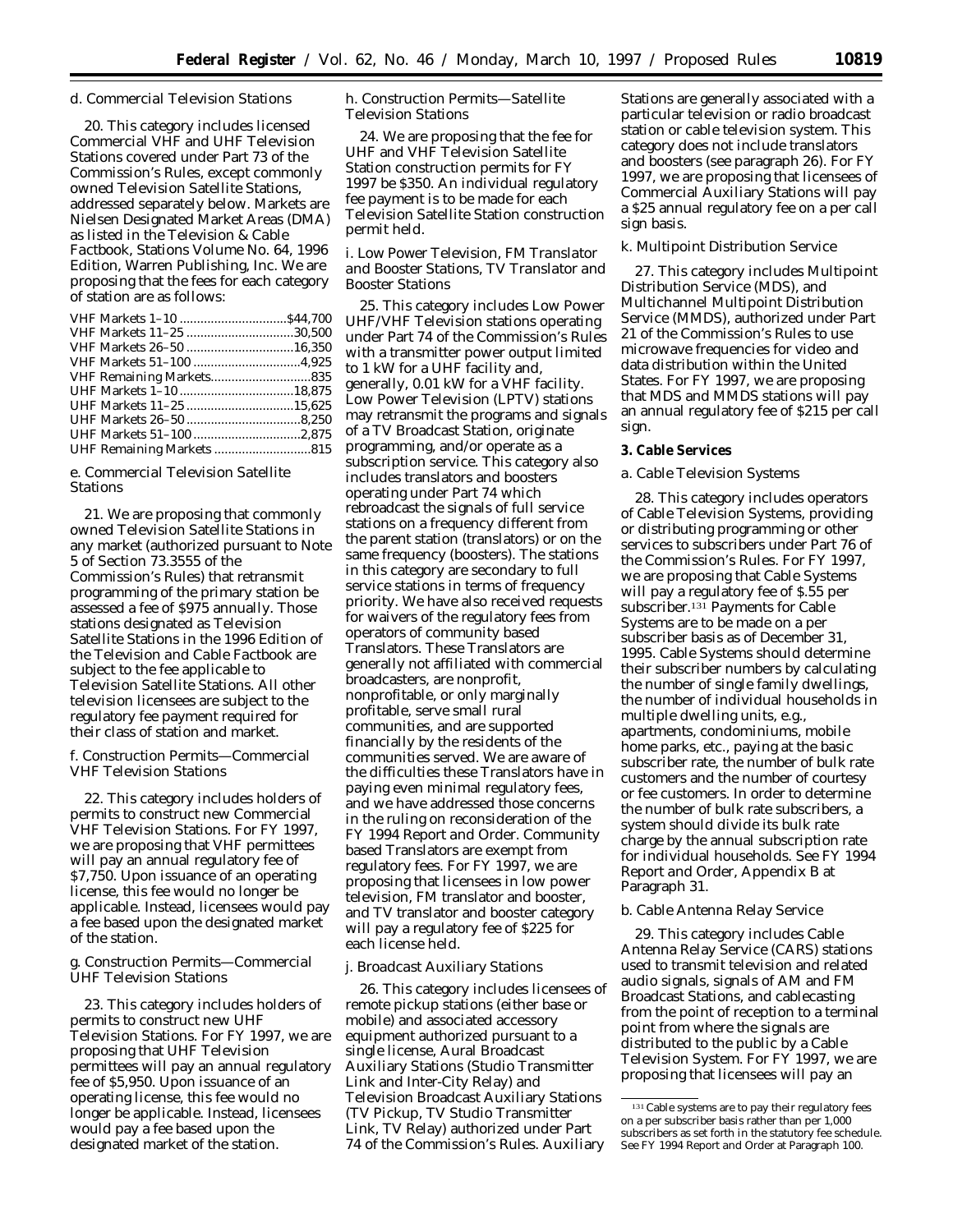annual regulatory fee of \$65 per CARS license.

## **4. Common Carrier Services**

### *a. Domestic Public Fixed Radio Service*

30. This category includes licensees in the Point-to-Point Microwave Radio Service, Local Television Transmission Radio Service, and Digital Electronic Message Service, authorized under Part 101 of the Commission's Rules to use microwave frequencies for video and data distribution within the United States. These services are now included in the Microwave category (see paragraph 5 above).

## *b. Interstate Telephone Service Providers*

31. This category includes Inter-Exchange Carriers (IXCs), Local Exchange Carriers (LECs), Competitive Access Providers (CAPs), domestic and international carriers that provide operator services, Wide Area Telephone

Service (WATS), 800, 900, telex, telegraph, video, other switched, interstate access, special access, and alternative access services either by using their own facilities or by reselling facilities and services of other carriers or telephone carrier holding companies, and companies other than traditional local telephone companies that provide interstate access services to long distance carriers and other customers. This category also includes pre-paid calling card providers. These common carriers, including resellers, must submit fee payments based upon their proportionate share of gross interstate revenues using the methodology that we have adopted for calculating contributions to the TRS fund. *See Telecommunications Relay Services,* 8 FCC Rcd 5300 (1993), 58 FR 39671 (July 26, 1993). In order to avoid imposing any double payment burden on resellers, we will permit carriers to subtract from their gross interstate

revenues, as reported to NECA in connection with their TRS contribution, any payments made to underlying common carriers for telecommunications facilities and services, including payments for interstate access service, that are sold in the form of interstate service. For this purpose, resold telecommunications facilities and services are only intended to include payments that correspond to revenues that will be included by another carrier reporting interstate revenue. For FY 1997, we are proposing that carriers multiply their adjusted gross revenue figure (gross revenue reduced by the total amount of their payments to underlying common carriers for telecommunications facilities or services) by the factor 0.00119 to determine the appropriate fee for this category of service. Regulatees may want to use the following worksheet to determine their fee payment:

| Total | Interstate |
|-------|------------|
|       | .          |
|       |            |
|       |            |
|       | 0.00119    |
|       |            |

#### **5. International Services**

#### *a. Earth Stations*

32. Very Small Aperture Terminal (VSAT) Earth Stations, equivalent C-Band Earth Stations and antennas, and earth station systems comprised of very small aperture terminals operate in the 12 and 14 GHz bands and provide a variety of communications services to other stations in the network. *VSAT* systems consist of a network of technically-identical small Fixed-Satellite Earth Stations which often include a larger hub station. VSAT Earth Stations and C-Band Equivalent Earth Stations are authorized pursuant to Part 25 of the Commission's Rules. *Mobile Satellite Earth Stations,* operating pursuant to Part 25 of the Commission's Rules under blanket licenses for mobile antennas (transceivers), are smaller than one meter and provide voice or data communications, including position location information for mobile platforms such as cars, buses, or trucks.132 *Fixed-Satellite Transmit/*

*Receive and Transmit-Only Earth Station antennas,* authorized or registered under Part 25 of the Commission's Rules, are operated by private and public carriers to provide telephone, television, data, and other forms of communications. Included in this category are telemetry, tracking and control (TT&C) earth stations, and earth station uplinks. For FY 1997, we are proposing that licensees of VSATs, Mobile Satellite Earth Stations, and Fixed-Satellite Transmit/Receive and Transmit-Only Earth Stations will pay a fee of \$515 per authorization or registration *as well as a separate fee of \$515 for each associated Hub Station.*

33. *Receive-only earth stations.* For FY 1997, we are proposing that there be no regulatory fee for receive-only earth stations.

### *b. Space Stations (Geosynchronous)*

34. Geosynchronous Space Stations are domestic and international satellites positioned in orbit to remain approximately fixed relative to the earth. Most are authorized under Part 25 of the Commission's Rules to provide communications between satellites and earth stations on a common carrier and/ or private carrier basis. In addition, this category includes Direct Broadcast

Satellite (DBS) Service which includes space stations authorized under Part 100 of the Commission's rules to transmit or re-transmit signals for direct reception by the general public encompassing both individual and community reception. For FY 1997, we are proposing that entities authorized to operate geosynchronous space stations (including DBS satellites) will be assessed an annual regulatory fee of \$98,575 per operational station in orbit. Payment is required for any geosynchronous satellite that has been launched and tested and is authorized to provide service.

#### *c. Low Earth Orbit Satellites (LEOs)*

35. Low Earth Orbit Satellite Systems are space stations that orbit the earth in non-geosynchronous orbit. They are authorized under Part 25 of the Commission's rules to provide communications between satellites and earth stations on a common carrier and/ or private carrier basis. For FY 1997, we are proposing that entities authorized to operate Low Earth Orbit Satellite Systems will be assessed an annual regulatory fee of \$136,500 per operational system in orbit. Payment is required for any LEO System that has one or more operational satellites.

<sup>132</sup>Mobile earth stations are hand-held or vehiclebased units capable of operation while the operator or vehicle is in motion. In contrast, transportable units are moved to a fixed location and operate in a stationary (fixed) mode. Both are assessed the same regulatory fee for FY 1997.